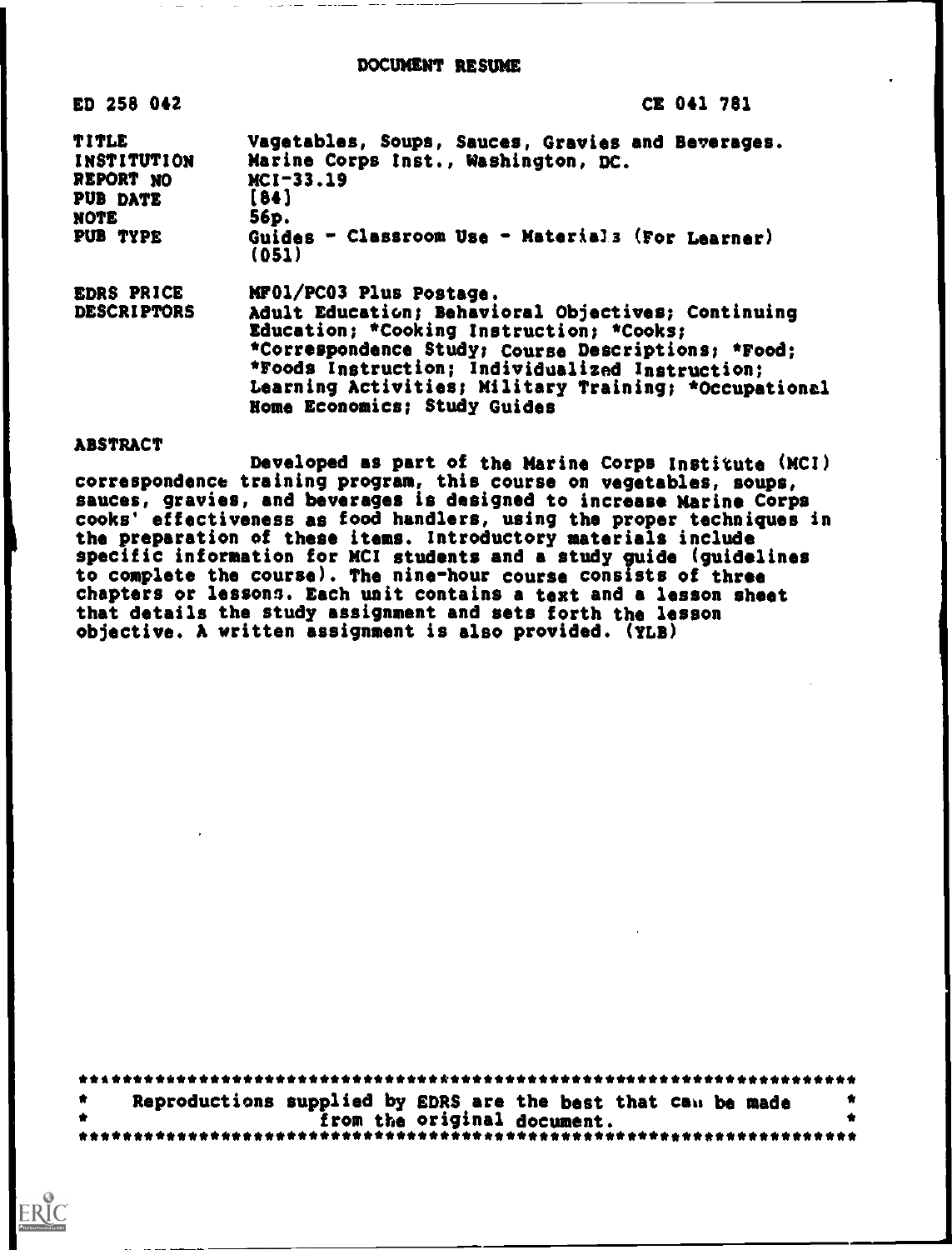

Ý

 $\mathfrak{g}$ .

 $\bullet$ 

# U.S. DEPARTMENT OF INVEATION<br>NATIONAL INSTITU :- OF EDUCATION<br>EDUCATIONAL RESOURCES INFORMATION

EDUCATIONAL RESOURCES INFORMATION<br>CENTER (ERIC)<br>This document has been reproduced as<br>received irom the person or organization<br>originating it.<br>U. Minor changes have been made to improve<br>reproduction quality.

. Points of view or opinions stated in this document do not necessarily represent official Nit<br>position or policy.

ERIC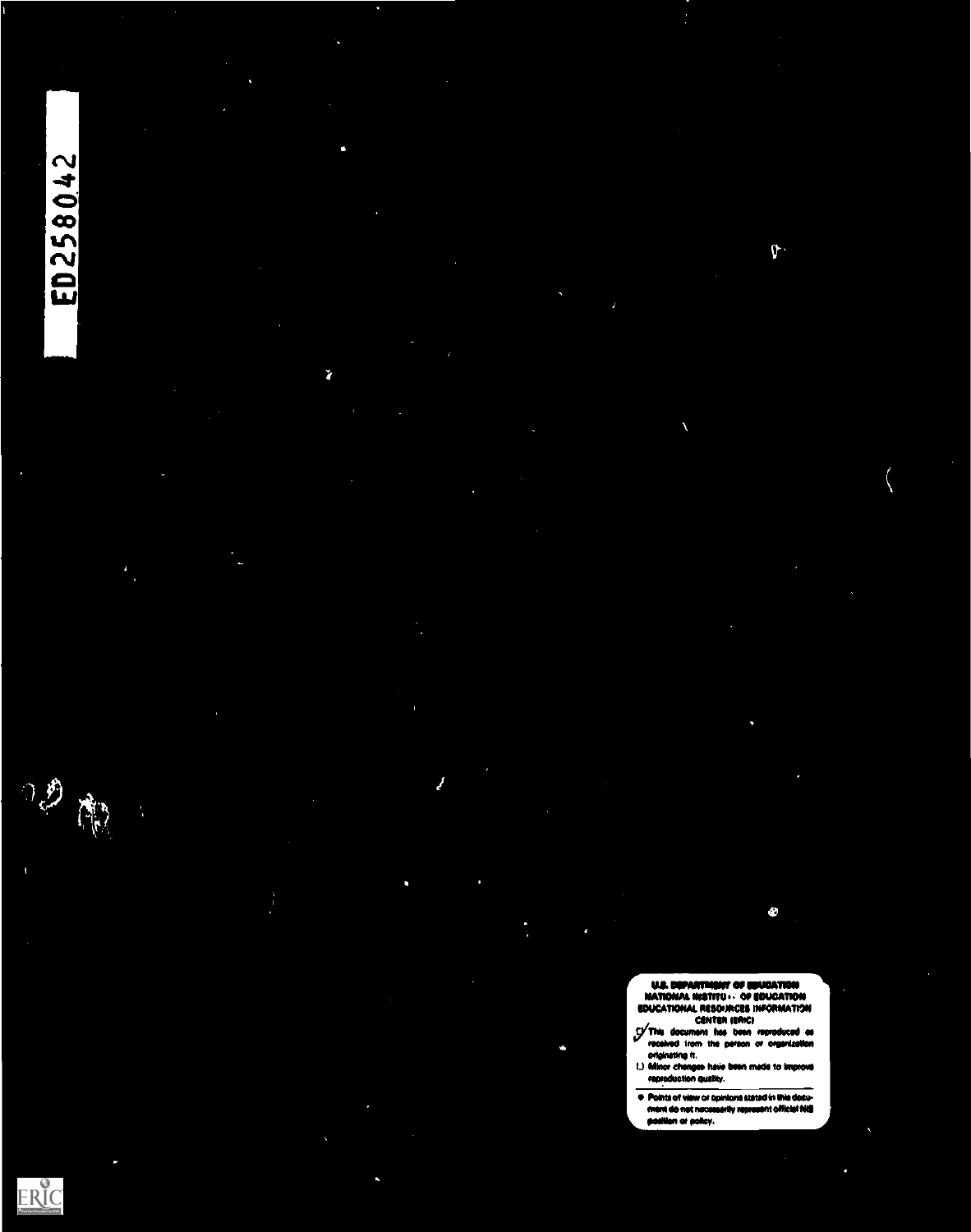UN:TED STATES MARINE CORPS MARINE CORPS INSTITUTE. MARINE SARRACKS BOX 1775 ARLINGTON. VA. 22222

33.19

1. ORIGIN

Ç

ERĬC

MCI course 33.19, Vegetables, Soups, Sauces, Gravies, and Beverages, has been prepared by the Marine Corps Institute.

 $\mathcal{L}$ 

# 2. APPLICABILITY

This course is for instructional purposes only.

Uaclay

M. D. HOLLADAY Lieutenant Colonel, U. S. Marine Corps Deputy Director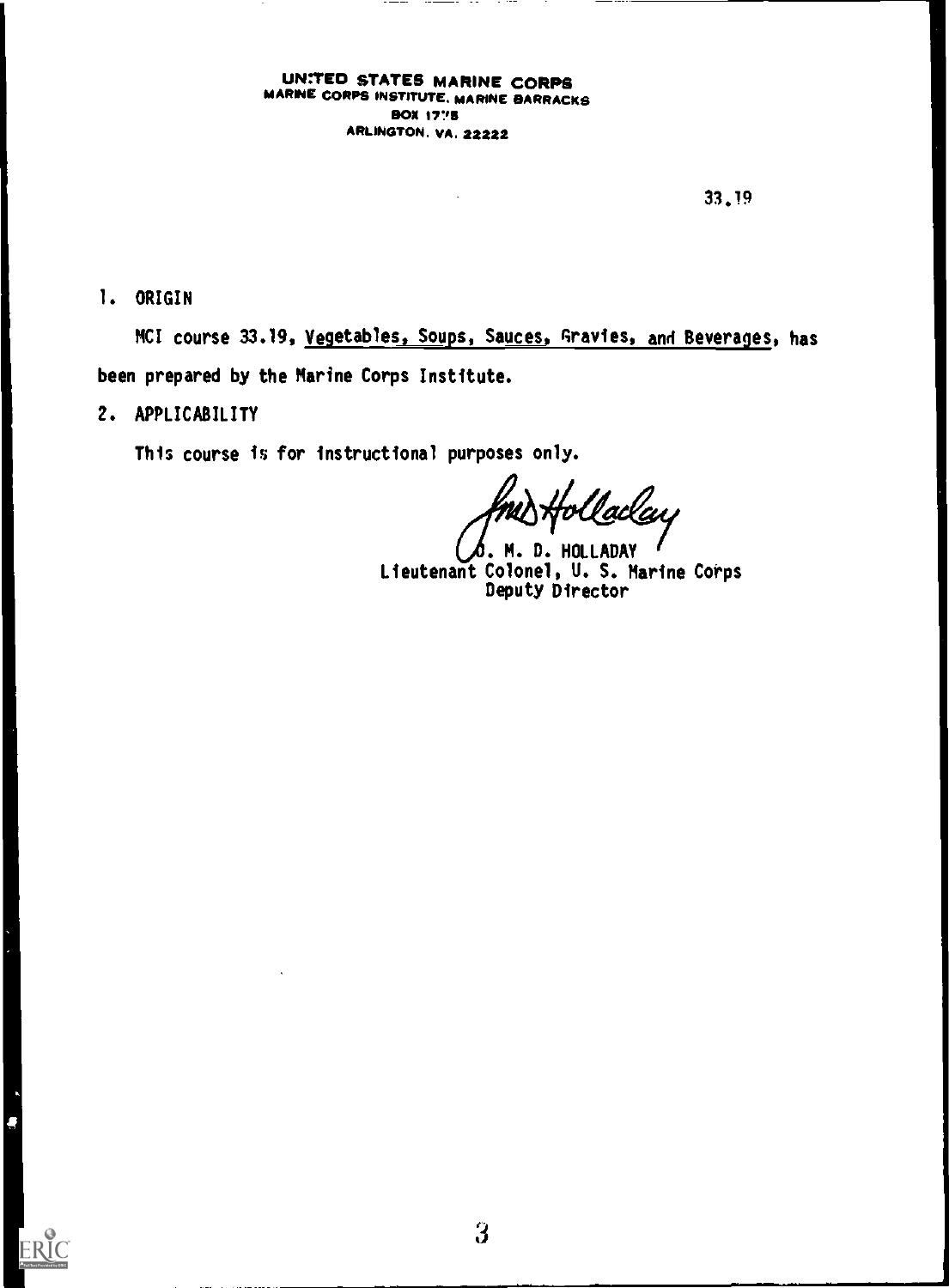MCI-R241

# INFORMATION

# FOR

# MCI STUDENTS

Welcome to the Marine Corps Institute training program. Your interest in self-improvement and increased professional competence is noteworthy.

Information is provided below to assist you in completing the course. Please read this guidance before proceeding with your studies.

# I. MATERIALS

Check your course materials. You should have all the materials listed in the "Course Introduction." In addition you snould have enough envelopes to mail all lessons back to MCI unless your lesson answer sheets are of the self-mailing type. If your answer sheets are of the preprinted type, check to see that your name, rank, and social security number are correct. Check closely, your MCI records are kept on a computer and any discrepancy in the above information may cause your subsequent activity to go unrecorded. You may correct the information directly on the answer sheet. If you find a discrepancy and correct it, ensure that you correct this information on all your answer sheets. If you did not receive all your materials, use the enclosed Student Request/Inquiry (MCI-R14) to notify MCI of this fact and what you require. (Note: The MCI-R14 may be mailed to MCI without envelope or stamp).

# 2. LESSON SUBMISSION

ERIC

Submit your lessons on the answer sheets provided. Complete all blocks and follow directions on the answer sheet for mailing. In courses in which the work is submitted on blank paper or printed forms, identify each sheet in the following manner:

> DOE, John J. Sgt 332-11-9999 44.1, Procedures of Legal Administration Less on 3 Military or office address (RUC oumber, if available)

Otherwise, your answer sheet may be delayed or lost. If you have to interrupt your studies for any reason, contact your training NCO who will request a single six month extension of time, which is added to the original Course Completion Deadline (CCD) date. If you are not attached to a Marine Corps unit you may make this request by submitting the enclosed MCI -R14 , or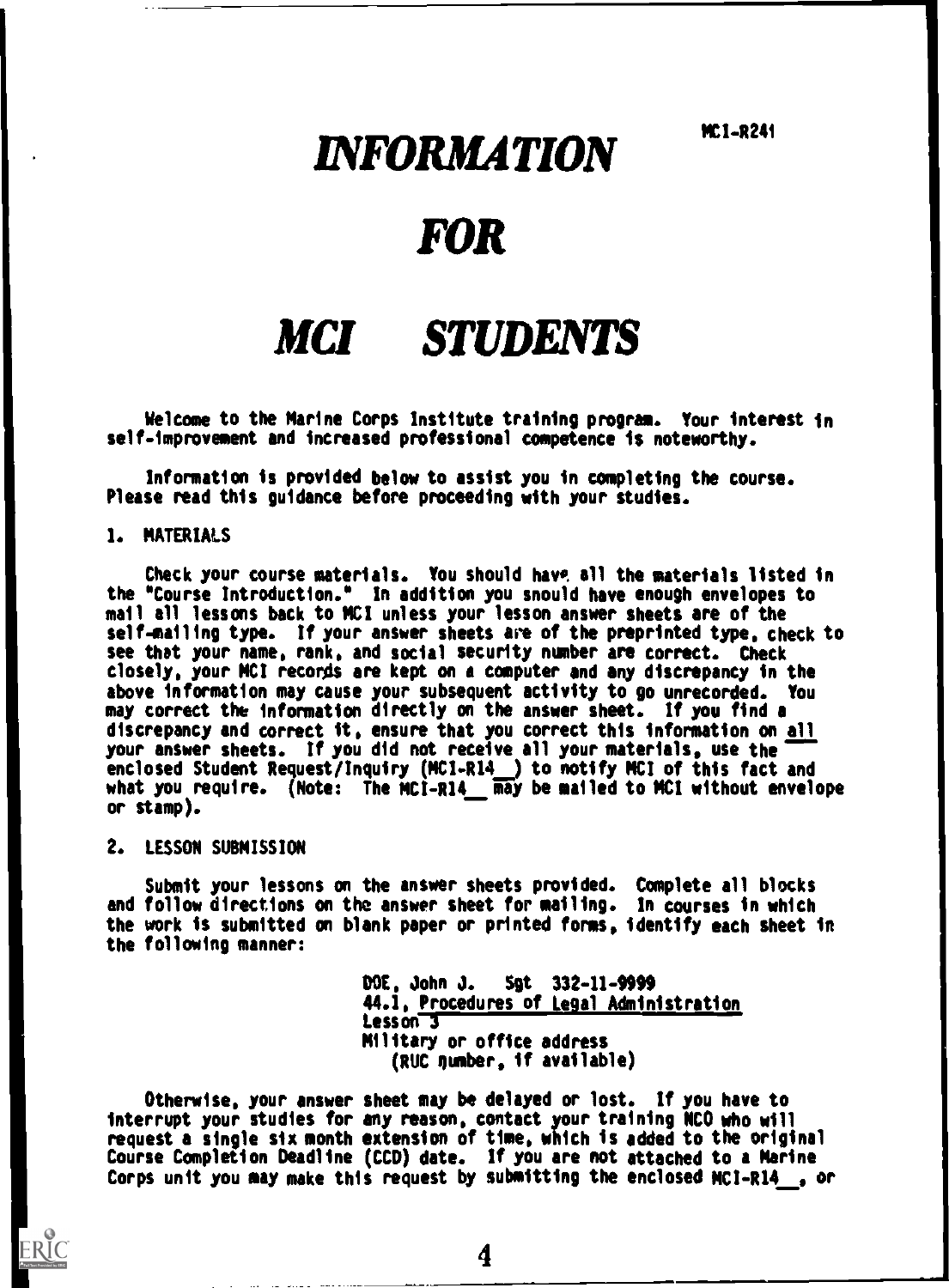by calling the Registrar Division on AUTOVON 288-4175/2299/6293 or commercial (202) 433.5174/2299/2691. You are allowed one year from the date of enrollment to complete this course. Your commanding officer is notified of your status through the monthly Unit Activity Report. In the event of difficulty, contact your training NCO or MCI immediately.

# 3. ENROLLMENT/MAIL TIME DELAY

Pre: anted below are the Enrollment/Mail Time delays. Column I represents the First Class mail time from MCI to the designated geographical location or from your location to MCI. All correspondence is sent via First Class mail. Course materials are sent via Special Fourth Class Book Rate.) You should add five working days for our processing. Example: Eastern U.S. - 3 days mailing time to MCI + 5 working days MCI processing 4, 3 days mailing time back to the unit = 11 days. Column II represents Regular Mail from the time when the enrollment application is mailed until the unit receives the course. Example: Eastern U.S. - Enrollment application 3 days mailing time to MCI + 5 working days MCI processing  $+ 6$  days mailing time to the unit  $= 14$  days.

| GEOGRAPHIC AREA                         | COLUMN <sub>1</sub> | <b>COLUMN 2</b> |
|-----------------------------------------|---------------------|-----------------|
| <b>EASTERN U.S.</b>                     | 3                   | 14              |
| WESTERN U.S.                            |                     | 19              |
| FPO NEW YORK                            | 5                   | 21              |
| DEPT. OF STATE MARINE<br>SECURITY GUARD | 7                   | 24              |
| HAWAII (NON-FPO)                        | 5                   | 12              |
| FPO SAN FRANCISCO                       | 7                   | 27              |
| FPO SEATTLE                             | 6                   | 23              |

Note: These times represent the service standard. The actual times may vary. If the delay you are experiencing is excessive, please contact the MCI Registrar by phone, message, or letter, so that we may take action.

# 4. GRADING SYSTEM

| <b>LESSONS</b> |                    | <b>EXAMS</b>                                            |                                                                                                                                                                                                                                                                                                                                                                                                                                                                                        |                |  |
|----------------|--------------------|---------------------------------------------------------|----------------------------------------------------------------------------------------------------------------------------------------------------------------------------------------------------------------------------------------------------------------------------------------------------------------------------------------------------------------------------------------------------------------------------------------------------------------------------------------|----------------|--|
| GRADE          | PERCENT            | <b>MEANING</b>                                          | <b>GRADE</b>                                                                                                                                                                                                                                                                                                                                                                                                                                                                           | <b>PERCENT</b> |  |
| л              | 94-100             | <b>EXCELLENT</b>                                        |                                                                                                                                                                                                                                                                                                                                                                                                                                                                                        | 94-100         |  |
| ₿              | $86 - 93$          | <b>ABOVE AVERACE</b>                                    | $\begin{array}{cccccccccccccc} \multicolumn{2}{c}{} & \multicolumn{2}{c}{} & \multicolumn{2}{c}{} & \multicolumn{2}{c}{} & \multicolumn{2}{c}{} & \multicolumn{2}{c}{} & \multicolumn{2}{c}{} & \multicolumn{2}{c}{} & \multicolumn{2}{c}{} & \multicolumn{2}{c}{} & \multicolumn{2}{c}{} & \multicolumn{2}{c}{} & \multicolumn{2}{c}{} & \multicolumn{2}{c}{} & \multicolumn{2}{c}{} & \multicolumn{2}{c}{} & \multicolumn{2}{c}{} & \multicolumn{2}{c}{} & \multicolumn{2}{c}{} & \$ | $86 - 93$      |  |
| C              | 78-85              | <b>AVERAGE</b><br>$\bullet\bullet\bullet\bullet\bullet$ |                                                                                                                                                                                                                                                                                                                                                                                                                                                                                        | 78-85          |  |
| D              | 70-77              | <b>BELOW AVERAGE</b>                                    |                                                                                                                                                                                                                                                                                                                                                                                                                                                                                        | $65 - 77$      |  |
| n              | <b>BELOW</b><br>70 | ----- FAILING                                           | -----                                                                                                                                                                                                                                                                                                                                                                                                                                                                                  | BELOW 65       |  |



 $5\phantom{1}$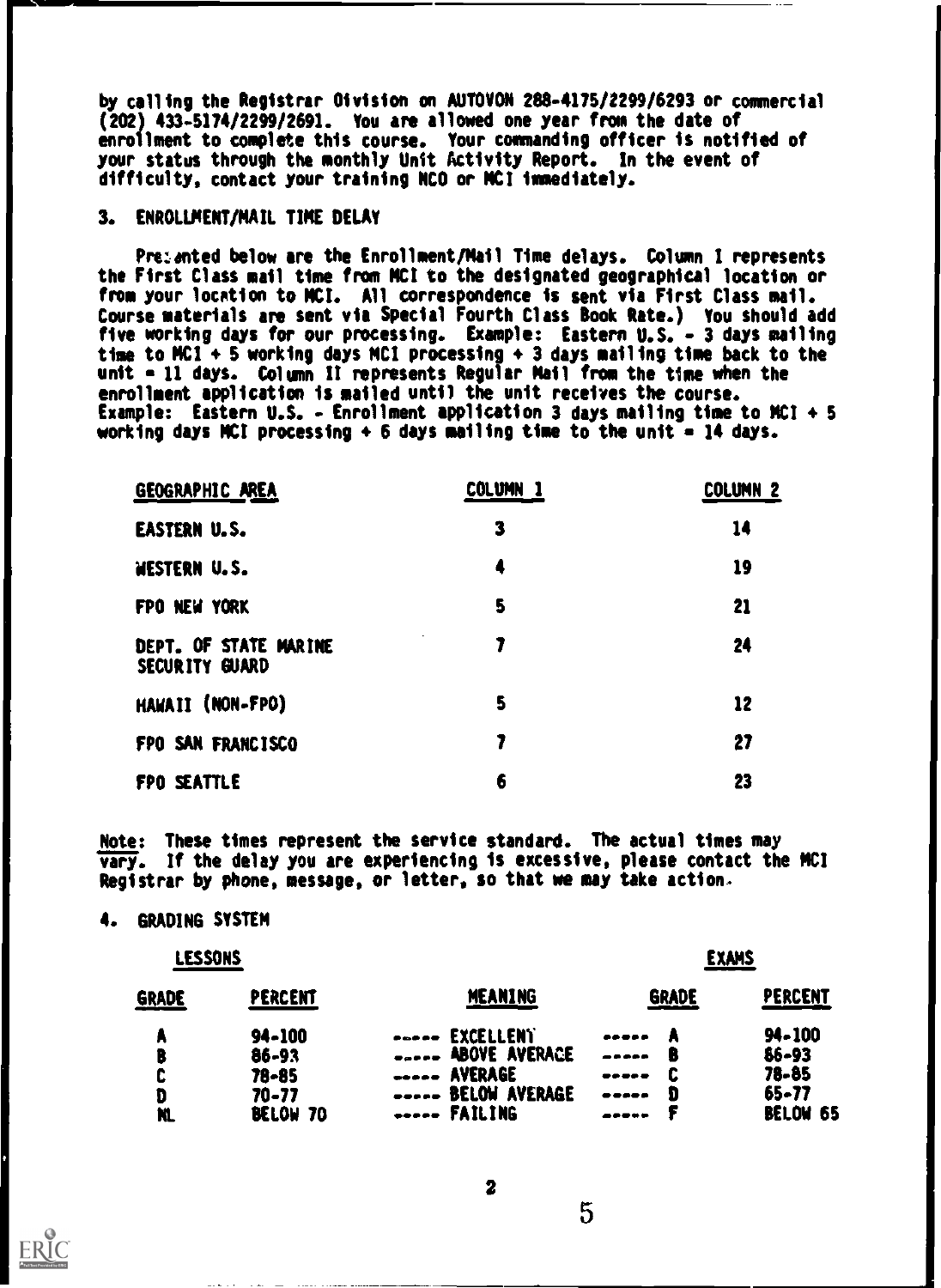You will receive a percentage grade for your lessons and for the final examination, along with a reference sheet (MCI R69), indicating the questions incorrectly answered. All lessons must be COMPLETED AND PASSED before you will be administered an exam. The grade attained on the final exam is your course grade.

# 5. FINAL EXAMINATION

ACTIVE DUTY PERSONNEL: When you submit your LAST LESSON, your exam will be mailed automatically to your commanding officer. The administration of MCI final examinations must be supervised by a commissioned or warrant officer, or a staff NCO (equivalent or higher), and it must be validated by the administrator.

INACTIVE DUTY OR CIVILIAN EMPLOYEE: The exam may be supervised by a. director of civilian personnel, civilian training officer, clergyman, or local school official

# 6. CCMPLETION CERTIFICATE

The completion certificate will be mailed to your commanding officer. For non-Marines, it is mailed to your supervisor or directly to you, as appropriate.

# 7. RESERVE RETIREMENT CREDITS

Reserve retirement credits are awarded to inactive duty personnel only. Credits awarded for each course are listed in the "Course Introduction" and are only awarded upon successful completion of the course. Reserve retirement credits are not awarded for MCI study performed during drill periods if credits are also awarded for drill attendance.

# 8. DISENROLLMENT

Only your commanding officer can request your disenrollment from an MCI course since this action will adversely affect the unit's completion rate.

# 9. ASSISTANCE

ERĬC

Consult your training NCO in the event of course content problems. If he is unable to assist you, MCI is ready to help you whenever you need it. Please use the enclosed Student Course Content Assistance Request (T&E-1) or call. the Autovon telephone number listed below for the appropriate course writer section.

| PERSONNEL/ADMINISTRATION/LOGISTICS/CORRECTIONS | 288-3259 |  |
|------------------------------------------------|----------|--|
| COMMUNICATIONS/ELECTRONICS/AVIATION/NBC        | 288-3604 |  |
| <b>INFANTRY</b>                                | 288-3611 |  |
| ENGINEER/MOTOR TRANSPORT/UTILITIES             | 288-2275 |  |
| SUPPLY/FOOD SERVICES/FISCAL                    | 288-2285 |  |
| TANKS/ARTILLERY/SMALL ARMS REPAIR/AAV          | 288-2290 |  |
|                                                |          |  |

For administrative problems call the MCI Hotline: 288 -4175

288. For commercial phone lines, use Area code 202 and prefix 433 instead of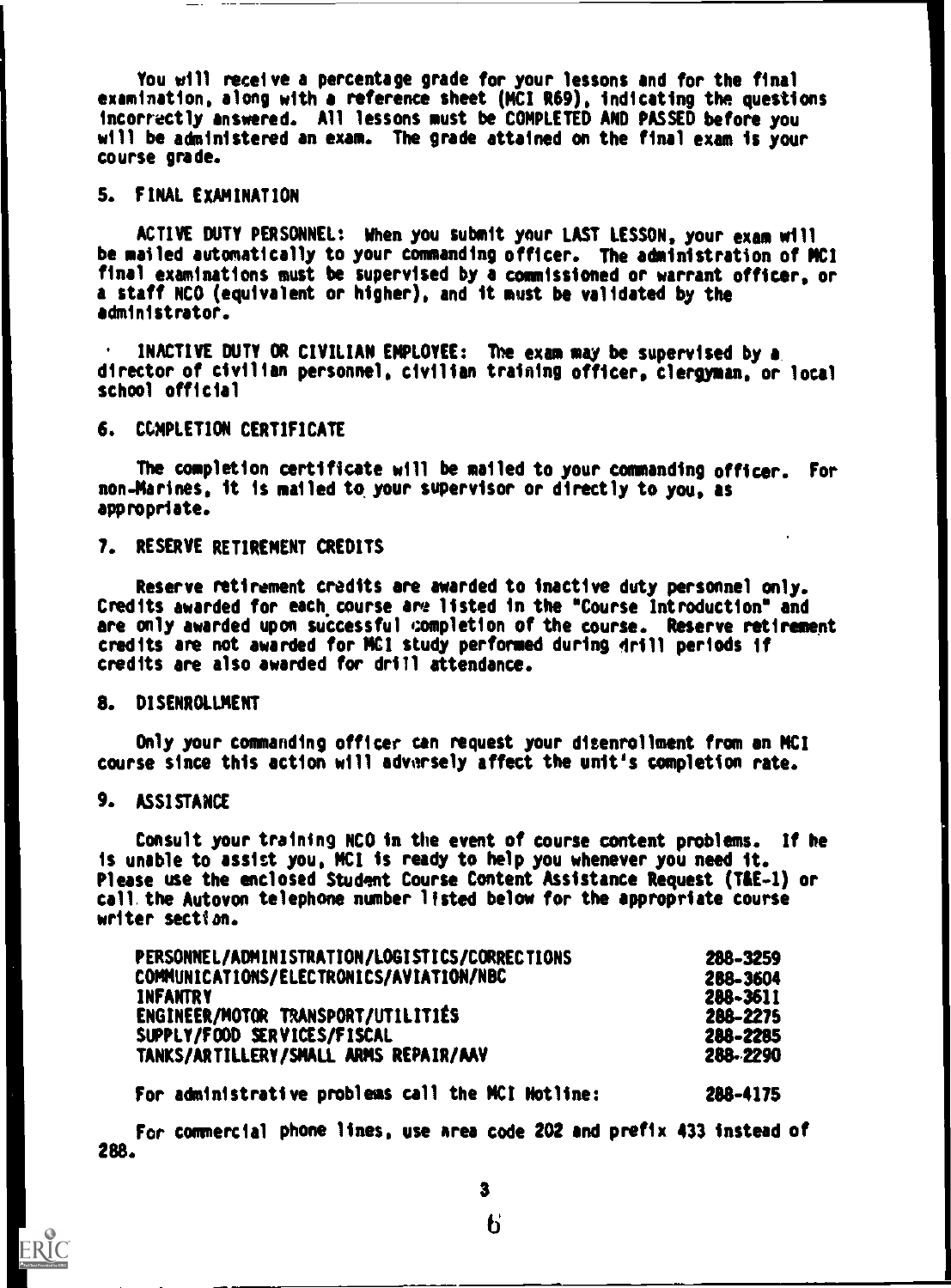# 10. STUDY HENTS

By sarolling in this course, you have shows a desire to improve the skills you seed for effective job pertormasee. and MCI has provided materials to help you achieve yow goal. Nom ell you seed is to develop your owe meth id for using these materials to be<sub>4</sub>t advantage.

The following guidelines present a fourpart appreach to completing you? MCI souse asseessildlys

- Makes oreconsaissance" of year materialei
- Plan your study time and choose a good study eavironment;
- Study thoroughly and systems atkally;
- Prepare for the flaal exam.
- a. MAKE A 'RECONNAISSANCE'' OF YOUR MATERIALS

Begin with a look at the course Introduction page, Read the COME **INTRODUCTION** to get the 'big picture" of the course. Then read the MATERIALS section sear the bottom of the page to find out which textis! and study aids you should have received with the course. If any of the listed materials are missing, see paragraph 1 of this pamphlet to find out how to get them. U you have everything that Is listed. you are ready to 'reconnoiter' your MCI worse.



Read through the table (s) of contents of your text(s). Note the verious subjects severed in the course and the order in which they are taught. Leaf through the textic) and look at the illustrations. Need e fee lessee questions to get as idea of the types that are asked. If<br>MCI provides other study aids, such as a slide rule or a plotting board, familiarize yourself with them. Now, get down to specifics!

ERIC

b. PLAN YOUR STUDY TIME AND CHOOSE A GOOD STUDY ENVIRONMENT

Sort up a personal study plan; the following<br>bleps should give you nome help,<br>Sort a calendar and mark those days from looking over the coarse materials. you should have some idea of how much study yea will seed to complete this coarse. Rut "some idea" is not enough. You need to work up personal study plan; the following Mops should give you some help.

<sup>2</sup> <sup>0</sup> O Get a calendar and mark those days<br>of the week when you have time free for st<br>Two study periods per week, each lasting<br>in 3 hours, are suggested for completing t to a noure, are suggested for completing<br>minimum two leesons required each mon<br>by MCI. Of course. work and other gehe<br>and the same for answers. The image are not the same for areryone. The important thing is that you sehedule a regular the for attachy on the same days of each week. of the week whet yes have time free for stay. Two study periods per week, each lastiag 1 to \$ Mors, are suggested for completing the Maintain two lessons required sash month by MCI. Of course. work and ether schedules.<br>are not the same for areryone. The imporlent thing is that yes eahedule a regular time for study on the easee days of sach week.



 $\sum_{\text{real}}$   $\sum_{\text{real}}$  Read the course Introduction page EXECUTE: The section marked ORDER OF<br>EXECUTION Stells you the number of lessons in<br>the course and the approximate number of<br>study hours you will need to complete each again. The section marked ORDER OF the course and the approximate anonber of study beers yea will seed to complete each lesson, <u>Plug these study hours into your</u> hedule. For example, if you set aside two **that it was a set of the set of the set of the set of the set of the** 3-hour study periods each week and the ORDER OF STUDIES estimates 3 study hours for year first losses, you could easily schedule and complete the first lossen in one study<br>period. On your calendar you would mark **"Lesson 1" on the appropriate day.** Suppose that the second lesson of your course requires \$ study hours. In that ease, you would divide the teason in half and work on each half during a separate study period. You would mark your calendar accordingly. Indicate on your calendar exactly when you plan to work on each leeson for the eatire course. Do not forget to schedule one or two study periods is prepare for the final exam.

 $\overline{7}$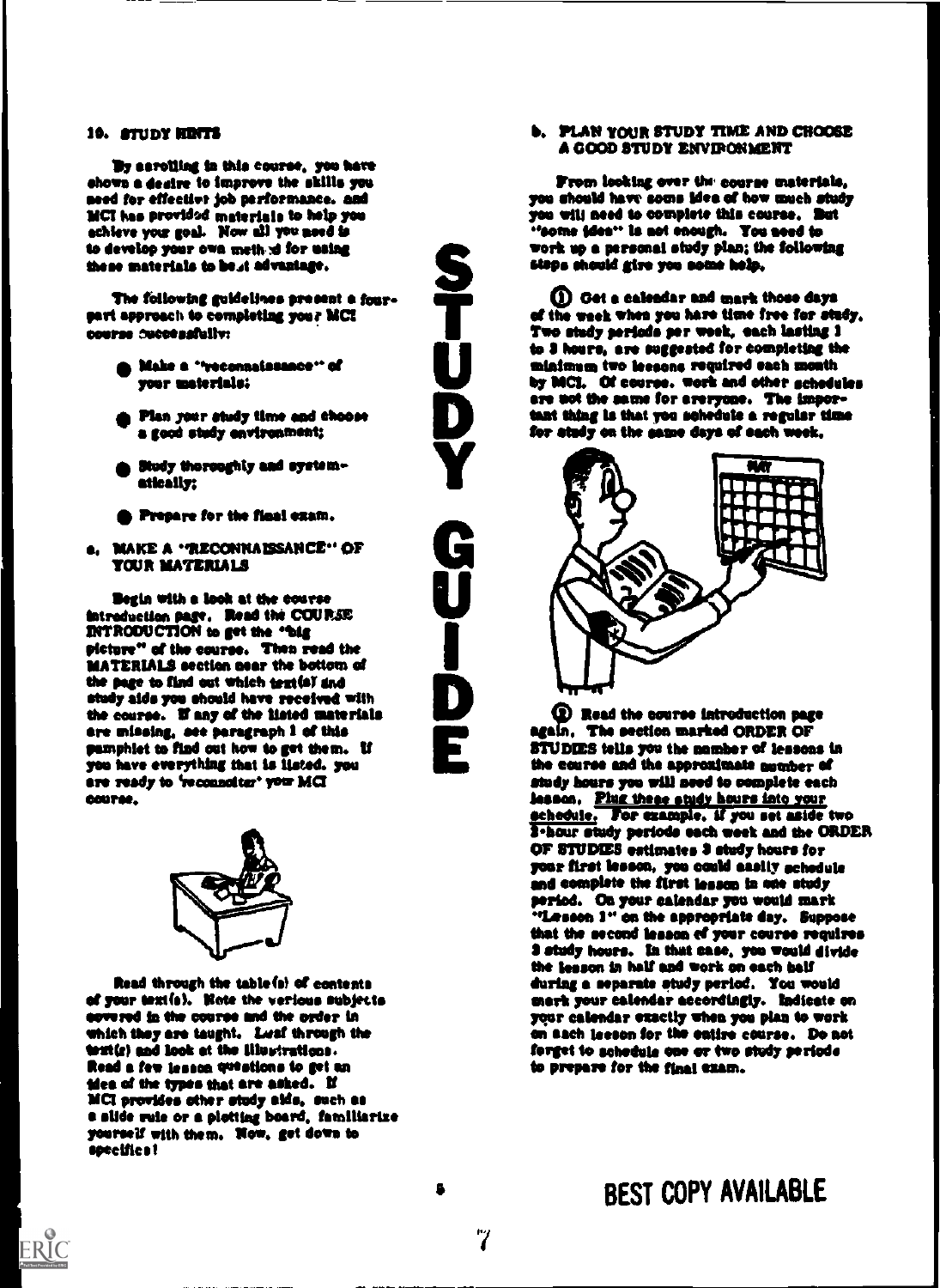Stick to year schedule.

Besides planning year study time. you should also choose a study environment that<br>is right for you. Most people need a quiet place for study. Ilke a library or a reading lounge; other people study better where there is background music; still others prefer to study out-of-deers. You must choose your study environment carefully so that it fits year individual seeds.

# e. STUDY TNOROUGNLT AND SYSTEMATICALLT

Armed with a workable achedule and situated in good study envirenmeat, yes are now ready to attach your course, Isseca by lesson. You will find year first study assigsmeht and year tint written assigamest on page I of losses I. Oa this page yam will also find the lesson objective. s s'atement of whet you should be able to do after eem pleting the assignments.

DO NOT bogin by reading the lesson questions and flipping through the text for mowers. If you do so. you will prepare to fail, not pass, the final exam. Instead. proceed as follows:

ID Read the seedy assignments care. fully. Make notes on the ideas you feel are Important and mark any portion you have difficulty understanding.



0 Reread the portions yes marked in step (1). When you have mastered the study assignment, start to work on the written assignment.

® Read sub question is the written assignment carefully.

® Answer all questions that you are sure of and leave the others blank.

**ERIC** 

Reread the portions of the study assignment that explain the items you left blank.

send it te MCI for grading. Complete the written assignment and

0 Co as to the neat lessee.

Follow the same procedure for sach lesson of the course. If you have problems with the text or lesson questions that you<br>cannot noive on your own, sak your section CIC or NCCIC for help. If he cannot ald you, request assistance from MCI on the MCI Student Course Content Assistance Bequest included in this pamphlet.

Whea you have passed the final lesson. Ms final exam will be sent to year training officer or NCO.

# d. PREPARE FOR THE FINAL EXAM



Now do you prepare for the final exam? Follow inves three steps:

0 Review each lesson objective as a summary of what was taught in the course.

(2) Heread all portions of the text that you found particularly difficult.

**1** Review all the lesson questions, paying special attention to those you missed the first time around.

If you follow these simple steps, you should do well on the final. GOOD LUCK!

 $\mathbf{B}_{\mathbf{S}}$  BEST COPY AVAILABLE

# s and the second second second in the second second second in the second second second in the second second second second second second second second second second second second second second second second second second se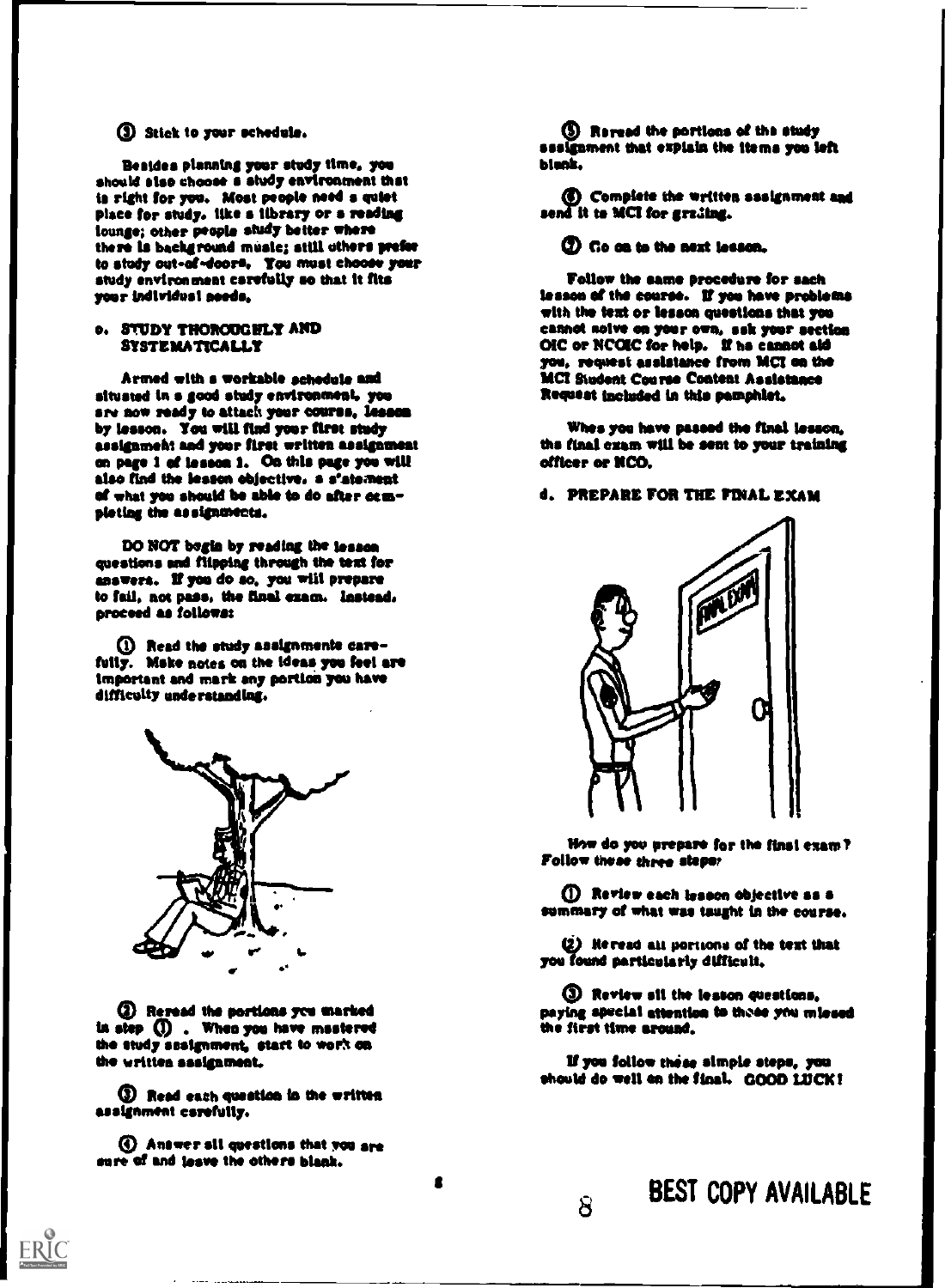#### UNITED STATES MARINE CORPS WARINE CORPS INSTITUTE. MARINE BARRACKS **BOX 1778** A8LINGTON. VA. 22282

# VEGETABLES, SOUPS, SAUCES, GRAVIES, AND BEVERAGES

# Course Introduction

VEGETABLES, SOUPS, SAUCES, GRAVIES, AND BEVERAGES is primarily designed to increase your effectiveness as a food handler, using the proper techniques in the preparation of vegetables, soups, sauces, gravies, and beverages. The course emphasizes the importance of proper cooking procedures to retain the characteristic color, form, and nutrients of food items used in Marine Corps dining facilities,

# ORDER OF STUDIES

|            |                | Reserve                                  |                                                                           |
|------------|----------------|------------------------------------------|---------------------------------------------------------------------------|
| Lesson     | <b>Study</b>   | Retirement                               | Subject Matter                                                            |
| Number     | Hours          | Credits                                  |                                                                           |
|            | 2              | 0                                        | Vegetables                                                                |
| 2          | 3              |                                          | Soups, Sauces, Gravies, and their Seasonings                              |
| 3          | 2              |                                          | <b>Beverages</b>                                                          |
|            | 2              |                                          | FINAL EXAMINATION                                                         |
|            | $\overline{9}$ |                                          |                                                                           |
| MATERIALS: |                | 2 hours.                                 | MCI 33, 19, Vegetables, Soups, Sauces, Gravies, and Beverages.            |
|            |                | Lesson sheets and answer sheets.         |                                                                           |
| RETURN OF  |                |                                          | Students who successfully complete this course are permitted to keep      |
| MATERIALS: |                | the course materials.                    |                                                                           |
|            |                | officer will return all course material. | Students disenrolled for inactivity or at the request of their commanding |



ERIC

 $\mathbf{x}$ 

Y.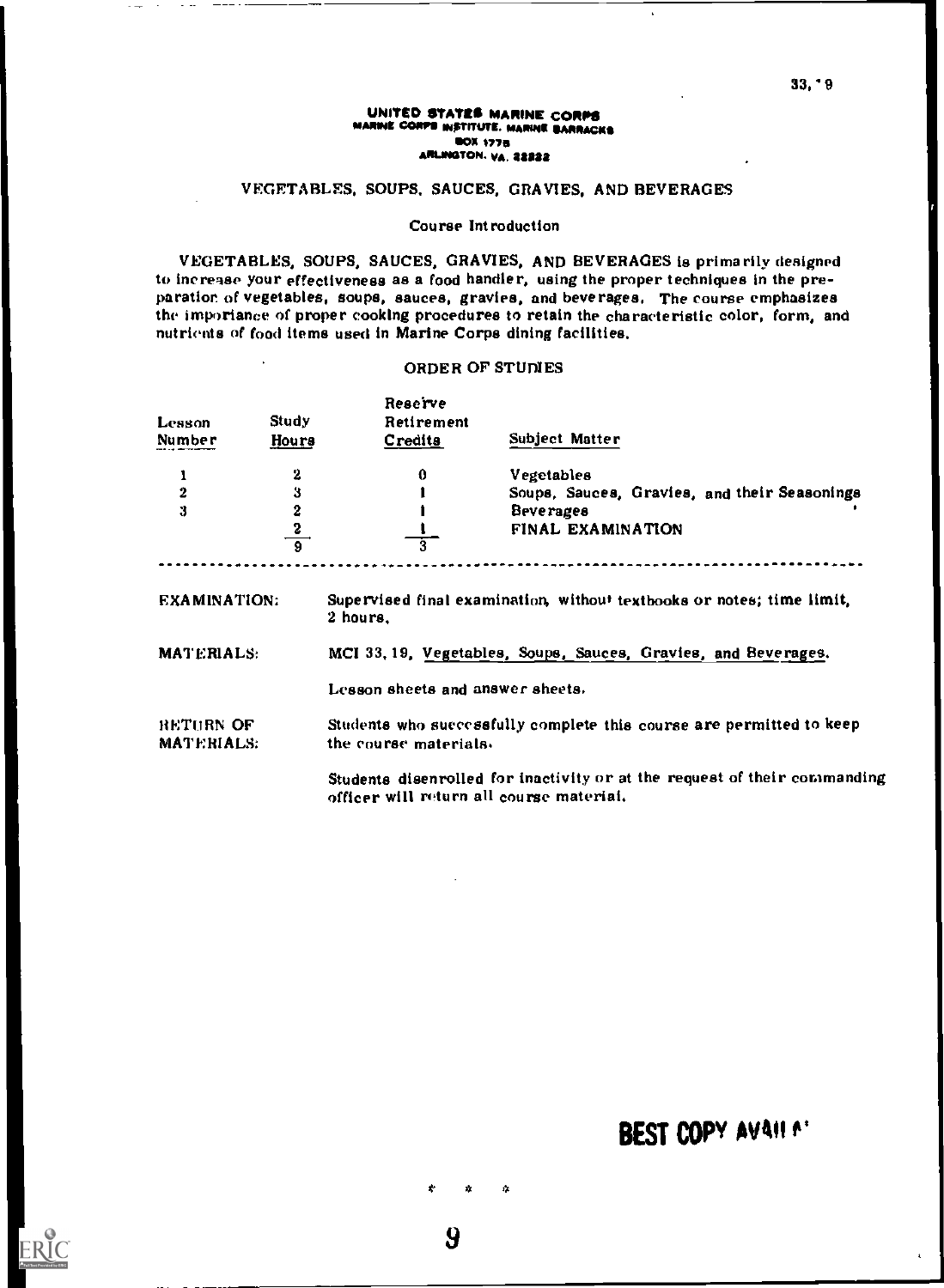# PREFACE

The course, Vegetables, Soups, Sauces, Gravies, and Beverages has been designed to provide Marine Corps Cooks, MOS 3371, private through sergeant, with a source of study material on the portion of food preparation dealing with the characteristics, classification, preparation, and serving or vegetables, soups, sauces, gravies, and beverages in Marine Corps dining facilities. The contribution and importance of these items to a meal are st rested,

# SOURCE MATERIALS

MCO P10110. IGB **Armed Forces Recipe Service**. Sep 1973 (w/change 3) NAVSUP Publication 421 Food Service Operations, Jan 1971 (w/change 1)<br>
NAVPERS 10274 Commissary Man 3 and 2, Rate Training Manual Commissary Man 3 and 2, Rate Training Manual, Training Pubs Div. NavPer. Prog. SupAct, Washington,

O. C., 1971

Food Service Course Student Workbook, Camp Lejeune, N. C. Applied Cooking, Part 1, U. S. Army Quartermaster School, Fort Lee. Va.

# BEST COPY AVAILABLE

ERIC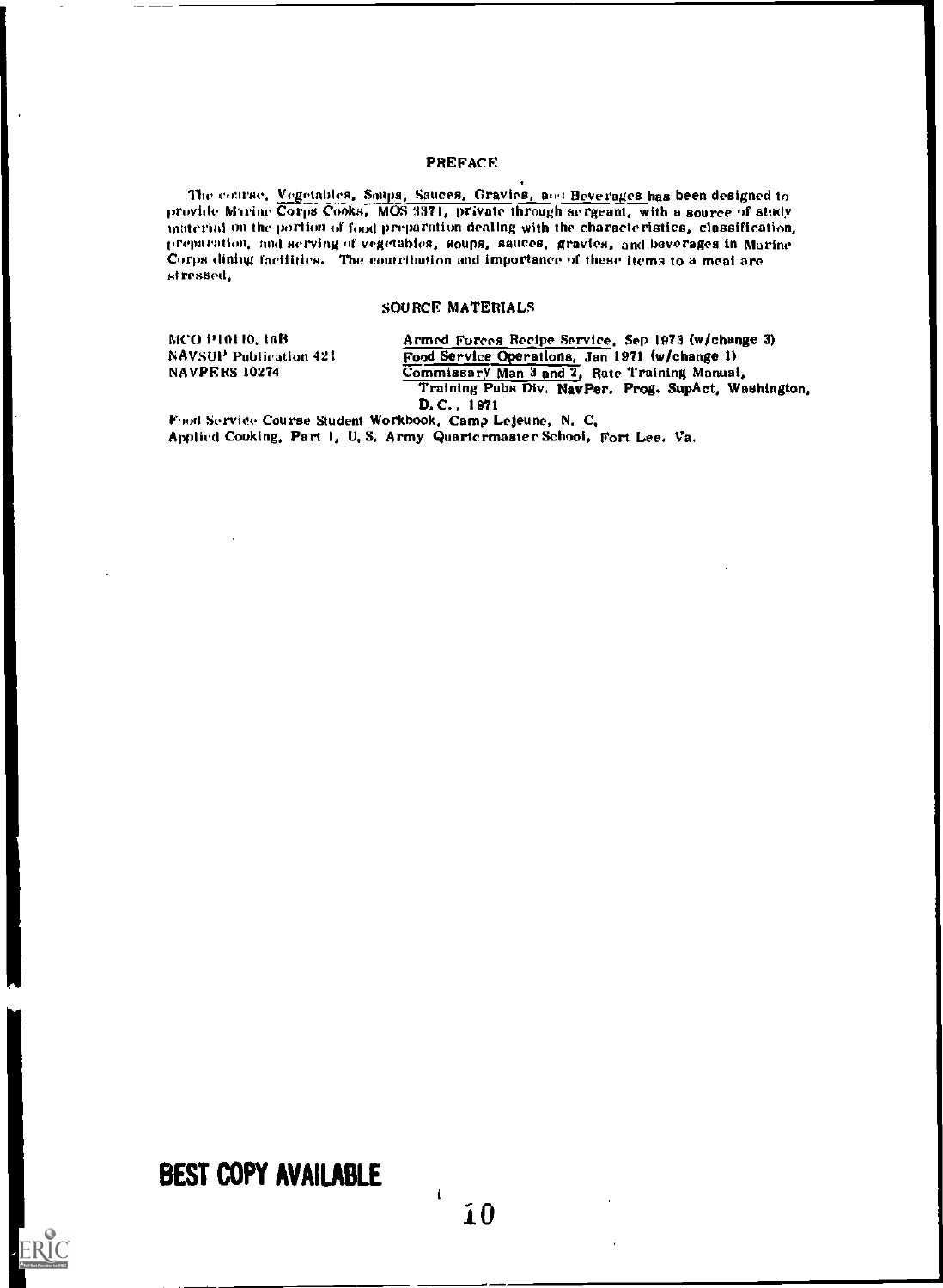# CONTENTS

|                                                                      | Para     | Page                            |  |
|----------------------------------------------------------------------|----------|---------------------------------|--|
|                                                                      |          | i.                              |  |
|                                                                      |          | t                               |  |
|                                                                      |          | iii                             |  |
| Chapter 1. VEGETABLES                                                |          |                                 |  |
| Introduction                                                         | $1 - 1$  | $1 - 1$                         |  |
| Classes and value of vegetables                                      | $1 - 2$  | $1 - 1$                         |  |
|                                                                      | $1 - 3$  | $1 - 2$                         |  |
| Receipt, storage, and processing of vegetables,                      | $1 - 4$  | $1 - 3$                         |  |
|                                                                      | $1 - 5$  | $1 - 4$                         |  |
| Serving standards of vegetables $\ldots$ , , , ,                     | $1 - 6$  | $1 - 6$                         |  |
|                                                                      | $1 - 7$  | $1 - 7$                         |  |
|                                                                      |          |                                 |  |
| Chapter 2. SOUPS, SAUCES. GRAVIES, AND THEIR SEASONINGS              |          |                                 |  |
|                                                                      | $2 - 1$  | $2 - 1$<br>$\ddot{\phantom{0}}$ |  |
| Section I. Soups                                                     |          |                                 |  |
|                                                                      | 2-2      | $2 - 1$                         |  |
|                                                                      | $2 - 3$  | $2 - 1$                         |  |
| Types of soups served and their relation to the meals $\dots$ .      | $2 - 4$  | $2 - 2$                         |  |
| Vegetables used in soups and their preparation $\ldots$ ,            | 2-5      | $2 - 3$                         |  |
| Methods of soup preparation, serving, and storage,                   | 2-6      | $2 - 3$                         |  |
| Section II. Sauces and gravies                                       |          |                                 |  |
|                                                                      |          |                                 |  |
| Sauces and gravies defined. $\cdots$ ,                               | $2 - 7$  | $2 - 5$                         |  |
|                                                                      | $2 - 8$  | $2 - 5$                         |  |
| Methods used to prepare sauces and gravies $\dots \dots \dots$       | $2 - 9$  | $2 - 6$                         |  |
| Coordination of sauces and gravies with meals $\dots \dots \dots$    | $2 - 10$ | $2 - 7$                         |  |
| Section III. Seasonings                                              |          |                                 |  |
|                                                                      | 2-11     |                                 |  |
|                                                                      | $2 - 12$ | 2-7                             |  |
| Spices, herbs. and other seasonings.                                 | $2 - 13$ | $2 - 8$                         |  |
|                                                                      |          | $2 - 11$                        |  |
| Chapter 3. BEVERAGES                                                 |          |                                 |  |
|                                                                      | $3 - 1$  | $3 - 1$                         |  |
|                                                                      | $3 - 2$  | $3 - 1$                         |  |
| Storage of beverages and beverage ingredients, $\dots$ , , , , , , , | $3 - 3$  | $3 - 1$                         |  |
| Beverage preparation and serving. $\ldots$ ,                         | $3 - 4$  | $3 - 2$                         |  |
|                                                                      | $3 - 5$  | $3 - 7$                         |  |
|                                                                      | $3 - 6$  | $3 - 7$                         |  |
|                                                                      |          |                                 |  |



Ŷ.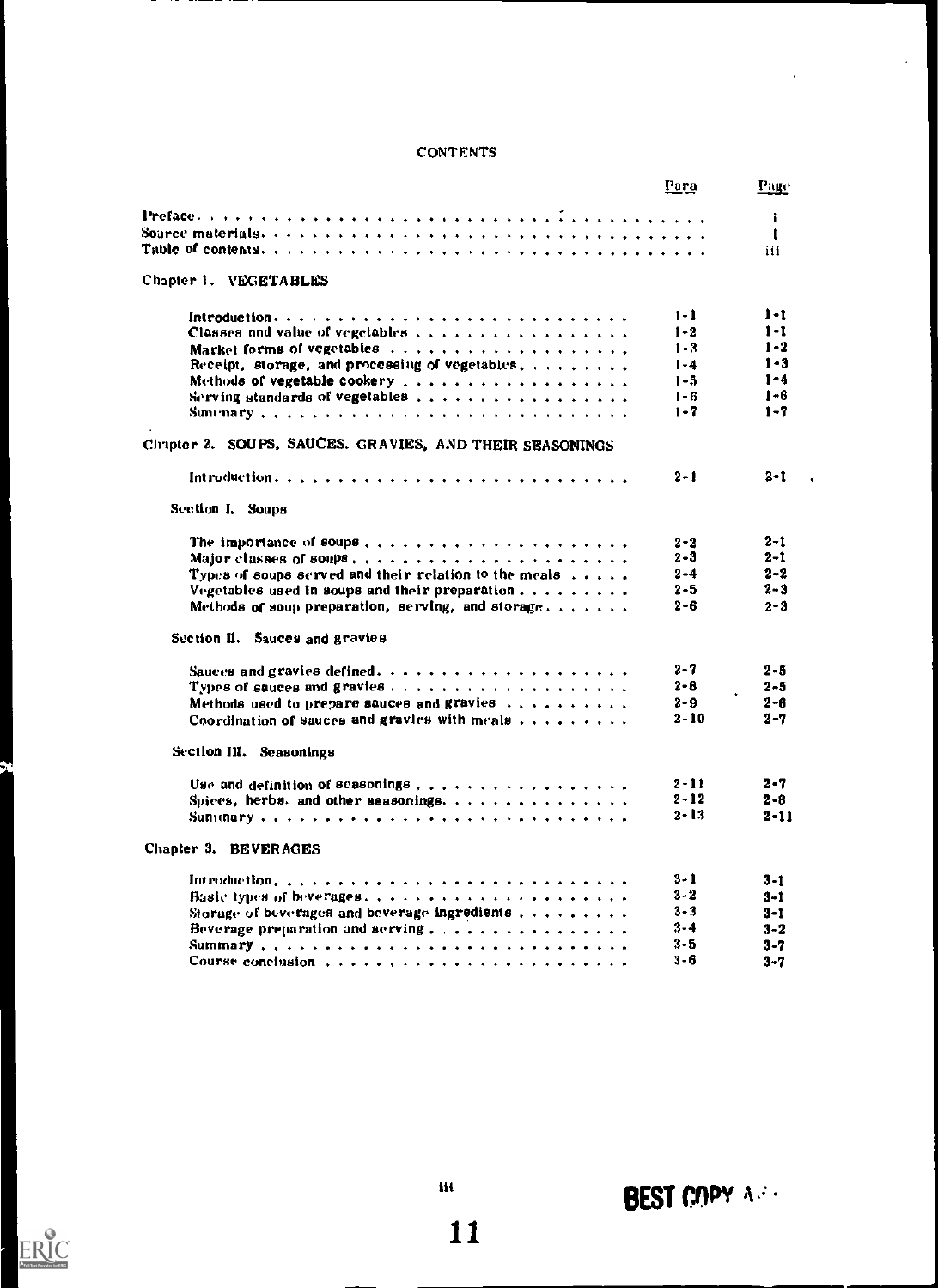#### Chapter I

#### VEGETABLES

#### 1-1. INTRODUCTION

For a long time vegetables were thought to contribute little except variety to the human diet. They were used sparingly and little effort was devoted to their preparation, cooking, and serving. Today, improvements in vegetable production, preservation, shipping, and marketing as well as increased knowledge of their nutritional value has lead to wider use of vegetables. To retain their best appearance, flavor, and nutritional value, it is necesbary to understand and practice the proper methods of preparing, cooking, and serving. This chapter will discuss the classes of vegetables; their value in the menu; the market forms available; their receipt, storage. and processing; vegetable cooking methods; and vegetable serving standards.

#### 1-2, Ci ASSES AND VALUE OF VEGETABLES

a. Cli.sses. Vegetables come from a wide group of plants and are recognized and classified by their place of origin on the plant. For study purposes vegetables will be placed into six classes according to their growth on the plant, These classes are made up of the leaves, seeds, roots, flowers, stems, and fruit vegetables,

- ) Leaves. Leafy vegetables are those vegetables whose leaves nre the food product of the plant. The majority of the leafy plants used as vegetables have broad cuplike leaves grown on short stems, Examples of leafy vegetables are lettuce, cabbage, and spinach with broad leaves and brussel sprouts, escarole, and parsley with small leaves.
- (2) Seeds. Beans, peas, and corn are listed in this class. Both beans and peas grow in pods., When ripe or ready for processing, the pods are strippel and the inner bean or pea is used for food except for green beans or wax beans wherein the entire vegetable is used. Corn is one of the most important vegetables produced, The only portion of the corn plant that is edible is the corn kernel; the remainder of the plant is used for animal fodder,
- (3) Roots. In this class there are types of vegetables which characteristically grow under the ground, These vegetables are beets, carrots, parsnips, the vast varieties of potatoes (white and sweet), and several kinds of onions and garlic.
- (4) Flowers. Of the flower vegetables, you are familiar with only two in the dining facility, They are the cauliflower head and broccoli spears,
- (5) Stems. Few edible vegetables come from stems of plants. Celery and asparagus are the two main vegetables in this class.
- (6) Fruit. Several vegetables are derived from the fruit of plants. These include tomatoes, cucumbers, eggplants, and squash.

b. Vegetable value in the menu. Vegetables are high in nutritive value and are an important part of a daily balanced diet. In this pertion of the lesson the value of vegetables in the menu will be discussed,

- (1) Nutritive value. Vegetables are an important source of energy, and as a group they are also a valuable source of vitamins and minerals, A majority of the vegetables served in dining facilities are rich In vitamin A. the B- complex vitamins, and vitamin C. Also many of the green vegetables are a good source of iron and calcium. Vegetables contain various amounts of cellulose in a form that cannot be digested and are prone to held water during their passage through the body, thus aiding the bodily function. Chemically, vegetables are known to contain proteins, carbohydrates, fats, minerals, vitamins, and water.
- $(2)$  Menu value. Vegetables add color, variety, and form to the meal being served.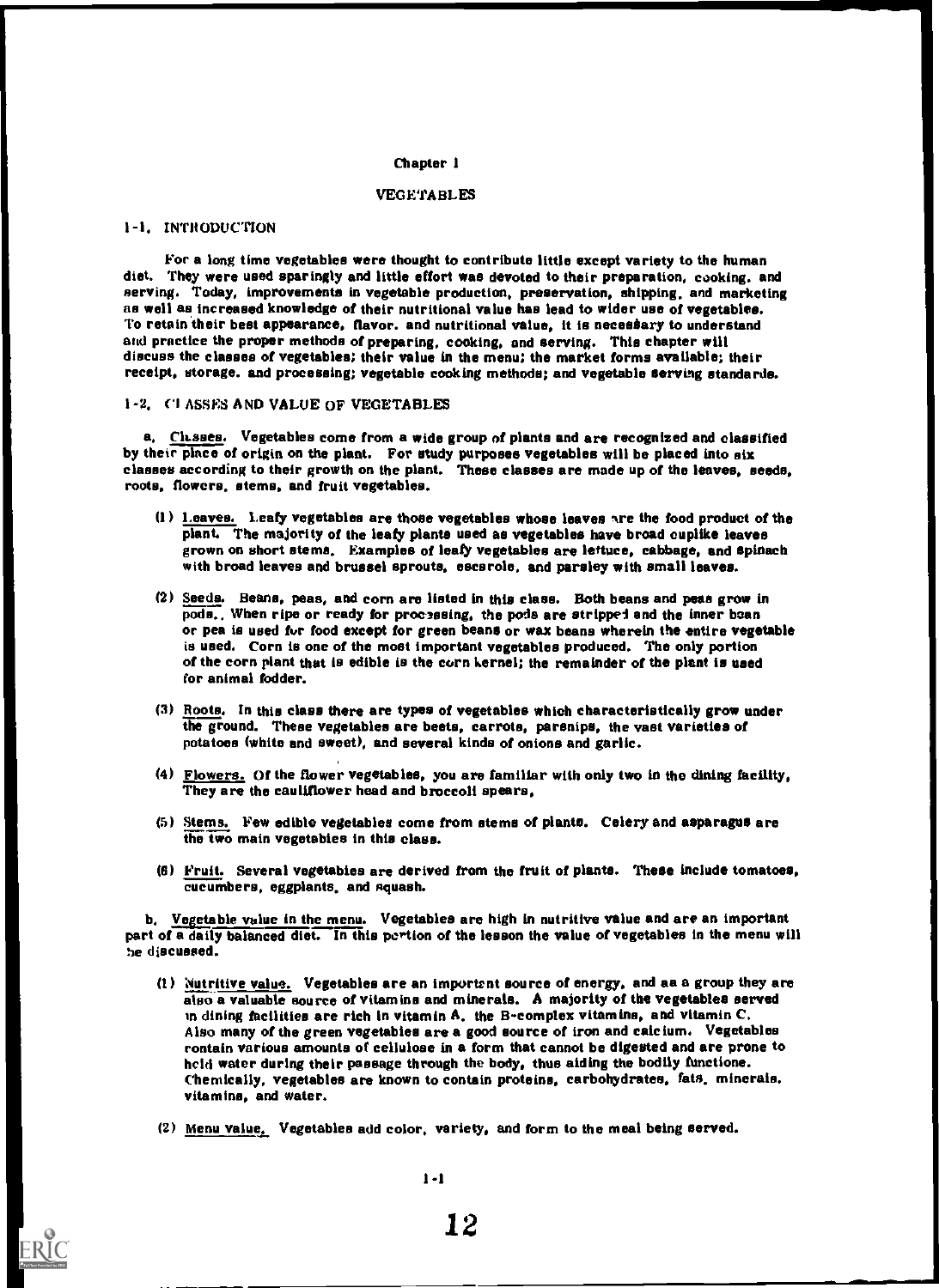- (a) Color. Color veservation cannot be stressed too strongly. You must retain as much of the natural color of the vegetable being prepared as possible. To retain color there are a few points to remember. To prevent green vegetables from turning olive green, avoid overcooking. Red vegetables can be prepared with the addition of a diluted acid such as vinegar, lemon Juice, or cream of tartar. These acids can prevent the wide color changes that hard water or soda will cause. The pigments of white vegetables will turn yellow when cooked in hard or alkaline water. This yellowish color is not unattractive but it should not be confused with the dark color caused by overcooking or oxidation. Vegetables that are yellow or orange are very stable and are not affected by vegetable acids or heat. All vegetables should be cooked in small batches to prevent discoloration and overcooking. Never use vegetable food coloring to preserve the natural color.
- (b) Variety. It has been said that "variety is the spice of life." Therefore, in planning menus it is necessary to have variety, Do not use vegetables repeatedly in the same way as they will become monotonous, For example, there are a great many different ways to serve potatoes, and cabbage may be served raw, creamed, scalloped with cheese, or simmered with carrots. Custom determines the type of meal suitable for any given occasion and the acceptable food combination that may be used. An example of these combinations would be peas and carrota with turkey and sweet potatees or cabbage, potatoes, carrots, turnips, and onions served as part of a New England boiled dinner,
- (c) Form, A meal made up of foods in the same or similar forms is unappetizing. It is necessary to strive for a contrast. Bad form would be a combination of all foods flat in shape or shaped in piles like mounds of mashed potatoes. An exemple of good form would be stuffed green peppers, potato cakes, braised carrots, and green peas. Here you have the different shapes, sizes, and color variations.

#### 1-3. MARKET FORMS OF VEGETABLES

Vegetables are supplied in many forms. The preserved forms allow for a regular supply of vegetables for the military dining facility. The five forms available are: fresh produce, frozen, dehydrated, dried, and canned.

a. Fresh. Fresh vegetables are picked, given an initial inspection, packed, and shipped under refrigeration. Some of the fresh vegetables received at the dining facility are cabbage, lettuce, endive, green peppers, cucumbers, celery, and squash. When ordering fresh vegetables keep in mind the growing season. The growing seasons will determine the availability and the cost of the item or items ordered. Fresh vegetables spoil very easily so it is important to process and preserve them early so they will be palatable an: the nutrients retained.

b. Frozen. Frozen vegetables are those fresh vegetables which can undergo the quick freezing process and not lose a large percentage of their natural color, shape, or nutrittve value, Green beans, lima beans, broccoli spears, brussel sprouts, corn (whole grain or on the cob), okra, mixed vegetables, and spinach are some of the frozen vegetables available. Frozen vegetables require storage at 00 F or lower and may be kept free from spoilage for a considerable period of time.

c. Dehydrated. The dehydratad vegetables have been processed in a manner which removes most of the water content and aids in the storage quality of the vegetable. At present some of the dehydrated vegetables available are green peppers, cabbage, onions, green beans, potatoes (diced, sliced, granulated), and sweet potatoes (granulated).

d. Dried. Several of the seed vegetables ouch as peas and beans are supplied in a naturally dried condition similar to dehydrated vegetables,

e. Canned. Vegetables that are canned have been cooked In the container and need only be heated to serving temperature. They are a convenient item because they save time in preparation and can be stored for a long period of time. Some examples of canned vegetables available to you in the dining facility are asparagus, beets, green beans, carrots, corn, whole white potatoes, vacuum packed sweet potatoes, ant whole tomatoes.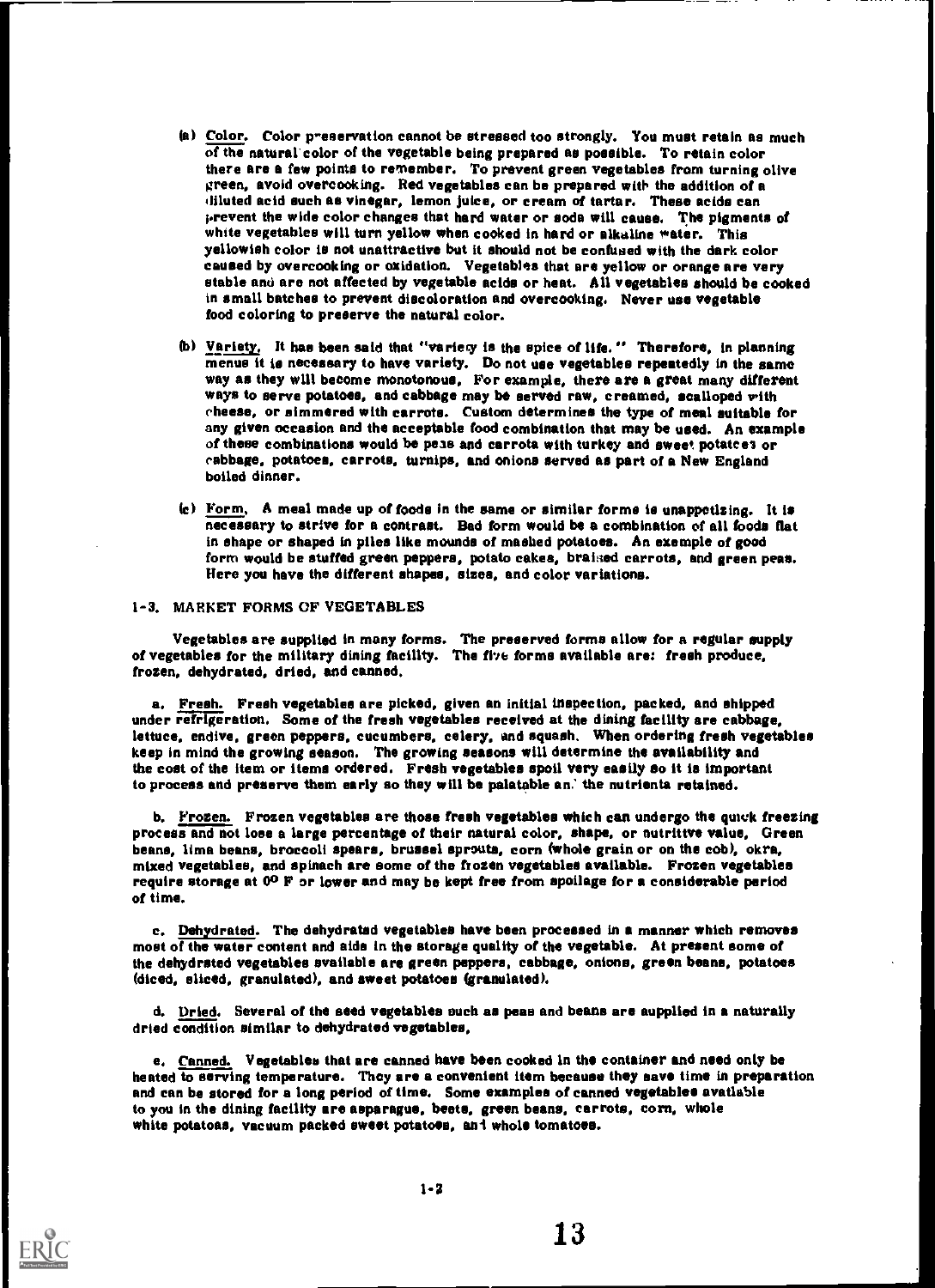### 4. RECEIPT, STORAGE, AND PROCESSING OF VEGETABLES

The proper receipt, atorage, and processing of vegetables is of great importance to you, the cook. If vegetahles brought into ti: dining facility are not properly cared for, unusable waste occurs. The following aubparagraphc will discuss the receipt, storage, and processing of the market forms of vegetables.

a, Receipt, Upon recelpt of vegotables (fresh, frozen, dehydrated, dried, or canned) into the dining facility, first check the condition of the containers.

- (1)  $\text{Frenh.}$  If fresh produce has a crisp firm texture, it will only need minor processing. The removal of unusable leaves or stems and storage in the vegetable refrigerator will suffice. But, should the produce be old, dry, limp, and have traces of spoilage, then you determine what must be done to preserve the remainder of the vegetables. It is recommended that the following steps be taken prior to storage.
	- (a) Trim-cut old, dry, limp, and wilted leaves, stems, or other parts of the vegetables.
	- (b) Wash the vegetables with ccIS running water.
	- $(c)$  Shake off excess water which might remain after draining.
	- (d) Store the vegetables under refrigeration  $(36^{\circ}$  to  $38^{\circ}$  F) to retain freshness of the saved portion.
	- (e) Use these vegetables first, don't cheek out more of the same vegetables until you have used the processed vegetables completely.
- (2)  **Upon the receipt of frozen produce, it is important that the vegetables are** quickly returned to the freezer and kept in a frozen state.
- (3) Nonperishables. These include dehydrated, dried, and canned vegetables, The vegetable containers should be checked for damage which may have occurred in shipment. If damaged containers are found, coneult MCO P10110.14, Food Service and Subsistence Management Manual, for proper disposal of unsuitable material, Containers that are in good condition should be placed in the storeroom.
- b, Storage, Vegetables must be stored according to their market forms.
	- (1) Fresh. The ideal storage temperature of fresh produce is  $36<sup>o</sup>$  to  $38<sup>o</sup>$  F. Do not order .nore than one week's supply of a vegetable if possible. Vegetables retained after this period tend to lose their natural color and nutritive value. They are apt to spoil more rapidly, thus resulting in a financial loss to the dining facility.
	- (2) Frozen. Frozen vegetables must be stored at 0° F or lower and not allowed to thaw without refrigeration, If thawing is necessary prior to cooking the vegetable, it should be done under refrigeration, The package should never be opened to hasten defrosting, Frozen vegetables will thaw under a refrigerated temperature of 350 to 400 F, in approximately 6 to 8 hours,
	- (3) Nonperisitable. These vegetables require no special handling but should be stored in a clean, cool, dry, well-ventilated area with a temperature range of 500 to 70° F, Containers should be dated and placed on shelves or dunnage and kept clean, Although nonperishable goods have good keeping qualities, it is recommended that the stock be rotated when resupplied, A point to remember is "first in, first out,"

e. Processing, Prior to using any type of vegetable in the preparation of a product, it must be processed, The processing of fresh, frozen, or nonperishable vegetables varies.

(1) Fresh. These vegetables will often require three steps in processing, They are cleaning, paring/cutting, and freshening,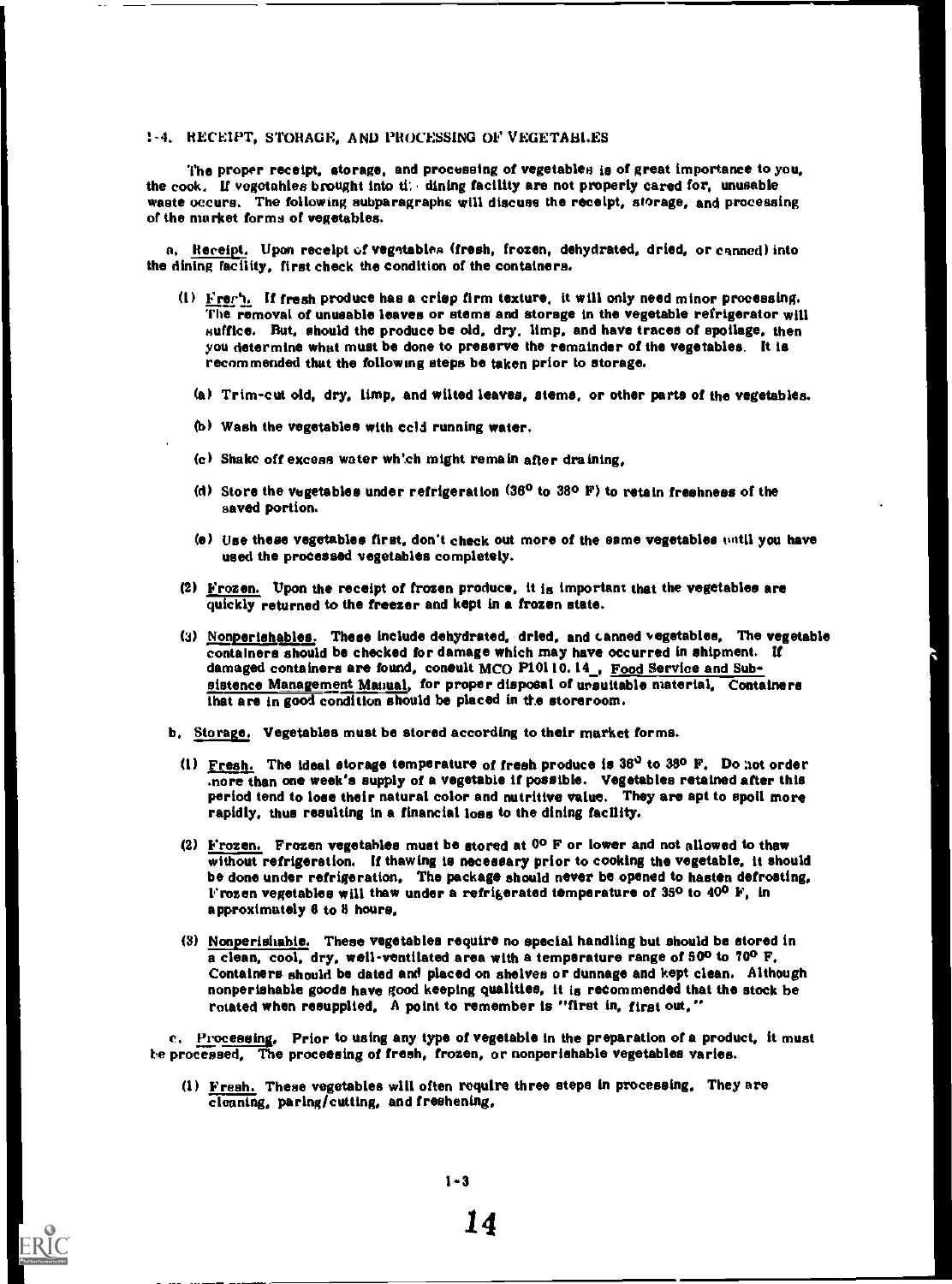- (a) Cleaning. When we say clean a vegetable, we don't mean to use soap and water. Fresh veretables should be washed thoroughly with cold water. A brush used solely for the scrubbing of vegetables can be used to clean carrots, potatoes, turnips, or any other vegetable which may have been dug or pulled from the soil, Vegetables such as asparagus, cabbage, and eauliflower may have worms or insects within the leaves or plant blossoms. They can be removed by washing the vegetable in cold water and soaking in cold salted water (1 then of salt per qt of water) for  $1/2$  to 1 hour. Then rinse end store in a cool storage place until needed for cooking.
- (b) Paring and cutting. The type of cutting end paring of vegetables is determined by the vegetable itself end by the Armed Forces Recipe Service instructions for the product being prepared. Potatoes ere pared, while summer squeeh la not, When preparing meshed potatoes, the potatoes ere quartered after paring; shd when preparing French fries, the potatoes ere cut into strips,
- (c) Freshening. After cleaning a vegetable, if it ie to be eaten raw, it should be freshened or crisped Just prior to serving time. No one likes to bite into a soft, limp carrot stick or find wilted lettuce in en otherwise well prepared tossed salad. To achieve freshening, place the vegetable into containers of ice cold water and store in a cool storage room or refrigerator until reedy for use. Keep In m!nd the time of use; don't let the vegemebles soak too long or valuable nutrients will be lost.
- (2) Frozen. There is very little processing required for frozen vegetables, in most cases all that ie required ie that the frozen vegetable be added to boiling salted water and cooked as prescribed, In some instances frozen vegetables, such es corn on the cob, spinach, and other leafy greens, require thawing or partial thawing prior to cooking.
- (3) Nonperishable. The processing of these market forme ( dehydrated, dried, end canned) of vegetables is similar to perishable vegetables with the exception of canned goods.
	- (e) Dehydrated. Processing of this vegetable is limited to reconstitution of the vegetable by replacing the water which wee removed by dehydration, For best results, the instructions given by the manufacturer should be followed for reconstitution. Unless instructions so state, most dehydrated vegetables ere cooked by starting in cold water, slowly bringing it to boil, reducing the hest, and simmering until tender. Dehydrated vegetables can be treated the same way es other cooked vegetables once they have been cooked with the exception of carrots and some green pees which have been cooked prior to dehydration.
	- (b) Dried. Dried beans and pees ere other types of vegetables which require the addition of water prior to cooking. Water lost in ripening end drying must be replaced by soaking in water. Now fest the type of been or pee softens depends upon the particular vegetable's rate of water absorption, Beane absorb their own weight in water In 5 to 6 hours. Water ratio should be 4 parts water to 1 part of dried vegetable for soaking. Dried beens or pees should not be refrigerated during the soaking period. Also these vegetables should not be boiled es they ere high in protein end proteins will toughen at boiling temperatures. They should be simmered throughout the entire cooking period.
	- (e) Canned. Canned vegetables need little or no processing es they ere already cooked; heating thoroughly is ell that ie needed. They should be handled as any other cooked vegetable. Canned vegetables may be prepared by heating In the packing liquid, draining, seasoning, end serving. They may also be prepared by draining them, concentrating the liquid, returning the vegetables, heating, seasoning, end serving them with the liquid. The vegetable juices contain the sugar, soluble proteins, minerals, and vitamins and should be fully utilized in soups, sauces, or gravias and not discarded. Follow the Armed Forces Recipe Service directions for the type of preparation selected.

# 1-5. METHODS OF VEGETABLE COOKERY

The method of cooking a particular vegetable should be salected to preserve the highest food value and the fresh vegetable flavor, color, end texture. Vegetables that ere cooked until just tender have a bettar flavor and appearance and retain more of their food value than

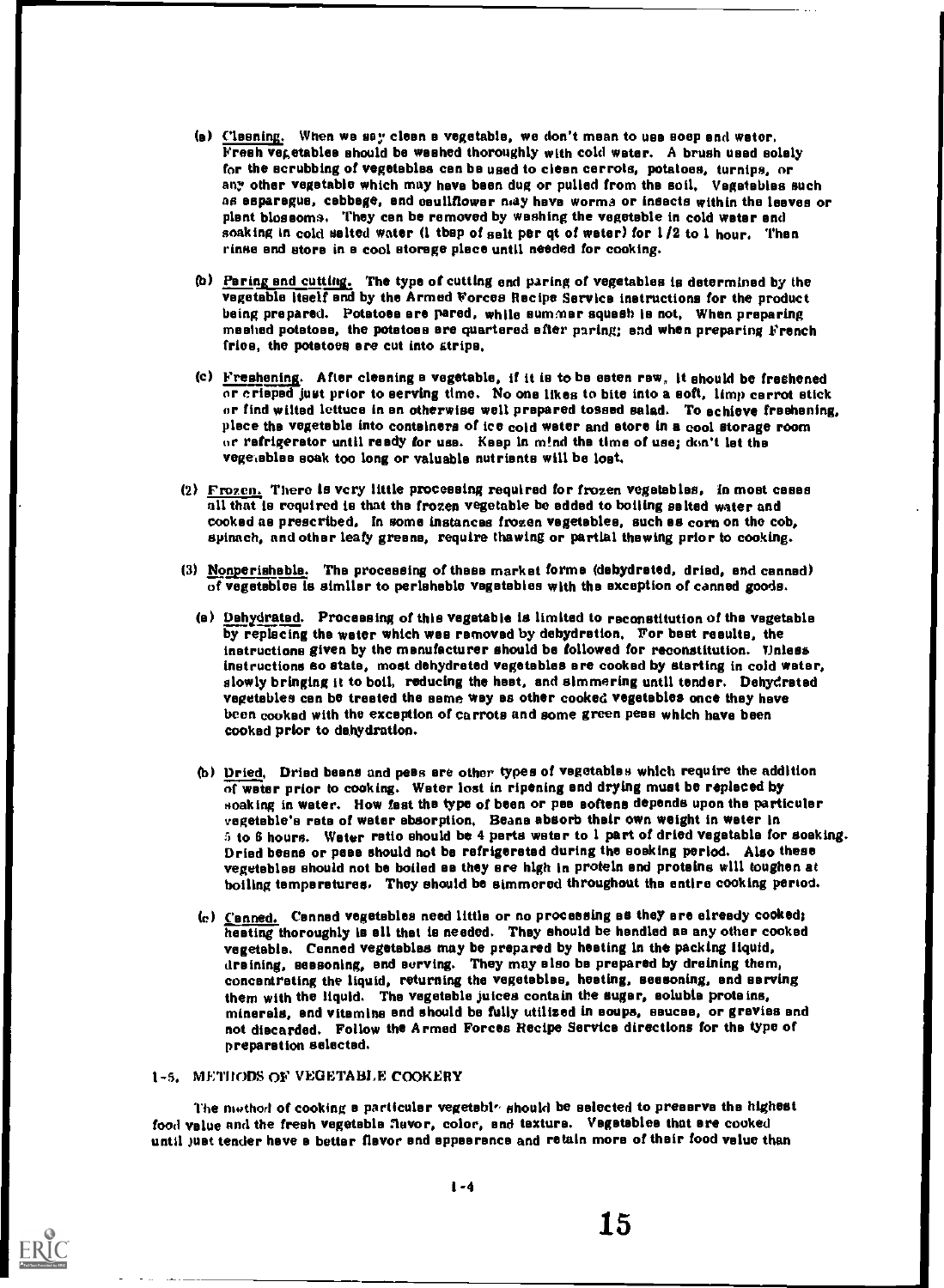those cooked for longer periods of time. Vegetables are best when cooked in small quantities, Batches should be as small as the time and equipment nyailable will allow. If starting times if batches nre staggered, a continuous cooking operation may be maintained up to and including the serving period. Cnoking of vegetables should be completed as close to serving time as possible, The methods of vegetable cookery that are available for your use are boiling or simmering, steaming, baking, grilling or sauteing, ovenfrying, Freveh frying, and panfrying.

**READER** 

10.44.44

 $\frac{1}{\sqrt{2}}$ 

**Team** 

نم .  $\mathcal{N}_\mathrm{c}$ 

 $\frac{1}{2}$ 

 $\cdot$  it:

 $\mathcal{M}$ 

 $\mathbf{a}$ . Boiling or simmering, Although we commonly use the term boiled vegetables, we are actually referring; to vegetables which have been sininered. The word boil means to heat wate to a point of  $21.2^{\mathbf{0}}$  F or  $100^{\mathbf{0}}$  C causing violent bubbling or rolling. To simmer, the water is brought to a heated degree just below the boiling point and the bubbles are breaking just below the surface of the water. Although this method of vegetable cookery is a common practice, it is not the best since the risk of nutrient lass is possible. The food value of boiled vegetables can be conserved if the cooking process is done properly. This can be accomplished by the use of a minimum amount of water to preven. the lose of valuable minerals and vitamins into the cooking water. Vegetables should be added to boiling salted water (as directed by AFRS. M( $\overline{O}$  P10110.16 ), and the water brought back to the boiling point, and then turned down to a point where the water will simmer. Cooking vegetables until tender but not overcooked and mushy is important. If the vegetables must be kept for any length of time before serving, they should be allowed to cool and then reheated. Any excess liquid should be retained for use in soups, sauces, or gravies because the liquid contains vitamins and minerals that would otherwise be lost. Several hints on boiling vegetables are:

- (1) Green vegetables. Green vegetables, such as spinach, chard, asparagus, brussels sprouts, green cabbage, green beans, peas, and all leafy vegetables should be cooked quickly, Cooking the vegetable uncovered will help to preserve the natural green color, Under no circumstances should baking soda be added to the cooking water in an effort to intensify the color. Soda destroys the nutrients and gives the vegetables an unnatural flavor and texture.
- (2) Red vegetables. Red cabbage and beets are cooked uncovered. Beets which are cooked in their skins will retain their color if the taproots and about 2 inches of stem are left intact. The skin is easily removed after cooking. A small amount of vinegar or lemon juice added to beets or red cabbage near the end of the cooking period will improve the flavor as well as the color, Cooking red cabbage with a few tart apples is also recommended.
- (3) Yellow vegetables. The yellow vegetables, such as carrots, yellow squash, sweet  $\overline{\text{potatoes}}$ , and yellow corn, may be cooked either covered or uncovered. However, if the pot is covered, the cooking time will be decreased and the vitamin content of the vegetables will be conserved, Yellow vegetables are not very susceptible to color cliange, but overcooking will cause them to become pale.
- $(4)$  White vegetables. White vegetables should be cooked as quickly as possible until tender. overcooking will cause white vegetables to turn a grayish or brownish color. White potatoes may be cooked either covered or uncovered. Onions and turnips are cooked uncovered; cauliflower, covered.

b. Steaming. When referring to steam-eooked vegetables we are talking about those vegetables which are cooked under pressure in a steam cooker. The use of this method of vegetable cookery will help in the retention of valuable nutrients and preserve the original shape. Veeetables commonly cooked using this method are beets, broccoli, cabbage, carrots, eauliflower, celery, corn, onions, parsnips, white potatoes, sweet potatoes, and squash.

c. Baking. Baking is cooking in an oven with dry heat. This method of vegetable cookery is considered to he the most suitable for vegetables. The flavor and nutrients are preserved especially if the vegetables can be cooked in their skins, and as long as you don't overbake or scorch the vegetable. Some vegetables suitable for baking are white potatoes, sweet potatoes, onions. tornatoes, and squash.

d. Grilling or sauteing. Grilling is the method of cooking on a griddle with little or no  $_{1,1}$  a-ze. 1! is often called frying. Sauteing is merely frying a vegetable quickly in smallow grease. The various styles of cooking potatoes (hash brown, lyonnaise, and home fries) on a griddle



. The set of  $\mathcal{P}$ 

ίп, Б., Ć,

1 -5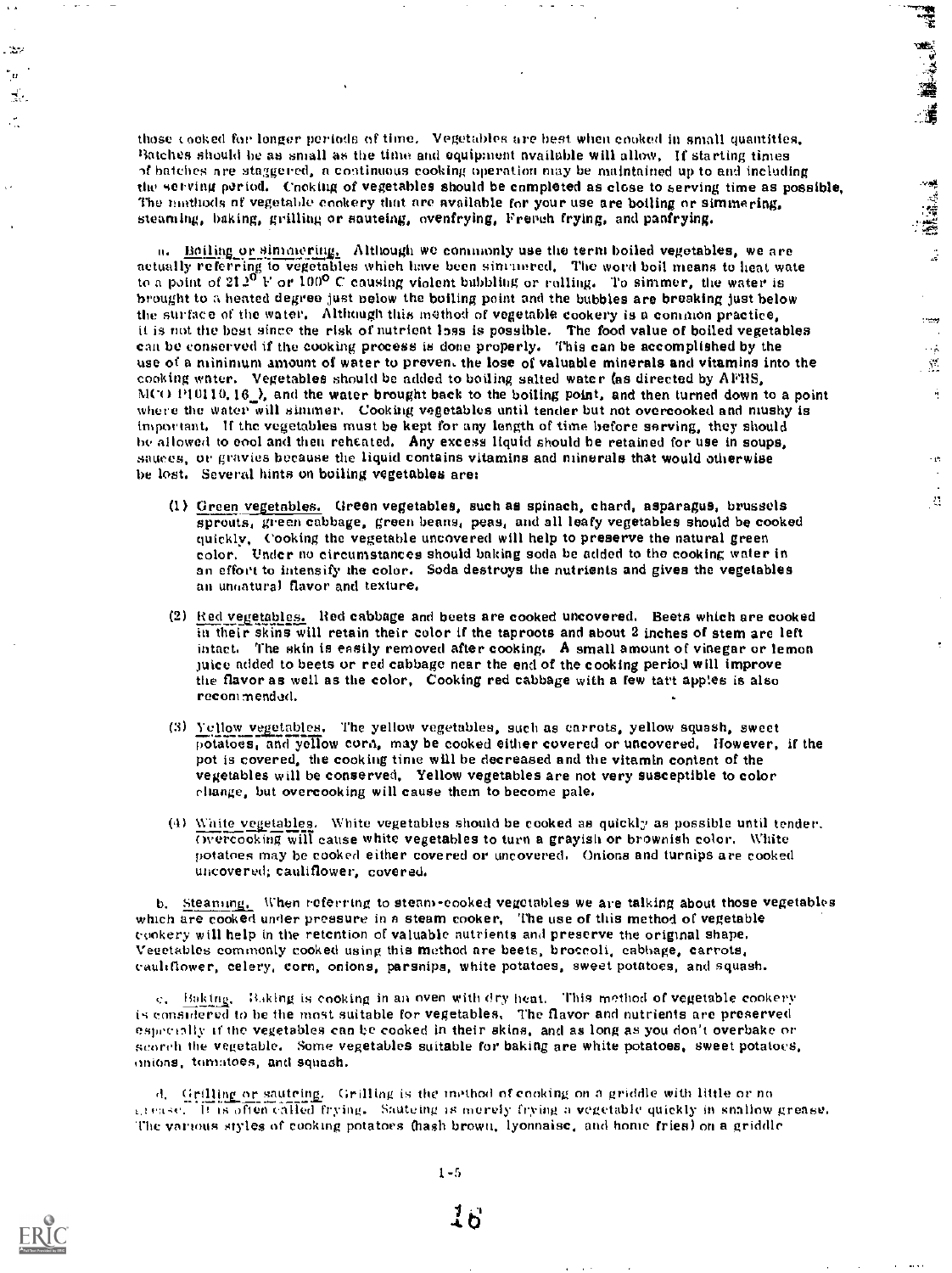would be examples of grilling. The vegetables are cooked until complete) done. When you are sauteing onions or mushrooms, you are merely heating the food product until tender to increaae its palatability. Some vegetables commonly used for grilling or sauteing are mushrooms, string beans, corn, onions, carrots, parsnips, squash, shredded cabbage, and potatoes. Often diced bacon it used in place of oil, shortening, or butter. It Is lightly grilled before adding the vegetable. The flavor of many products can be enhanced if a light, golden coat or crisp surface is developed.

e. Ovenfrying. Ovenfrying is a cooking method used when cooking large quantities of vegetables. They can be parboiled, placed in a well-greased roasting pan, and cooked in an oven rather than on n grill. Turn the product periodically to ensure even browning. Hash browned, cottage tried potatoes, and several other vegetables cook well by the use of this method,

f. Deep-fat frying. This method of cookery is commonly called "deep-fat frying" or "French frying. The fat used for deep-fat frying is either lard, vegetable fats, or a combination of both, Certain vegetablee, such as white potatoes, onions, and eggplant are often deepfat fried. These vegetables can be fried without parboiling before frying. Other vegetables, such ns cauliflower and parsnips, are partially cooked, excess water drained, and then deep-fat fried. Another method which can be used for cooking rissole potatoes is to deep-fat fry the potatoes until brown, then place them in the oven to finish the cooking process. The temperature of the cooking fat is determined by the state of the vegetable, whether it is partially cooked or raw. There is no danger of mineral loss in any type of frying, but vitamlne can be destroyed if the cooking temperature is too high or if the cooking time is too long.

# 1-6. SERVING STANDARDS OF VEGETABLES

The quality of cooked vegetables is judged by their appearance, flavor, and texture.

a. Appearance. Food must look good on the plate: broken vegetables, uneven shapes and sizes, or vegetables which have lost their natural color, lack eye appeal. When using fresh vegetables, try to ensure that they are cut as evenly as possible. Carrot sticks, for exempt , which are uniform in length and thickness appeal more to one's eye than do those which vary in length and thickness. Color combinations should be used.

b. Flavor. The natural flavor of vegetables should be retained as much as possible. Serve strong and mild flavored vegetables together; don't serve vegetables of the same flavor in the same meal, Also serve vegetables which will compliment the meats served. A few steps that will help retain the natural flavor of vegetables are:

- (I) Cook as quickly as possible.
- (2) Use as little water as possible except for vegetables which require a longer cooking period.
- (3) Have the water boiling and salted when the vegetable is added,
- (4) Bring the weer back to the boiling point as quickly as possible after adding the vegetables.
- (5) After the Water returns to the boil reduce the heat and simmer the vegetable until tender.
- (6) If using a steamer, use steam trays or pans which will allow for spreading the vegetable Into shallow layers,
- (7) Don't use baking soda in the cooking water,
- (1) Cook vegetables with skins on when possible.
- (9) Bake or steam whenever practical.
- (10) Serve vegetables 88 soon as they are done.
- (11) Use the cooking water in soups, sauces, and gravies rather than discard it.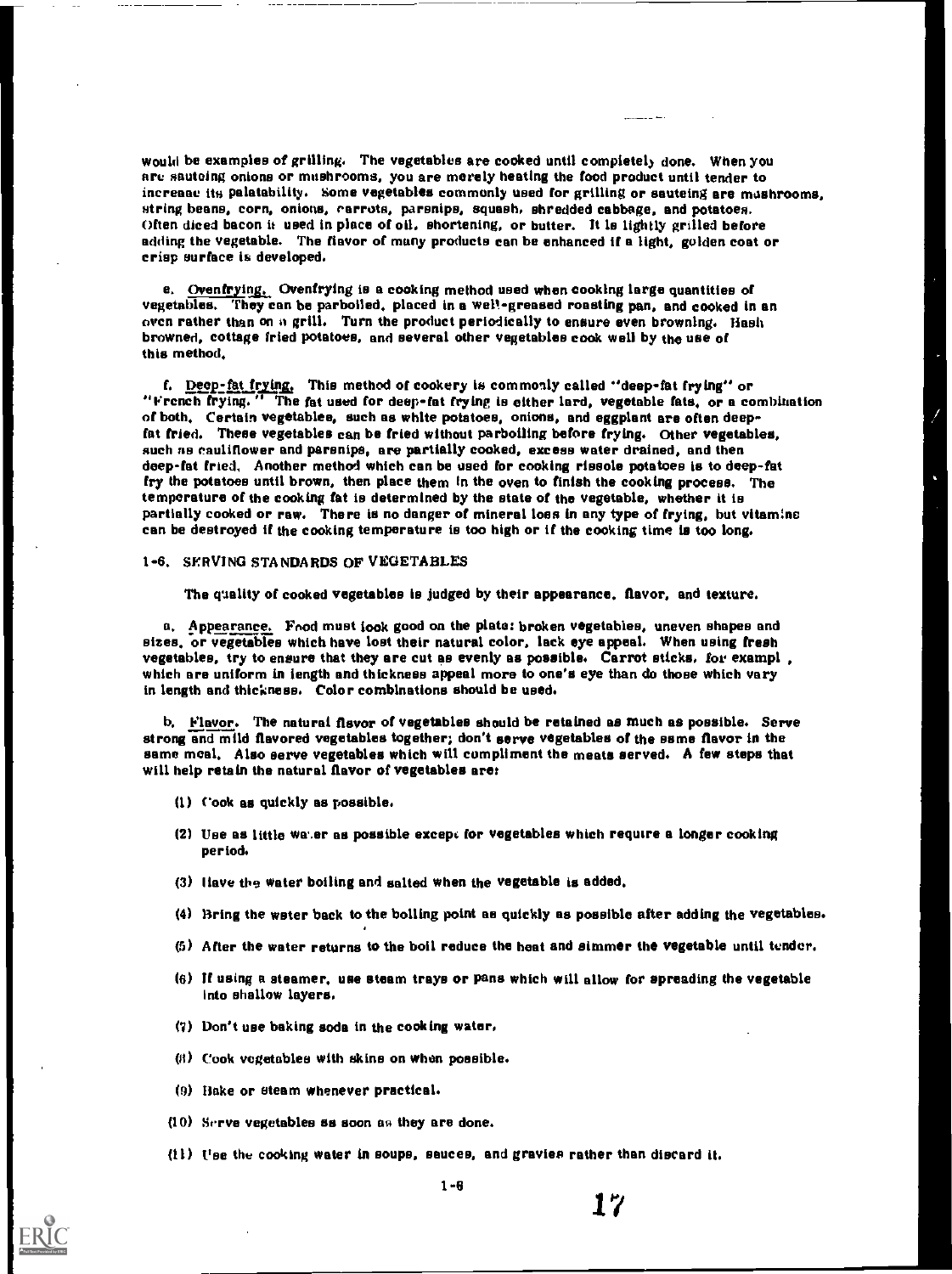c. Testure. Vegetables that are watery, dry, stringy, or possess other objectionable textures will do little to improve the quality of the meal. Mashed potatoes, for example, shnuid be creamy, light, and free of lumps. Asparagus should be cooked until tender with the buds unbroken to retain the fresh vegetable appearance. Six steps that will aid you in retaining the texture of vegetables are as follows:

- (i ) Have the vegetables crisp before cooking.
- (2) Cook until tender, but still retain a little of the original crispness.
- (3) Handle as little as possible.
- (4) Hold for a minimum of time after cooking.
- (5) When cooking very tender vegetables in steam jacketed kettles, cook a small quantity at a time and use wire baskets to make it easier to drain the liquid from the vegetables.
- (6) Do NOT use baking soda.

#### 1-7. SUMMARY

In this chapter you have considered a number of features of vegetables used by the military (lining facility. You have studied the classes, market forms, processing, and cooking methods, as well as the value in the menu, serving standards, and the receipt and storage of vegetables.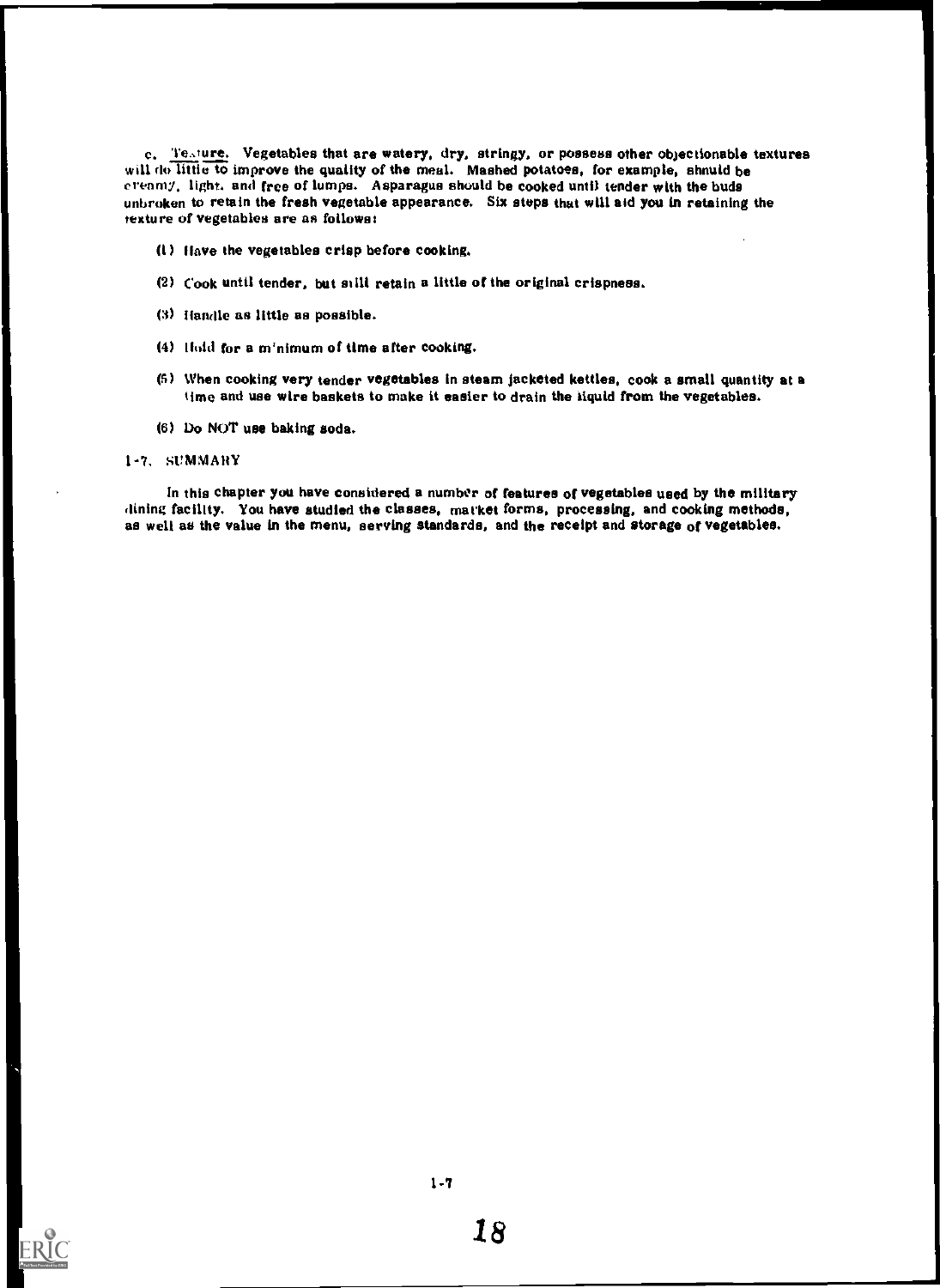# VEGETABLES, SOUPS, SAUCES, GRAVIES, AND BEVERAGES

# Lesson 1

# Vegetables

| STUDY ASSIGNMENT: Information for MCI Students.                       |
|-----------------------------------------------------------------------|
| Course Introduction,                                                  |
| MCI 33.19, Vegetables, Soups, Sauces, Gravies, and Beverages, chap i. |
|                                                                       |

LESSON OBJECTIVE: Upon successful completion of this lesson you will be able to identify the six classes of vegetables and their value in the menu; the market forms avallable; and their receipt, storage, processing, cooking methods, and serving standards.

# WRITTEN ASSIGNMENT:

A. Multiple Choice: Select the ONE answer which BEST completes the statement or answers the question. After the corresponding number on the answer sheet, blacken the appropriate box.

Value: 1 point each

- 1. Vegetables are rouped into classes based on their
	- a. use in the meal.<br>b. color. color.<br>d. put ritional elements. d. nutritional elements.

2. Lettuce, cabbage, and spinach belong to which class of vegetables?

| d. Stems   | c. Leaves |
|------------|-----------|
| b. Flowers | d, Fruit  |

- 3. Which vegetables belong to the seed class?
	- a. Broccoli and cauliflower<br>b. Celery and asparagus c. Garlic and onion<br>d. Corn, peas, and beans b. Celery and asparagus
- 4. Potatoes belong to which class of vegetables?
	- a. Roots b. Stems c. Leaves d. Flowers

5. Cauliflower and broccoll are a vegetable of the \_\_\_\_\_\_\_\_class.

- a. leafy b. root and root like c. flower d. stems and shoots
- 6. In which class of vegettole are celery and asparagus found?

| a. Roots   | c. Stems |
|------------|----------|
| b. Flowers | d. Fruit |

7. To which class of vegetables do tomatoes belong?

| a. Root | c. Fruit  |
|---------|-----------|
| り、 Stem | d. Flower |

len 1; p, I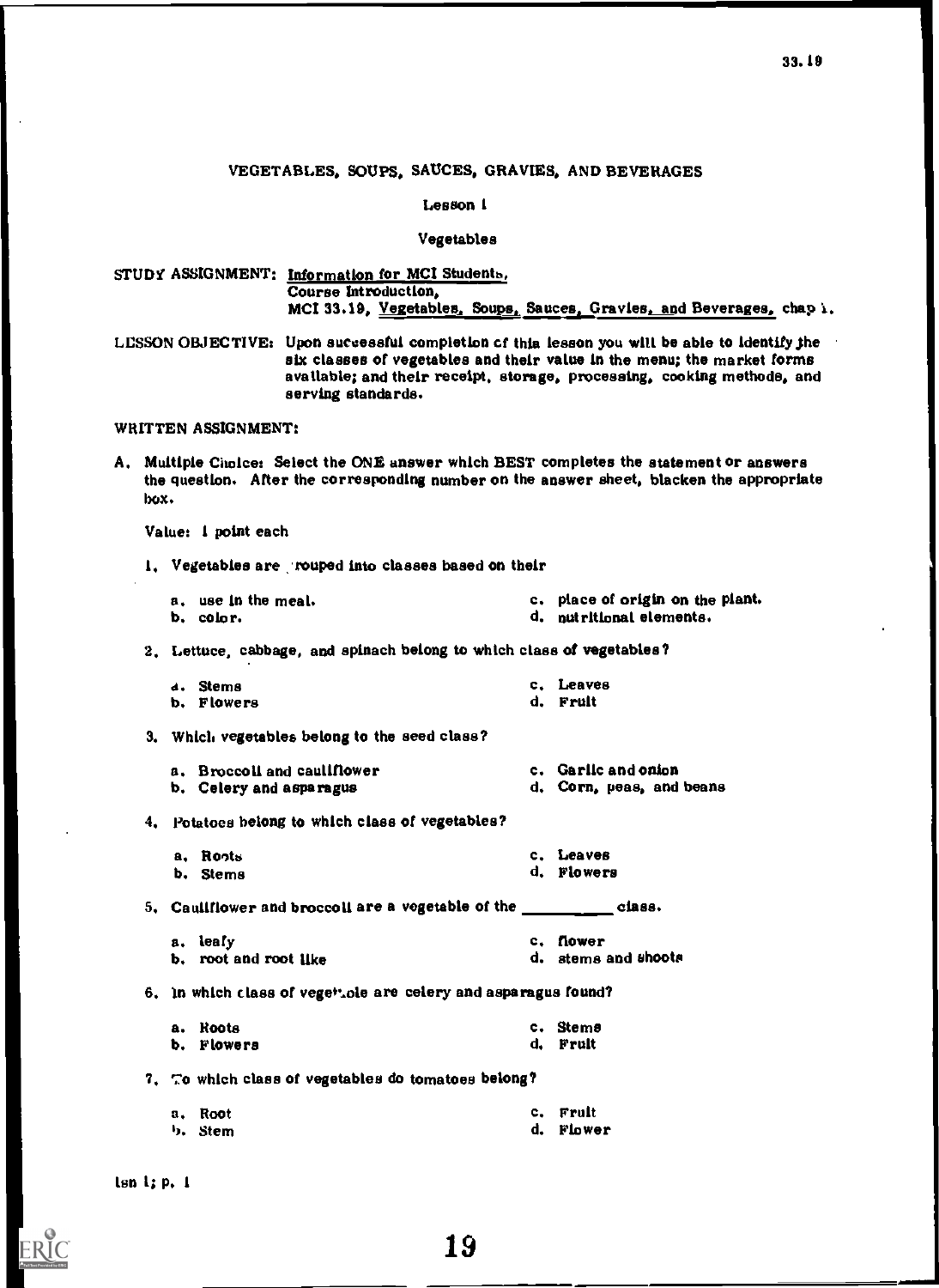8, in addition to energy, vegetables are an important source of

a. protein. b. fats.

c. water,

d. vitamins and minerals.

9. Natural vegetahle  $\cosh \epsilon$  shoute  $\epsilon$ .

- a. disregarded in preparation.
- b. retained as much as possible.
- c. controlled with the aid of vegetable food dye.
- d. controlled with the addition of soca.

10. **i**Preparing the same vegetable recipe over and over in menu planning results in

- a. economy of preparation,
- b. a monotonous menu. lacking in variety. c. menu simplification.
- 
- d. proper use of the Armed Forces Recipe Service.

11. The rule for proper vegetable form in planning menus is

| a, uniformity.  | c. repetition. |
|-----------------|----------------|
| b, consistency. | d. variety.    |

12. In what manner are fresh vegetables shipped?

| a. Under refrigeration | c. Frozen             |
|------------------------|-----------------------|
| b. In dry railears     | d. In heated railcars |

13. Frozen vegetables require a storage temperature of

| $a. 0^{\circ}$ F. | c. $15^{\circ}$ F. |  |
|-------------------|--------------------|--|
| $h. 10^0 F.$      | d. $32^{\circ}$ F. |  |

14. What is done to canned vegetables after placing them in the cans but prior to shipping?

| n. Thawing  | c. Cooking      |
|-------------|-----------------|
| h, Freezing | d. Homogenizing |

- 15. Upon receipt at the dining facility what processing procedure should be followed for fresh vegetables?
	- a. Trim spoilage, wash in cold water, and refrigerate
	- 1). Cut up, wash in cold water. store In the storeroom
	- e. Wash In hot water, repack, and refrigerate
	- d. Dry. repack, and store in the storeroom

16. Damaged conned vegetables should be disposed of In accordance with the

a. Food Service and Subsistence Management Manual.

- h. Marine Corps Menus.
- c. Armed 1'orces Recipe Service.
- d. Standard "B" Ration for the Armed Force.

17. Fresh vegetables should be stored in a refrigerator having a temperature range of

| $\mu_s = 36^{\circ}$ to 380 F.     | c. $42^{\circ}$ to $44^{\circ}$ F. |
|------------------------------------|------------------------------------|
| b. $38^{\circ}$ to $42^{\circ}$ F. | d. $44^{\circ}$ to $46^{\circ}$ F, |

18. How many day's supply of fresh vegetables should you order at one time?

| . a. 3 | c. 7 |       |
|--------|------|-------|
| b, 5   |      | d. 10 |

33,19 Ise 1; p. 2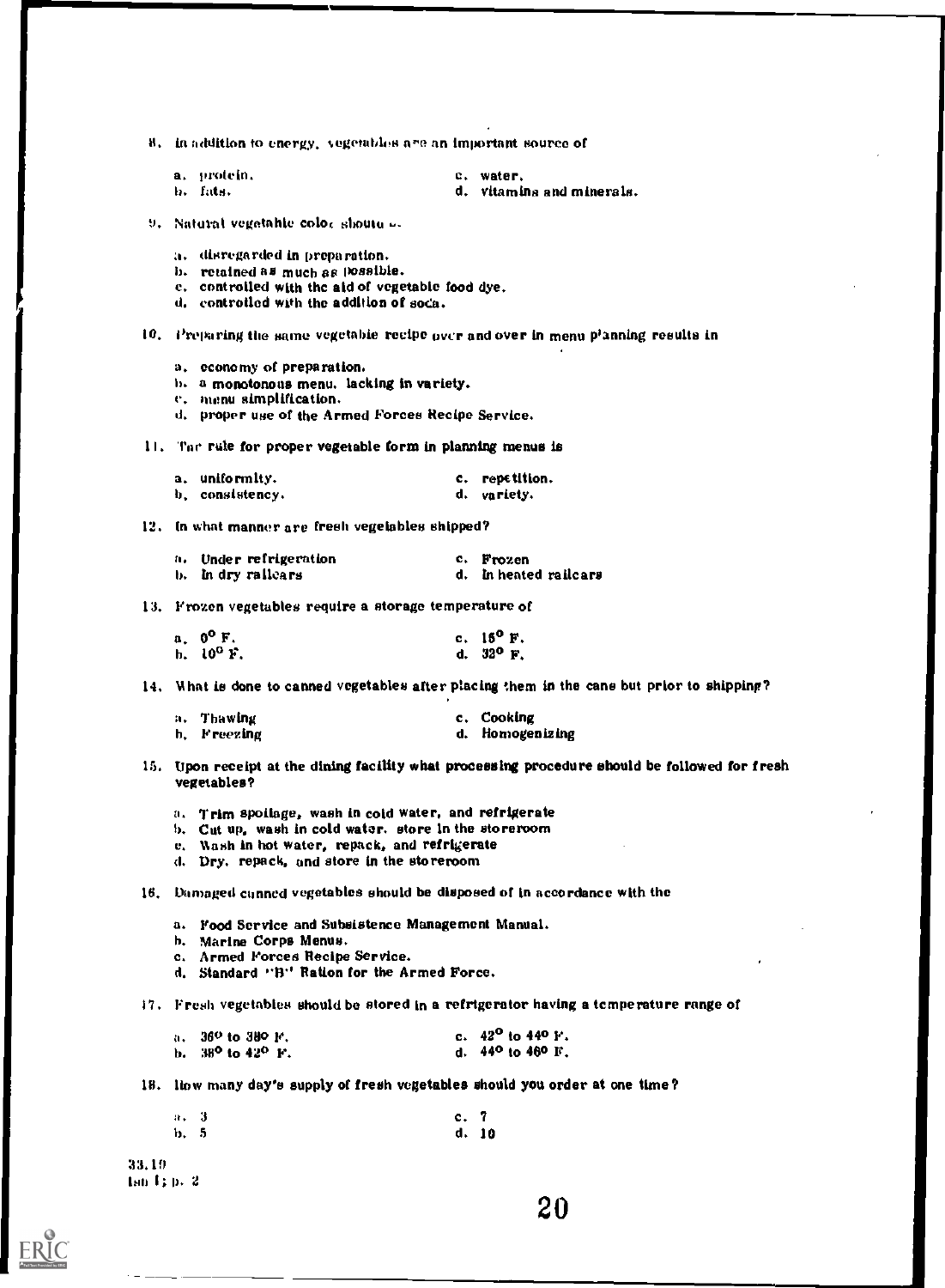| 19. Under what conditions should frozen vegetables be thnwed?                                                     |  |                                                                                                |  |  |  |
|-------------------------------------------------------------------------------------------------------------------|--|------------------------------------------------------------------------------------------------|--|--|--|
| a. Room temperature<br>b. Refrigeration                                                                           |  | c. Cold running wnter<br>d. llot running water                                                 |  |  |  |
| 20. Nonperishable vegetables should be stored in a cool, dry, well-ventilated area with a<br>temperature tange of |  |                                                                                                |  |  |  |
| $n_s$ 35 <sup>0</sup> to 390 F.                                                                                   |  | $c = 45^{\circ}$ to $49^{\circ}$ F.                                                            |  |  |  |
| $b_x = 40^0$ to $44^0$ F.                                                                                         |  | d. $50^0$ to $70^0$ F.                                                                         |  |  |  |
| 21. After having been stored, the three steps in processing fresh vegetables are                                  |  |                                                                                                |  |  |  |
| a. freezing, washing, and drying.                                                                                 |  | c. dehydrating, chopping, and cooking.                                                         |  |  |  |
| b. cleaning, paring, and freshening.                                                                              |  | d. cleaning, heating, and canning.                                                             |  |  |  |
| 22. Fresh vegetables should be washed with                                                                        |  |                                                                                                |  |  |  |
| a. cold water.                                                                                                    |  | c. hot water.                                                                                  |  |  |  |
| <b>b.</b> soap and water.                                                                                         |  | d. salted water.                                                                               |  |  |  |
| 23. To achieve freshening and crispnoss, fresh vegetniles should be soaked in ____                                |  | water.                                                                                         |  |  |  |
| a, salted                                                                                                         |  | c. ice cold                                                                                    |  |  |  |
| b. haking soda                                                                                                    |  | d. warm                                                                                        |  |  |  |
| 24. If vegetables are left to soak for too long a period of time, what values can be lost?                        |  |                                                                                                |  |  |  |
| a. Nutrients                                                                                                      |  | c. Shape                                                                                       |  |  |  |
| b, Color                                                                                                          |  | d. Crispness                                                                                   |  |  |  |
| 25. In preparing frozen corn on the cob, what must be done prior to cooking?                                      |  |                                                                                                |  |  |  |
| n. Clean<br>h, Parboil                                                                                            |  | c. Thaw<br>d. Steam                                                                            |  |  |  |
|                                                                                                                   |  |                                                                                                |  |  |  |
| 26. By what process are most deliydrated vegetables cooked?                                                       |  |                                                                                                |  |  |  |
| a. Add to cold water, boil, and simmer until tender<br>b. Add to hot water, boil, and simmer until done           |  |                                                                                                |  |  |  |
| c. Add to cold water and boil until done                                                                          |  |                                                                                                |  |  |  |
| d. Add to hot water and let sit until done                                                                        |  |                                                                                                |  |  |  |
| 27. What additional step must be taken before cooking dried beans and peas?                                       |  |                                                                                                |  |  |  |
| a. Wash briefly                                                                                                   |  | c. Soak in water for several hours                                                             |  |  |  |
| b. Cut up                                                                                                         |  | d. Cook to the boiling point to aid absoration of water                                        |  |  |  |
| prior to serving?                                                                                                 |  | 28. Of the nonperistiable market forms of vegetables, which type needs little or no processing |  |  |  |
| a. Dehydrated                                                                                                     |  | c. Dried                                                                                       |  |  |  |
| b. Canned                                                                                                         |  |                                                                                                |  |  |  |
| $29$ . Boiled vegetables are NOT actually boiled in their preparation, but they are                               |  |                                                                                                |  |  |  |
| a. steamed.                                                                                                       |  | c, scalded.                                                                                    |  |  |  |
| b. slmmered,                                                                                                      |  | d. blanched.                                                                                   |  |  |  |
|                                                                                                                   |  |                                                                                                |  |  |  |

 $\overline{\phantom{a}}$ 

l,

ERIC<br>ERIC

 $\bar{z}$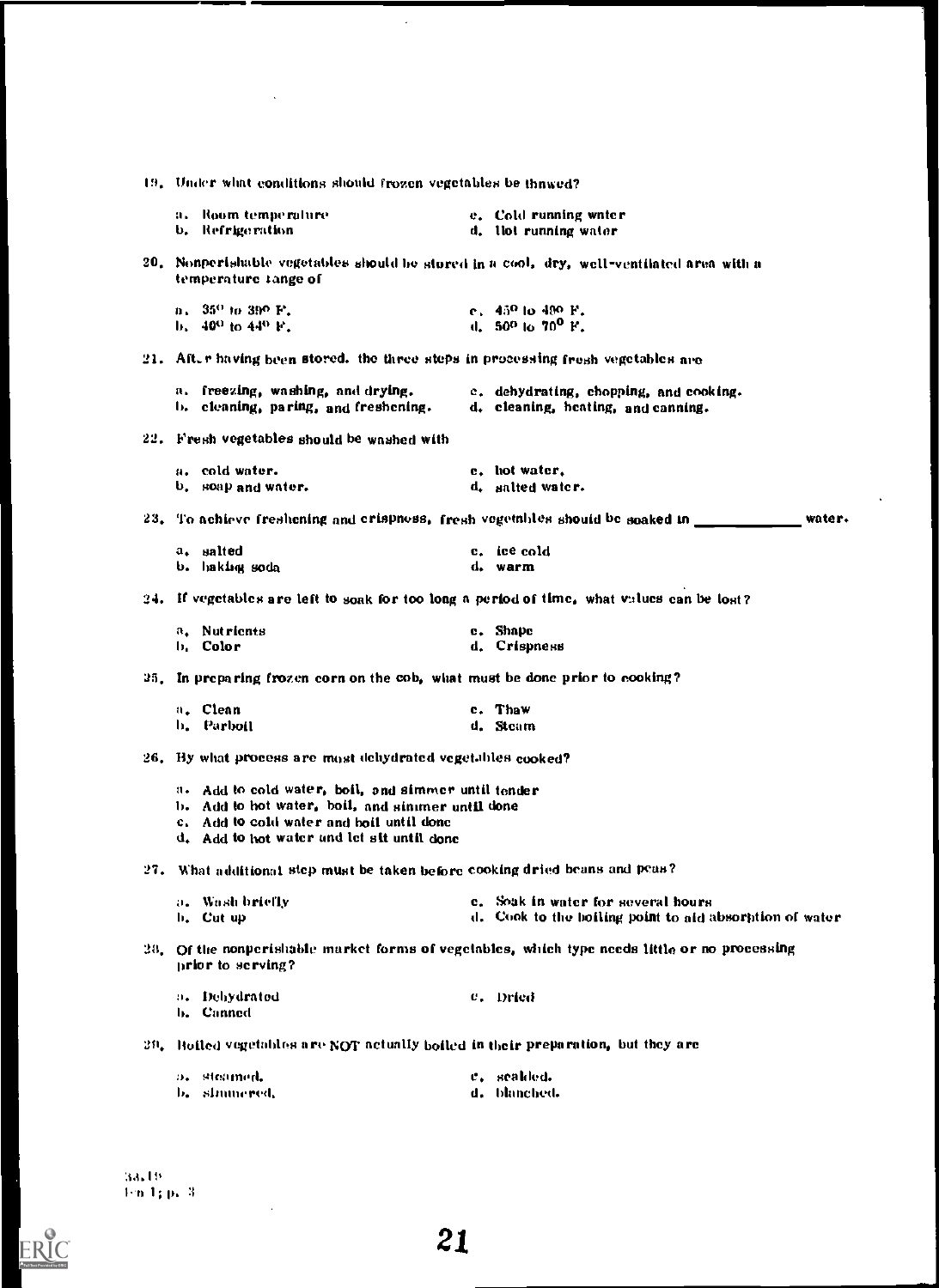| 30. Simmered vegetables should be cooked in a small amount of water which is saved and used<br>in order to preserve the              |                                                                                                               |
|--------------------------------------------------------------------------------------------------------------------------------------|---------------------------------------------------------------------------------------------------------------|
| a, proteins.                                                                                                                         | c. appearance.                                                                                                |
| b. color.                                                                                                                            | d. vitamins.                                                                                                  |
| 31. If simmered vegetables must be kept for any length of time before serving, they should<br>be ________ prior to serving.          |                                                                                                               |
| n. parboiled and simmered                                                                                                            | c. soaked and heated                                                                                          |
| b. cooled and reheated                                                                                                               |                                                                                                               |
| 32. When simmering green vegetables, such as brussel sprouts or green cabbage, how can<br>you preserve the natural coior?            |                                                                                                               |
| a. Cook uncovered                                                                                                                    | c. Cook covered                                                                                               |
| b. Add baking soda                                                                                                                   | d. Add baking powder                                                                                          |
| 33. In order to retain the color, a small quantity of lemon juice, vinegar, or tart apples may<br>be added to what color vegetables? |                                                                                                               |
| a. Green                                                                                                                             | c. White                                                                                                      |
| b. Yellow                                                                                                                            | d. Red                                                                                                        |
| 34. What method cooks vegetables under pressure?                                                                                     |                                                                                                               |
| a. Simmering                                                                                                                         | c. Grilling                                                                                                   |
| b. Steaming                                                                                                                          | d. Baking                                                                                                     |
| 35. Steam cookery of vegetables will help retain the vegetable's                                                                     |                                                                                                               |
| a. weight and color.                                                                                                                 | $c.$ nutrients and shape.                                                                                     |
| b. flavor and texture.                                                                                                               |                                                                                                               |
|                                                                                                                                      | <sup>16</sup> . Baking is considered the most suitable method for cooking vegetables because it preserves the |
| a. color and appearance.                                                                                                             | c. flavor and nutrients.                                                                                      |
| b. texture and shape.                                                                                                                | d. natural freshness.                                                                                         |
| 37. Cooking vegetables by frying on a griddle with little or no fat is known as                                                      | $\bullet$                                                                                                     |
| a. grilling.<br>b. ovenfrying.                                                                                                       | c. baking.<br>d. simmering.                                                                                   |
|                                                                                                                                      |                                                                                                               |
| 38. Which method of cooking is best for large quantities of hash brown potatoes?                                                     |                                                                                                               |
| a. Deep-fat frying<br>b. Sauteing                                                                                                    | c. Steaming<br>d. Ovenfrying                                                                                  |
| 39. French fried potatoes are produced by which cooking method?                                                                      |                                                                                                               |
| a. Boiling                                                                                                                           | c. Ovenfrying                                                                                                 |
| b. Grilling                                                                                                                          | d. Deep-fat frying                                                                                            |
| 40. Cooked vegetables are judged by what three qualities?                                                                            |                                                                                                               |
| a. Vitamins, minerals, and ash content                                                                                               | c. Color, flavor, and form                                                                                    |
| Simmering, baking, and frying<br>b. .                                                                                                | d. Appearance, flavor, and texture                                                                            |

 $\ddot{\phantom{0}}$ 

ERIC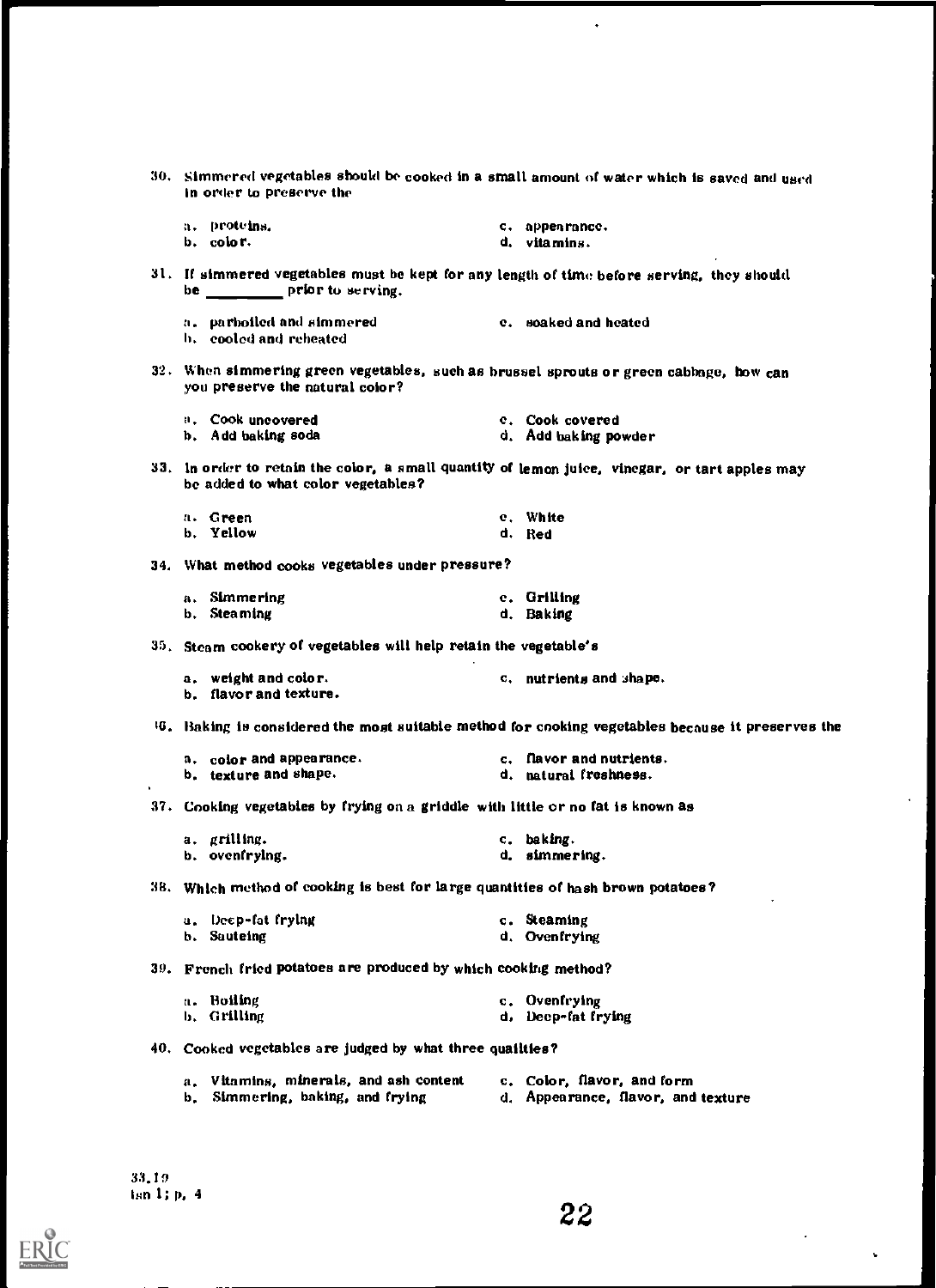41. Which serving standard affects vegetables that are broken. uneven in shape, and have lost their natural color?

| a. Texture | c. Appearance |
|------------|---------------|
| b. Color   | d. Flavor     |

12. Cooking vegetables as quickly an possible will aid in retaining their

| a. flavor. | c. color.             |
|------------|-----------------------|
| b. size.   | d. storage qualities. |

43. When preparing vegetables in boiling water. what ingredient should be added to enhance the flavor?

| a, Soda   |  | c. Salt   |
|-----------|--|-----------|
| b. Accent |  | d. Garlic |

- .14, A means of preserving the texture of vegetables during preparation is to
	- a. have the vegetables limp before cooking.
	- b. cook them until tender but still retain some of their original crispness.
	- c. cook them in steam jacketed kottles In large quantities withou, using a wire basket.

Total Points: 44

ý, Ý. r):

 $\mathbf{r}$ 

ERIC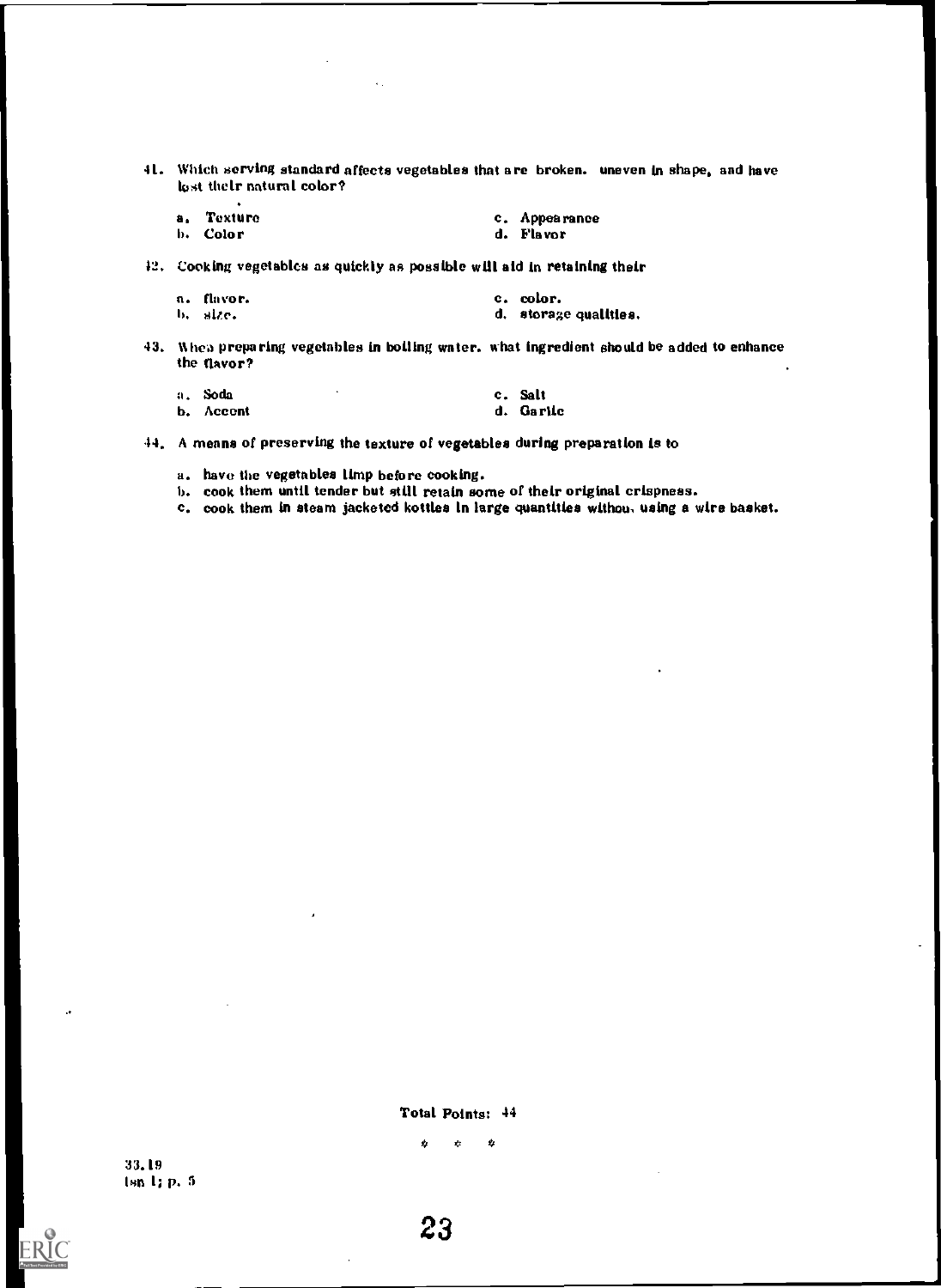#### Chapter 2

# SOUPS, SAUCES, GRAVIES, AND THEIR SEASONINGS

### 2-1. INTRODUCTION

In this chapter you will study a number of similar food products. A soup is essentially a liquid food with any of a great variety of additions, A sauce is basically a thickened soup used to cover foods and to enhance their natural flavors. A gravy is a popular American meat sauce. Since soups, sauces, and gravies are designed to bring out flavors of other foods and to stimulate digestive juices, they are seasoned with salt, spices, and herbs. As you read the material in this chapter, you will see how soups, sauces, and gravies appear to be different, but actually have many similar featores.

#### Section 1. SOUPS

### 2.2. THE IMPORTANCE OF SOUPS

Soaps are tasty, nutritious, easy to prepare, and stimulating to the appetite. Hot soups shoold he served at least once a day during the months of October through May. During the months of June through September soup can be served on an average of at least once every other day. A bowl or cup of soup at the beginning of the meal tends to offset some fatigue and tune the digestive mechanism. Light soups are intended to act 88 an appetizer by stimulating the appetite. Heavy soups serve as a main food dish furnishing a nourishing hot fred in the meal.

#### 2-3. MAJOR CLASSES OF SOUPS

Soups are classified as light, heavy, and specialty, Under each of these classes there are a number of individual types of soups. By varying one or more ingredients each kind of soup can he said to have an almost unlimited number of varieties. For example, in the class of light soups there is one type known as bouillon. Under the bouillon type you may have the chicken noodle vnriety or the turkey noodle variety, and so on. Or you may replace the noodles with rice to give another variety. This type of substitution leads to an endless number of individual soups.

a. Light soups. There are three types of light soups: bouillon, broth, and consomme. These soups are composed of a cicar, thin liquid, usually mest stock, plus miscellaneous cereal and vegetable ingredients. These soups are not thickened with flour, starch, eggs, or milk.

- it) Bouillon, Bouillon soups are generally a combination meat and bone stock, wit, the addition of a garnish in the form of separately cooked vegetables or paste products such as noodles, spaghetti, or rice,
- 12) Broth. A broth Is merely the extraction of one particular type of meat and is often served plain or with a garnish of some meat or garnishes similar to those in bouillon,
- (3) Consomme. Consomm" is a clarified bouillon or stock which is made of vegetables, ground lean beef. chicken, or veal and clarified by the addition of egg whites and a very small amount of edible acid. Consomme may be garnished with diced meat, barley, rice, vegetables, or a combination of these food items. Croutons, grated cheese, or chopped parsley may also be used. The garnish should be added just prior to serving. As a change in your menu, jellied consomme can be served. This is made by adding 2 ounces of gelatin to 1 gallon of consomme and chilling. Serve this item cold and garnish it from the salad line.

2-1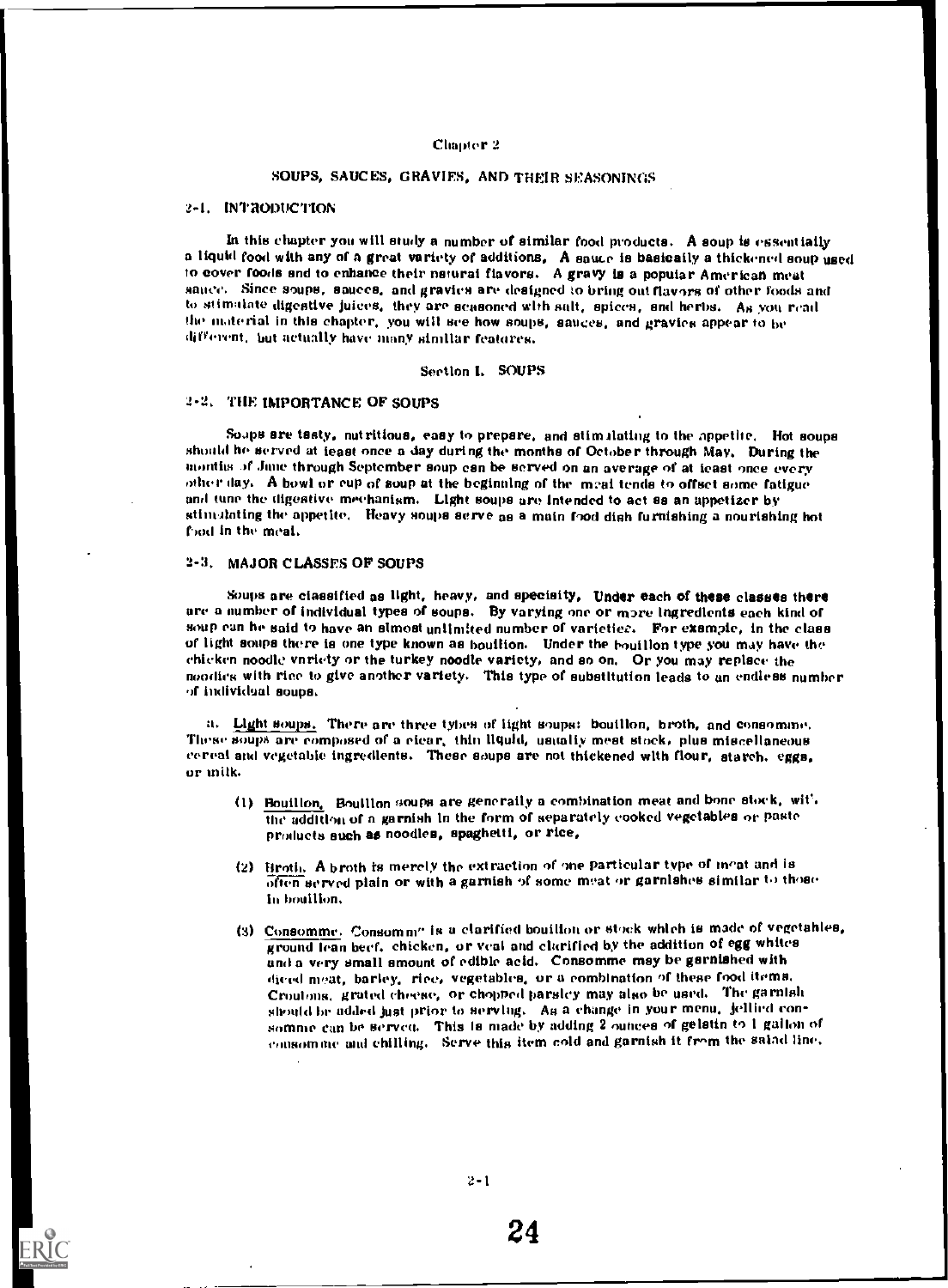b. Heavy soups. There are several types of heavy soups. They are cream soups, purees, chowders, veg. table soups, and gumbos. Basically all heavy soups are started with the use of stark except the cream soup wl.ere a large percentage of milk or thin cream sattee is substituted for stock. To faily anderstand the types of heavy soups esch will be covered separately.

- (1) Cream s amt. These soups are trade from 'hickened stock which contains a roux, a meat or vegetable purce, or eggs thimed with milk. A cream soup may contain milk or a thin cream sauce as a substitute for the stock. An example of this is eream of tomato soup, where tomato sauce is made with a roux, tomatoes, onions, and spices, and scalded milk or a thin cream sauce is combined with this sauce.
- (2) Purees. Purees are soups where solid-food items such as vegetables are cooked well done and then are strained through a sieve (pureed) to produce a fine smooth texture. All juices are utilized including stocks. Most pureed soups are bound with a roux (thickener) to make a stable product. Examples of these are potatoes, beans, lima beans, and pureed peas. Approximately 2/3 of the entire cooked vegetables are pureed and the balance is added as garnish. A small amount of roux may be cooked in the soup to prevent settling out of the puree.
- (3) Chowders and vegetable soups. Chowders usually contain seafood. Vegetable soups usually contain a mixture of vegetables. All solid ingredients in these soups should he easily itientified and not overcooked and are either cooked in stock or in their own broth. The liquid may be left in its natural form, or it may be thickened with a roux which will cause a heavier consistency of the soup. If canned or precooked vegetables are used for this type of soup, the juices, as well as the solid food, should be used. They require very little cooking in order to ensure that they retain a maximum of food values.
- (4) Gumbos, Gumbos are very similar to vegstet.ls soups and chowders in appearance, They are often prepared with seafoods, chicken, vegetables, and rice. Even though many combinations are possible, the outstanding characteristic of gumbos is the presence of a vegetable called "o'vra, " which is peculiar in flavor and contains a thick juice which thickens when the itsm Is cooked. Instead of using roux as a thickener, gumbos are oftsn thickened with dissolved cornstarch and simmered for 10 minutes.

c. Specially soups. Special or foreign soups can be composed of many ingredients. There are variations and specialties relating to locations of various countries. Bisque, bouillabaisss, borsht, and wine soap are some of the specialty soups. These soups will add some variety to your menu. Also, cold soups can be classified under specialty soups. A consomme is usually served cold and jellied, and a well strained potato soup may be served chilled. These are especially refreshing during the hot summer months.

#### 2-4, TYPES OF SOUPS SERVED AND THEIR RELATION TO THE MEALS

When deciding what kind of soup should accompany a certain meal, you must apply several guidelines. These guidelines would consider such things as type of soup (heavy  $\alpha$ e light), the color, and its conformity to the meal. Correct and incorrect examples are;

#### CORRECT INCORRECT

Baked lasagna  $(L-25)$  Creole green beams  $(Q-7-1)$ Cauliflower polonaise (R-19)

Beef burley soup (P-1) Cream of tomato soup w/erackcrs (P-17)  $W/$ e routons (D-16)  $S$ paghetti w/meat sauce (L-38)

As you can see in the correct example there is a light soup with a heavy main dish and In sirately light vegetable! the soup and the vegetable will accent the flavor of the main dish. In the incorrect example the soup, main dish, and vegetable are primarily tomato or loinato base, and all are heavy. There is no variation in color, everything is red,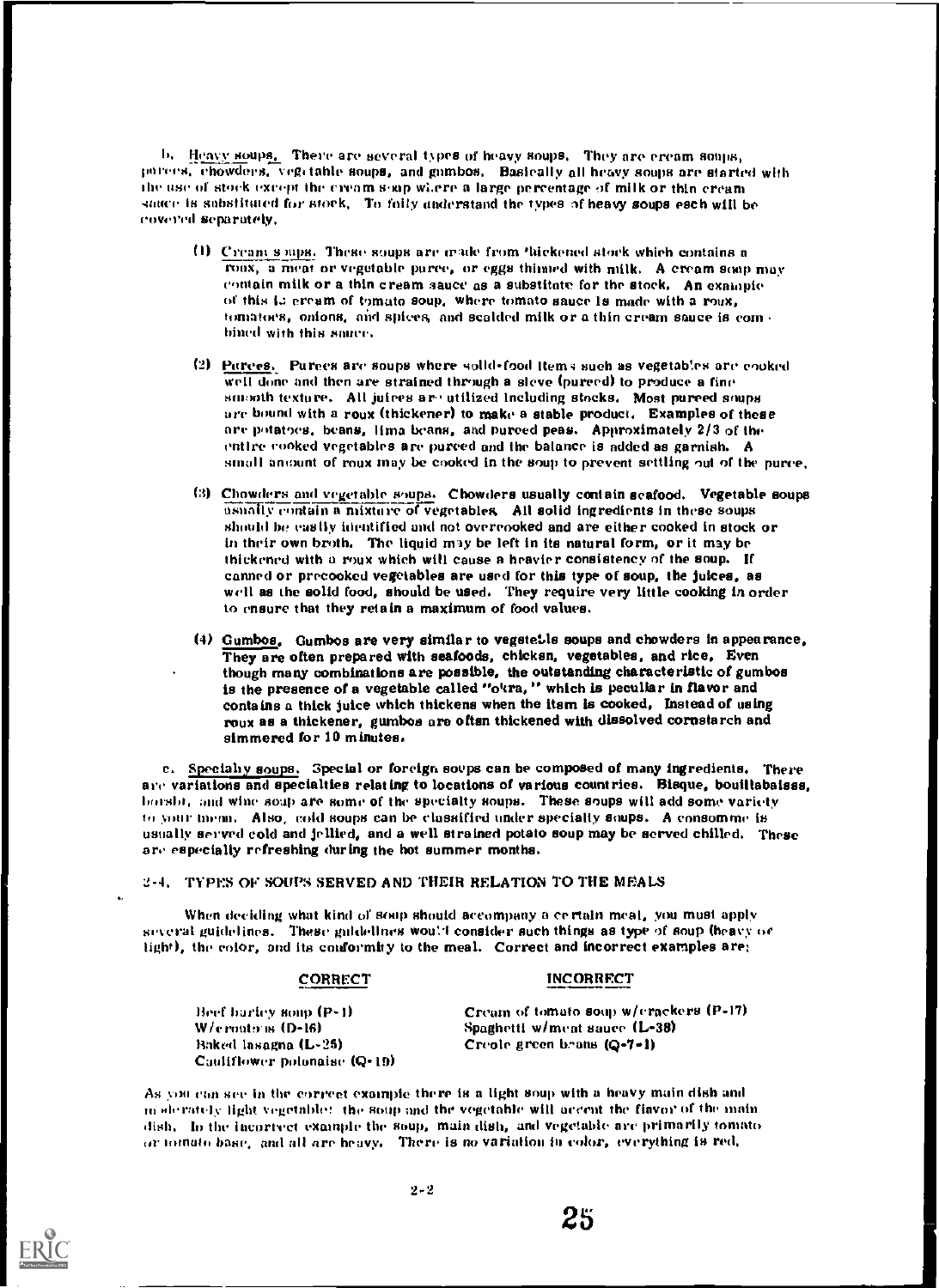To serve such a meal would reflect poor mome planning. A point to remember is a light moat should have a heavy soup and a heavy M"al a light soup.

# 2-5, VEGETABLES USED IN SOUPS AND THEIR PREPARATION

Celery, carrots, potatoes, onions, tomatoes, beans, peas, okra, and green peppers tire the tresh Vegetables most commonly used in the preparation of soups. When using these vegetables in the preparation of soup, they should be crisp and out into no smaller than bite-size pieces to retain their identity. Overcooking of these vegelables must be avoided as it will produce an inferior product us prolonged heating will rause vegetables to get mushy and disintegrate. When cutting your vegetables, ensure your knives are sharp. This will reduce your preparation time and make the work much easier, Of the dehydrated vegetables available, potatoes, onions, and peppers are particularly suited for use in pre-<br>parting the basic stocks as well as for different types of soup. Dehydrated vegetables are preslieed or chopped and save preparation time, These vegetables may be added directly to soup stocks, as they do not require reconstitution prior to this usage.

# -6. METHODS OF SOUP PREPARATIOX, SERVING, AND STORAGE

a. Somp preparation, The Armed Forces Recipe Service contains many recipes which are the key for preparing soups to please a majority of tastes far every kind of meal and all scasons of the year. The proper preparation of a soup is an exacting job which requires careful attention, Soups should not be associated with leftovers from a previous meal, Although there are many leftover ingredients which can be used in soup preparation, they should be used with discretion, and recipes should be followed closely.

(1) Galley made sowes. In the preparation of soup, your main ingredient is the stock or broth which will determine the basic flavor of the soup. The other ingredients which you will add to the stock can be considered as structure building material for the soup. They may be meat, poultry, fish, vegetables, or paste and grain prmlucts. In addition to being a filler some of the ingredients (such as diced meats, vegetables, and noodles) can be considered a form of garnish to enhance the flavor and eye appeal of the product. In order to produce a good soap, a good Mock is essential.

#### (a) Types of stocks.

- i. Hee:, Possibly the most common, versatile, and economical stock is beef stock. This stock is made from beef bones, beef trimmings (if available), water, and vegetables such as onions, carrots, and celery, and seasoning. Herr bones should be fresh and should be crushed or split into 2- to 3-inch pleces. A ratio of four pounds of crushed or split beef bones to  $21/2$ gallons of cold water will produce a very acceptable beef stock. A blend of carcass and shank bones is advisable If bones are left in large pieces to be cooked (like shank bones), the extraction of soluble material will be re rded. Beef stock should be simmered for about 5 hours.
- 2, Fish. Fish stock is made with the bones and heads of fish and bits of raw fish meat, Because of the chemical composition and physical structure of the fin fish, stock can be properly made in about  $1$  hour,
- 3. Chicken. Stock or broth from chicken can be produced by using either whole, raw chickens or chicken carcasses, wings, or necks. Older chickens produce a richer broth than younger chickens because in young chickens extractives are not sufficiently developed. A 3- to 4-hour simmering period geterally will produce a good chicken stock.
- 4. Vegetables. The stock from vegetables is used for "lean" or "Lenten" soup or puree soups. One or more vegetables are cleaned, trimmed, and washed; then, simmered for I to 2 hours depending on the variety of vegetables used, Vegetables should be cut into 1- to 2-inch pieces.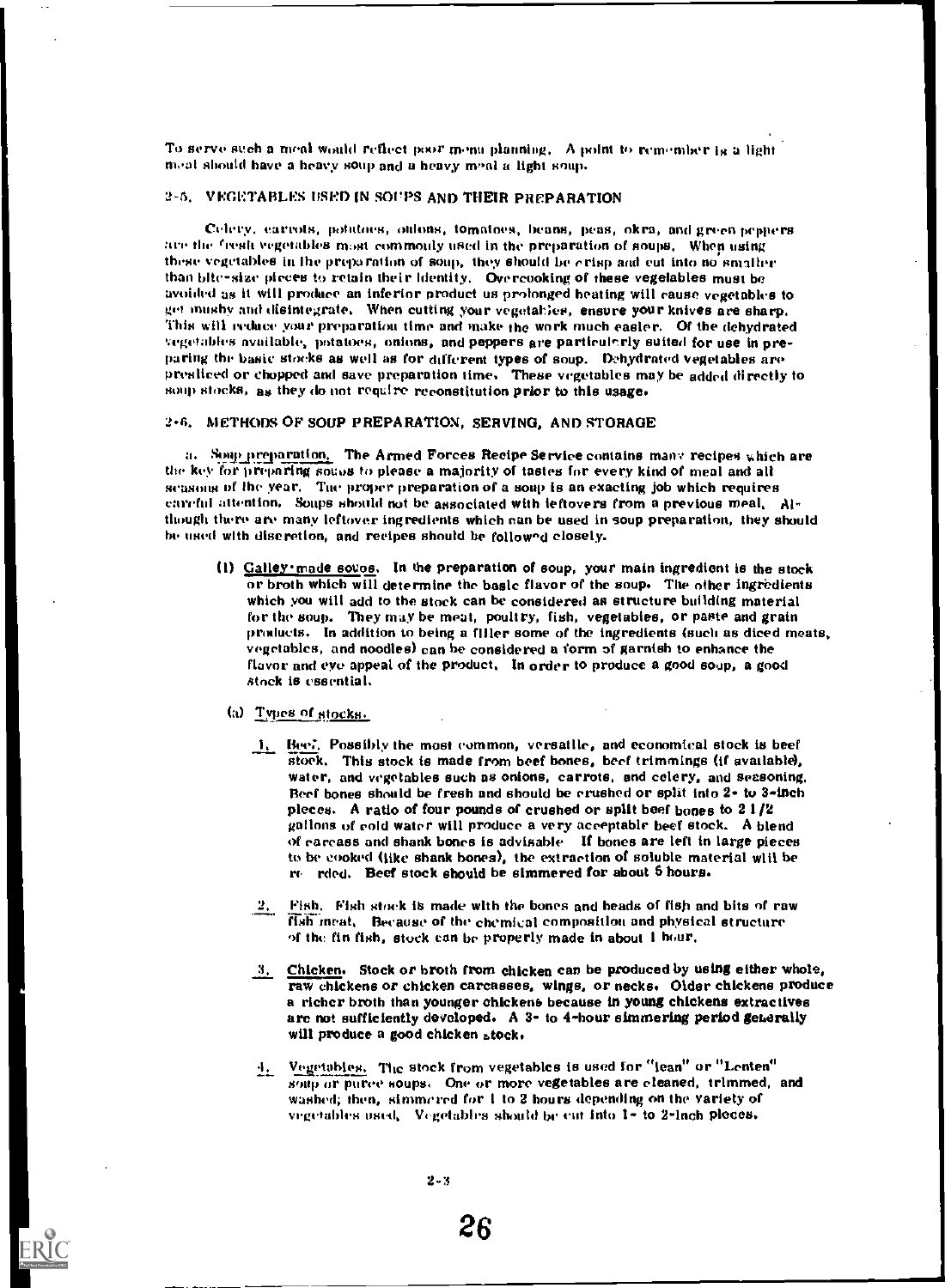- 5. Other bones. In the production of stock one is not limited to using only . beef, fish, or chicken bones, Veal, Iamb, and ham bones ran also be used and, like beef bones, should be simmered for about 5 hours,
- $\mathbf{\hat{u}}$  bouquet garni. The quality of your stocks can be improved with the addition of a "bouquet garni, " a simple bundle of vegetables and spices tied together, It can he removed after 1 hour's simmering or at the end of the cooking process. The quantity or size of the bouquet required will depend on the volume of the stock to be made and the amount of seasoning required. (lenerally, a "bouquet genii" is composed of two celery stalks, a few pasley stems, one medium carrot, one medium onion, one half bay leaf, one clove, and one dozen peppercorns tied in a cheesecloth bag.
- (c) Preserving stock. If stock is not to to used immediately, it should be cooled, strained, and stored in the refrigerator. Stock should be defatted and brought to the boil rapidly prior to using after refrigeration. Under proper refrigeration, stock nay be kept safely for a period of 72 hours; however, if no refrigeration is available, the period for safekeeping is reduced to 24 hours, Close examination and care of the stock is required because without refrigeration spoliage is possible.
- (2) Commercially prepared apups. Although there are few canned, dehydrated, or instant soups which can he compared to the qunlity of those prepared according to the Armed Forces Recipe Service, circumstances will arise which may require the use of a commercial soup. Canned  $\alpha u^T$  instant soups are adaptable to meals eaten away fr em the dining facility because they can be transported easily and arrive at their destination in a sanitary condition without refrigeration or special storage containers. They are also useful on occasions where short  $v$ rder service is required or smail quantities of soup are needed.
	- (a) Canned so tpe. There are two types of canned soups, condensed and readyto-sen e. Condensed soups have 50% et the water removed. It is necessary to replace it by adding an equal amount of water to the condensed soup. Readyto-serve soups require only heating prior to immediate use. A wide variety of easy to prepare palatable canned soups is available to the military consumer,
	- (b) Dehydrated and instant soup preparation. These soups are well suited for use in the field dining facility operntion because of their storage and keeping qualities, The varieties of both dehydrated and Instant soups available nre more limited than canned condensed and ready-to-serve soups. In preparing dehydrated or instant soup, boiling water is all that is necessary for their reconstitution.

it. Setving of soup, No matter which type of soup you are serving. It must be as hot as possible before being placed on the serving line or in individual cups or bowls. Hot soups should be kept hot throughout the serving period and tasted occasionally toward the end of long serving periods. Soup kept on the steam line for long periods tends to thicken due to evaporation of liquids, thus conuensing its ingredients. In some instances heated stock will have to be added. Cold soups arc generally jollied and should be served from refrigerated salad liars.

e, Soup storage. Since It is difficult to keep soup In containers of less than three-inch depth, the storage of leftover soup is to be discouraged, and in any case it must not be used later than 36 hours after preparation, When soup is stored, it should be covered to minimize contamination and to prevent evaporation and placed under refrigeration, Leftover soup may be used in the preparation of other foods, but it is unwise to serve the same soup twice in the same day. Stored soup also loses some of its fresh flavor and quality upon storage. Soup preparation must be planned carefully to minimize leftover quantities so that storage Ig MO required,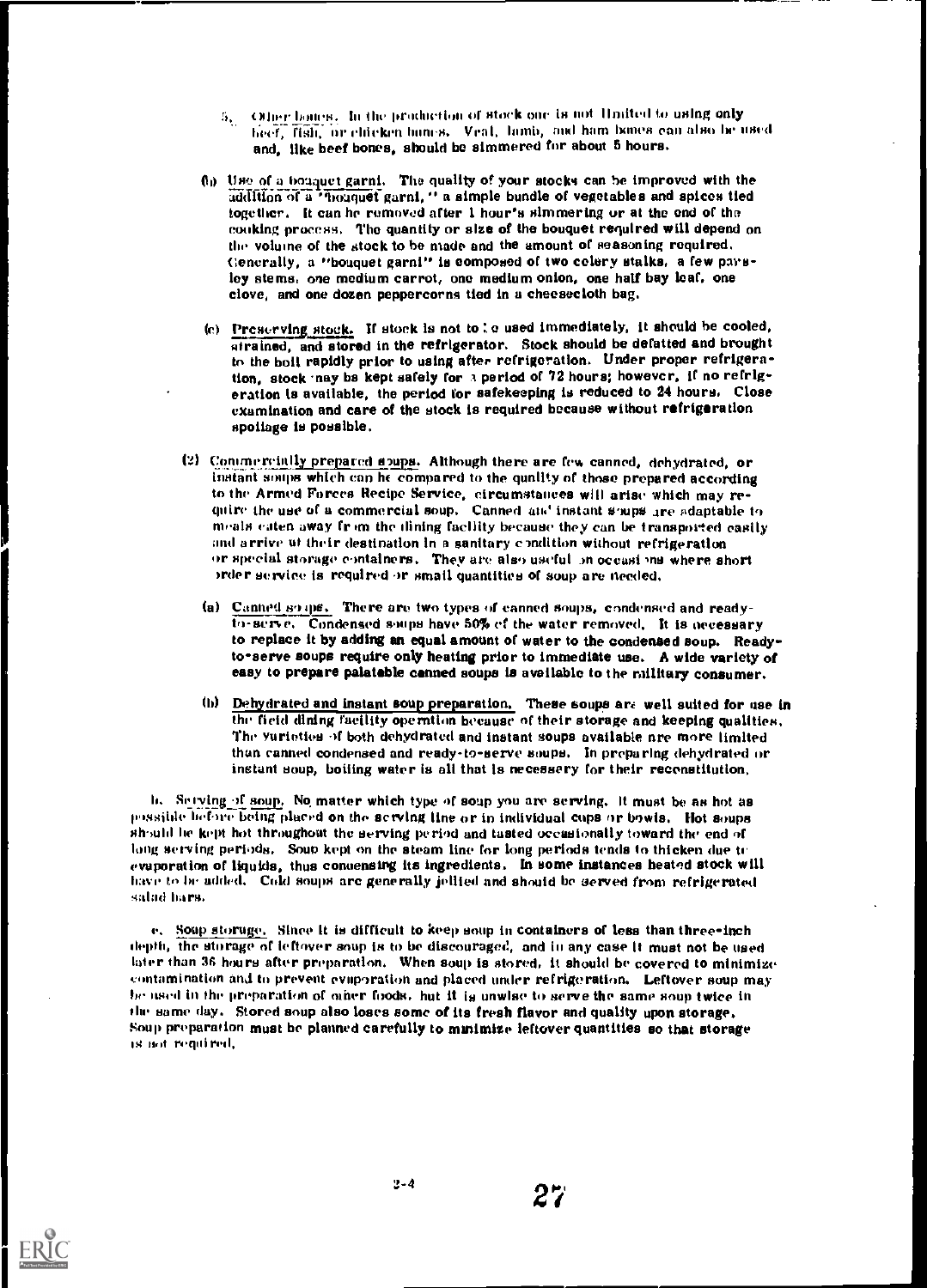# Section II. SAUCES AND GRAVIES

# SAUCES AND CitAVII:S DEFINED

a. Sauges,. Sauces are liquid seasonings served with food to cubance the flavor and heighten the eye appeal of the food items they are served with. Most sauces are rich in nutritional value.

 $b$ . Gravy. The term gravy is a common word used for a source served with meat, fish, or p withy that has the flavor of the meat it is served with. The juices or extractions that drip from meat are also called gravy or pan gravy.

#### 248. TYPES OF SAUCES AND GRAVIES

Sances nikl to the appearance of foods by the addition of color, contrasting ingredients, flavor, and texture. Suttees make it possible to convert a single food (e.g., macaroni or<br>spaghetti) into a number of appelizing dishes. Sances may be classified according to color. the fat used (as in butter smice), their consistency, or their use. All sauces can be chissified into a few haste types, and from these baste types all other sauces can be derived or built up. In the preparation at suuces the stock is prepured in the same manner us those used in the making of soup. Sauce stocks are more concentrated than soup stock, that is, nore bones,<br>most, vegetables, or a combination of all these are needed to produce a good sauce stock which in torn will prisluee a fluvorful, eye appealing sauce. Figure 2-1 gives a list of the<br>most frequently used sauces, their colors, basic ingredients, and thickening agents as well as au indication of their uses. The not numorize the chart. Look it beer carefully to see the similarities and the differences hetween the variatis sauces.

| Variety of<br><b>SAUCE</b>                                                  | Color                    | Basic<br>ingredients                                    | Thickening<br>agent used                                    | lise                                                              |  |
|-----------------------------------------------------------------------------|--------------------------|---------------------------------------------------------|-------------------------------------------------------------|-------------------------------------------------------------------|--|
| Cream or<br><b>bechanel</b>                                                 | White                    | Milk, flour,<br>fat                                     | Pale white<br><b>TOUX</b>                                   | General purpose<br>meat - fish<br>vegetablas                      |  |
| Ploin sauce<br>or veloute                                                   | White<br>٥r<br>colored   | Stock or<br>milk,<br>flour, fat                         | Pale white<br><b>TOUX</b>                                   | Ceneral purpose<br>meat - fiah<br>vegetables                      |  |
| Brown sauce<br>(gravy)                                                      | <b>Brown</b>             | Browned stock<br>and bones.<br>browned flour.<br>fat    | Brown roux                                                  | Meats and poultry                                                 |  |
| Plain gravy<br>"au jus"                                                     | Brown                    | <b>Browned stock</b><br>(starch) opt.<br>meat drippings | (Opt ional<br>starch)<br>natural                            | Meate (beof)                                                      |  |
| Tomato                                                                      | Red                      | Tomato stock,<br>fat, flour                             | White roux                                                  | All-purpose<br>fish-vegetables<br>farinaceous (paste)<br>products |  |
| llol l'endal se<br>and mock-<br>hollandaise                                 | Golden<br>yellow         | Helt d butter,<br>eggs, lomon<br>juice                  | Egg yolks                                                   | ERRO<br>fieh<br>vegetables                                        |  |
| b saeine,<br><b><i>and, existing</i></b><br>٠.<br>36 H.<br>anı.<br>dressing | Golden<br>yellow         | Starch, oil,<br>egg yolks                               | Egg yolks<br>(starch or<br>cooked dress-<br>ln <sub>R</sub> | Salada<br>ali purpose                                             |  |
| Aromat ic·<br>hutter                                                        | <b>Various</b><br>colors | <b>Butter or</b><br>margarine.<br>herbs                 | None                                                        | All purpose<br>meat-fish-poultry<br>vegetables                    |  |
| Special or<br>commercial.<br><b>BAUCCH</b>                                  | <b>Various</b><br>colors | Vegetables,<br>vinegar                                  | Gums or pectin<br>etabilizers                               | All purpose                                                       |  |
| Dessert<br><b>BAUCEB</b>                                                    | Any.<br>color            | Milk and/or<br>fruit juices                             | Sturch or<br><b>stabilizer</b> n                            | Desserts                                                          |  |
|                                                                             |                          |                                                         |                                                             |                                                                   |  |

Pig 2-1. The basic spaces.

ERIC

2-5

28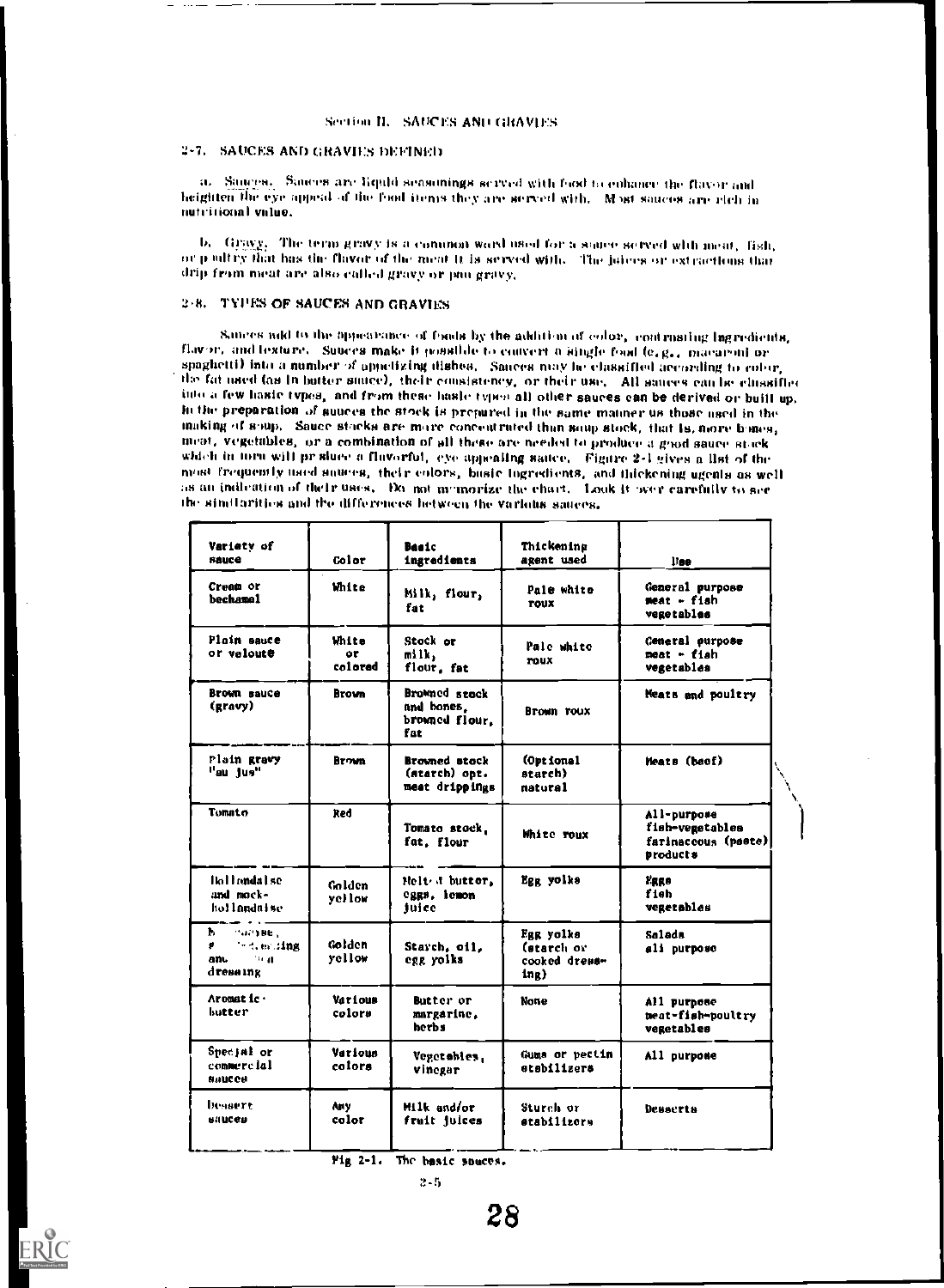# 2-11. METHOD USKD TO PREPARE SAUCES AND 011AVilt:S

In the preparation of a same or gravy there are three methods of thickening the product, These are the roux, starch, and egg methods.

 $a$ , Boux, Of the three methods used in the thickening of sauces or gravies the r  $\overline{a}$  is the urast versatite. Before continuing hols define a roux. A roux is a cooked m'xture of flour and fat to which a liquid (milk, water, stock) is added to make a sauce. The value of a roox is that it is the most stable, useful, and economical of all thickening agents or hinders used in the military dining faellity. There are two kinds of roux; light and brown.

- (1) Light roux. This roux is used mainly for light or white sauces. To prepare a light roux you most follow n definite- ratio of flour and fat. e. g. , 1 ounce of flour to 1 ounce of shortening (fat) by weight or 1 ounce of flour (volume) to  $1/2$  ounce of shortening. If butter  $m$  margarine is used, the amount must be increased by 20% to compensate for the water present in these products. Place the required and measored amount of ingredients (fat and flour) in a sauce pan or double boiler and heat slowly while stirring with a spoon or wire whip to obtain a uniformly rooked roux. The cooking time will vary from 10 to 15 minutes. When eooked and still hot, a roux should have an appearance which is similar to moist snnd and should have a somewhat nutty aroma. It must, of course, be of light uniform color and not browned,
- (2) Brown roux. In the preparation of a brown roux the starch In your flour is undergoing a breakdown when exposed to high or prolonged heat, thus the degree of browning will affect the thickening power of your roux, To thicken a given amount of  ${\sf stoch}$ , the amount of flour used for a brown roux must be increased from 10 to 15% over the amount you would use for a light roux to obtain equal consistency. The percentage will depend on the degree of browness. The brown roux is prepared the same way as a light roux, except that it is browned off in the oven in a flat pan. The temperature of the oven should be  $325^{\circ}$  to  $350^{\circ}$  F. You should frequently stir the mixture to prevent partial scorching. When done, the brown roux should be golden brown, like a white bread crust.
- (3) Keeping qualities. Provided it is properly prepared, stored. and ref igerated a roux can be kept (in glass jars) for several weeks Or even months. This is bevalise flour and fat have good keeping qualities under favorable conditions.
- Usage. Experience has proven that smooth sauces are best obtained when roux and liquid (either stock or milk) are of different temperatures, that Is, the roux must be cool and the liquid hot or vice versa. This method leads to various advantages if sauces or soups have to be thickened for a given number of meals, The required amount of hot liquid is predetermined, heated, and thickened to the proper consistency by careful addition of cool roux. Continuous stirring with a wire whip is necessary whenever a roux is added to ilquids to aid in dissolving the roux. Another method is the reverse, whereby a given amount of stock is added to a roux.

h. Starch, Starches as thickening agents are used only In a few cases because they produce transparent, glossy products and are not as heat resistant and as stable as pr 'ducts prepared with roux. Of the starches available, cornstarch, wheat starch, potato starch, and arrowroot are frequently used. These should be mixed with a small amount of cold water before adding to the sauce to prevent the formation of lumps.

 $v_i$ . Eggs. Eggs are often used as binders or thickeners. Whenever they are intended for purposes other than hollandalse sauce, they are used in the following manner: The egg yo.ks are separated, then they are mixed with an equal amount of cold liquid such as stock or milk (as the product may require). To this a small amount of the hot mixture is added while stirring with a wire whip, to preheat the mixture, but prevent coagulation of the egg. The hot base to be thickened (or bound) is removed from di reel heat, and after that the egg thickening agent is added while stirring. No further cooking is required as separation or covilling will take place. If the eggs are added directly to a hot liquid, the result will be serambled eggs.

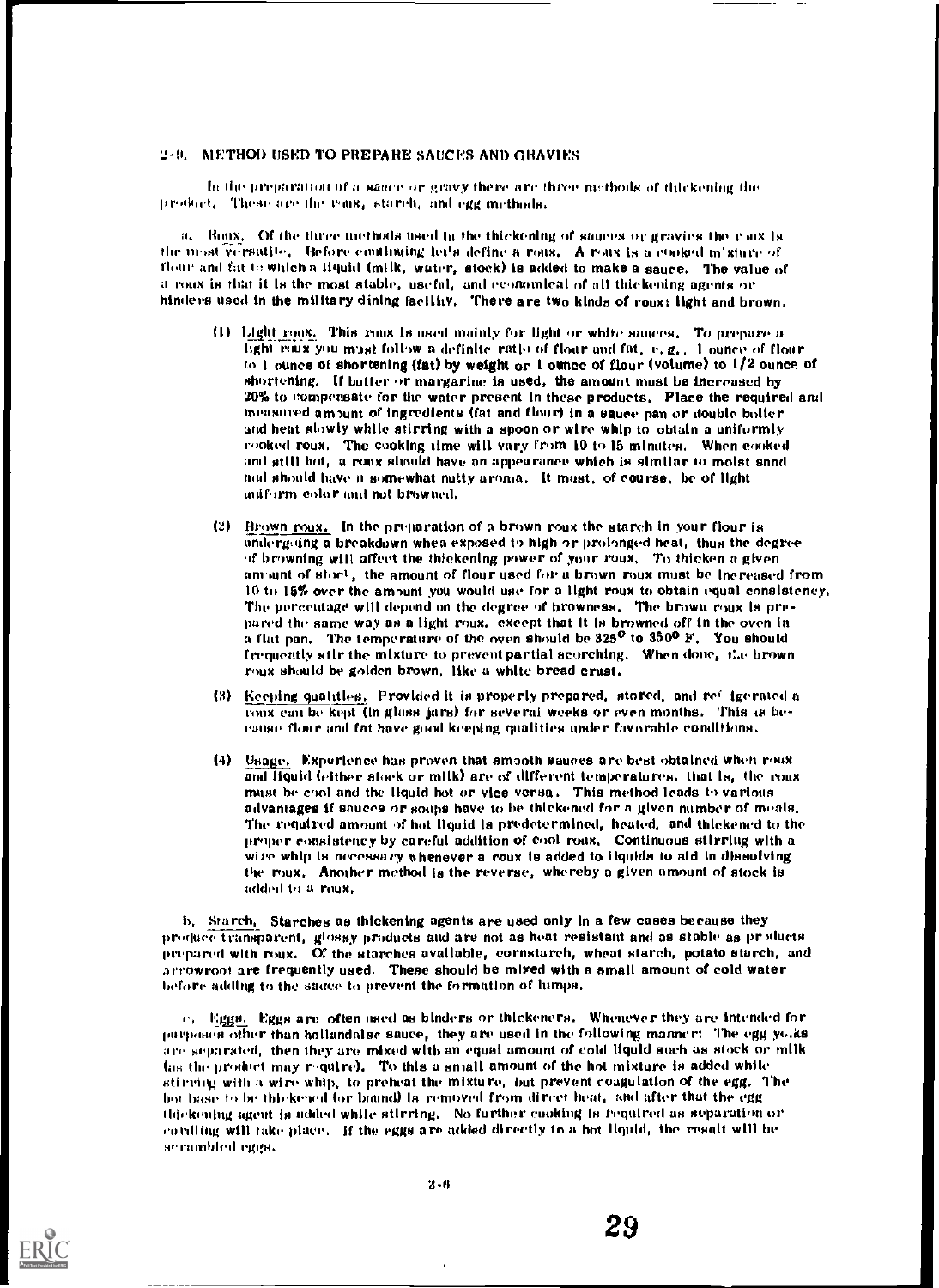# 2-10. COORDINATION OF SAUCES AND GRAVIES WITH MEALS

When planning a noal, carefully consider the sauce to be used with each food item. The purpose of a souce is to enhance the natural food flavor, Improve Its appearance, and add moisture to 1k dish. Consider the color and consistency of the garnish, the sauce, and the food item so that the smore will either resemble or cortrast with the food Item. This paragraph will enver the coordination of sauces and gravies with meat, fish, poultry, vegetables, and desserts which are the major components of meals.

a. M ats. When serving beef, pork, or veal masts, a gravy will accompany them in most cases. The most popular gravies are natural pan drippings (au jus) and roux-thickened gravies. Although a brown sauce or gravy is usually served with meats, with dark meats a light sauce (such as a cream  $\mu$ ance) will complement the appearance, while with light meats a rich brown sauce will contrast well, A sauce with strong flavored beef dishes is usually not sweet, but a sweet sauce with veal, lamb,  $\sigma r$  pork is frequently used to increase the bland flavora of these meats. A sweet mint sauce can be served with iamb and a pineapple-raisin sauce with ham.

b, Fish, Sauces which are served with fish should aid in bringing out the natural flavor of the particular fish being served. The sauce should never be so flavored as to mask the fish flavor. A lemon-butter sauce is frequently served with fish such as halibut, tartar sauce is served with fried fish, and a cream or mild tomato sauce will add eye appeal and flavor. Cocktail sance is a spicy tomato-based sauce served cold with shellfish such as shrimp and oysters.

e, Pouitrv. Traditionally, roast turkey is served with, cranberry sauce and a gravy made from Secsoned turkey stock and giblets. Chicken can also be served vith giblet gravy. Other sauces used with chicken include an Italian tomato sauce with "chicken cacciatore," a cream sauce with chicken pieces in  $^{\text{t}}$ chicken a la king,  $^{\text{t}}$  and a strong tomato-spice sauce on chicken that is barbecued.

d. Vegetables. A variety of sauces can accompany vegetables since their natural flavor ran be enhanced by the use of strongly flavored sauces, Vegetables such as potatoes arc often served "au gratin" with a cheese sauce. Peas, green beans, and mixed vegetables can be served in a heavy cream sauce. A hollandaise sauce is served over broccoli or asparagus. Many vegetables con be cooked using only sait, pepper, and butter or margarine with the hatter serving us a sauce. One must keep in mind when serving sauces with vegetables that pat enaugh sauce should be served to enhance the flavor and add to the color and eye appeal of the peoduct, if too much sauce is used, you will produce a mushy mass that is unappetizing.

 $v_i$ . Dessett sauces. This group covers a wide variety of miscellaneous sauces. Dessert sames can be any color, are usually sweet, and are used as a topping for desserts, They contain a high percentage of sugar, honey, or other sweetener, are thickened with starch, and can be flavored with milk or fruit juices.

# Section III. SEASONINGS

# 2-II. USE AND DEFINITION OF SEASONINGS

Why season foods? You season foods to improve or enhance the flavor of the food product you are preparing, not to disguise it. The art of seasoning food, which is essential in wuni cookery, cannot be overemphasized. Certain seasonings elevate foods, When using then., however, the cook mist be careful not to over season or under season, but rather to obtain a delicious blend which will bring out the full flavor of the predominant ingredients in the dish and enhance the aroma, Spices can be defined as the stem, seeds, roots, buds, blossoms, leaves, or bark of tropical plants that contain aromatic oils. Herbs are similar lo spices except that the plants that produce them last for only one growing season. Herbs were originally used as medicine Ingredients. Roth herbs and spices are used to enhance the flavor and aroma of our foods. When preparing recipes that require the use of herbs and spices, 'vou will find the kind and am ant of seasoning indicated on the Armed Forces. Recipe Setvice. eard being used. If possible, use the spice or herb called for. If it is not available, you ran use y. experienee to substitute another matrairiate spice or herb.

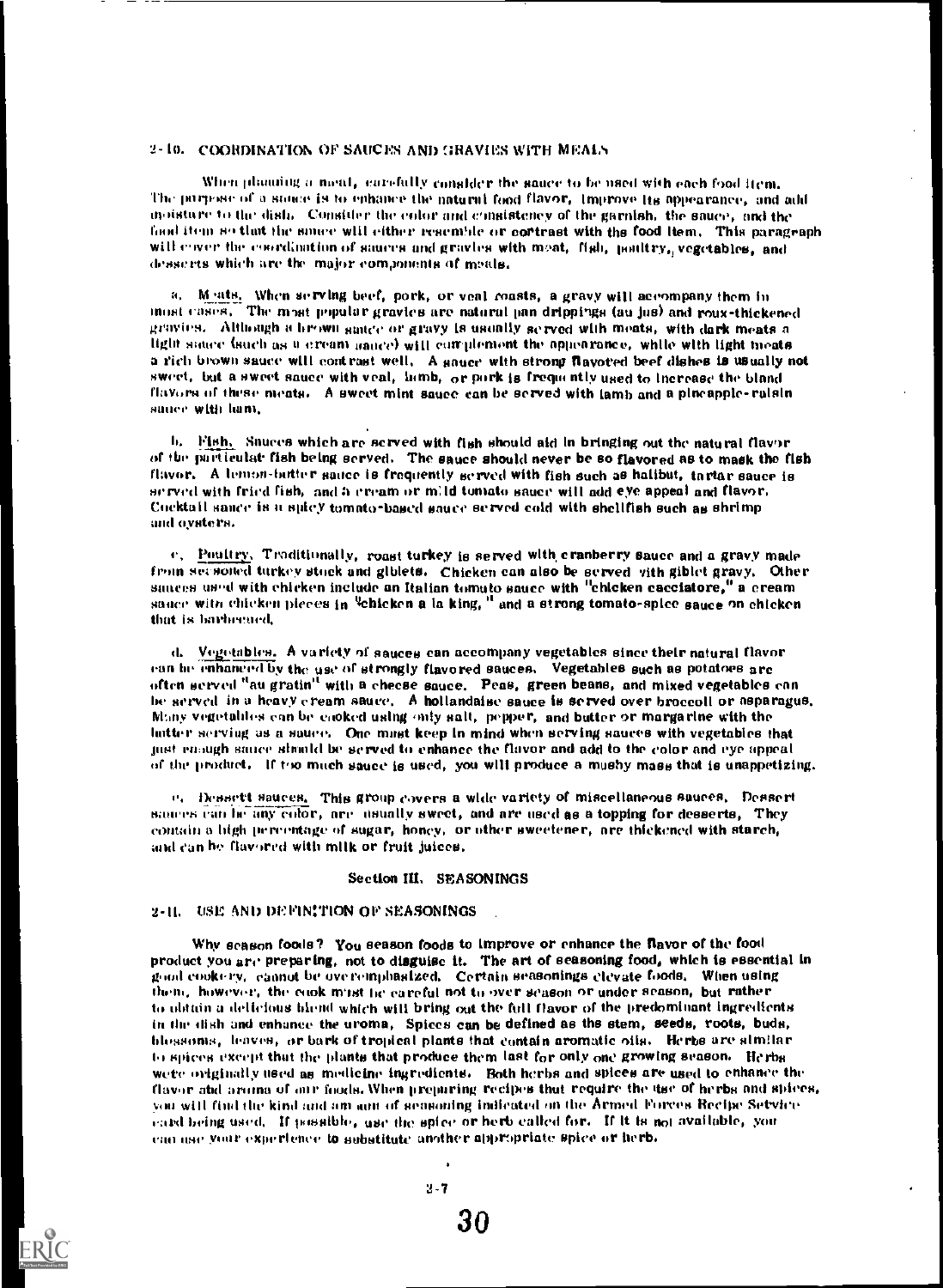# 2, 12. SPICES, HERBS, AND OTHER SEASONINGS

a. Spices, The following is a list of some of the more popular spices and blends along with their uses.

- (1) All spice (whole and ground). This is not a hiended spice but connes from the all spice tree, it tastes like a combination of cinnamon, mitnieg, and cloves, thus the name allspice. It is used for spicing meats, seasoning gravies, puddings, pies, cakes, tomato shuces, and dressings.
- (2) Anise. This spice has a finvor similar to licorice and is used in sweet food products  $\overline{\text{such}}$  as baked products, enudies, puddings, and sweet sauces,
- (3) Caraway seed, This spice is used on breads and rolls, coitage and soft mild cheeses, cabbage, turnips, and chowders. It is the familiar seed seen on eye bread,
- () Cardamon. This is a very expensive spice of the ginger family, It is used in baked products and vegetables. Its use is limited by its expense.
- (5) Cassia. This spice has a flavor so much like cinnamon that it is difficult to tell the difference. It is much stronger than einnamon and is used in place of cinnamon.
- (6) Cayenne pepper. This is the hottest of all peppers and most be used carefully to avoid making the product too hot to be palatable. It is used with meats, sauces, fish, eggs, gravies, seafoods, and salads,
- (7) Colery seed. These seeds do not come from the common edible celery plant but from a wild relative. They are used whole in coleslaw, potato salad, and salad dressing. The ground form is used in soups, stews, tomato dishes, and with fish.
- (8) Chili powder. This is a blended spice which is made from cumin, Mexican peppers, oregano, and other spices. It is used in chili con came and other Mexican dishes, cocktail sauces, stews, hamburgers, egg dishes, and barbecue sauces.
- (9) Cinnamon. This strong spice comes from a tropical tree bark. It is used with apples, pastries, and desserts such as puddings, stewed fruits, mincemeat, and mashed sweet potatoes and on cinnamon toast,
- (10) Cloves, This is the most pungent spice. 11 is used with sweet dishes and with meats. Whole cloves arc used to garnish ham and pork roasts, while ground cloves are used in baked products, puddings, stews, and applesauce.
- I) Cumin (twline)). This spice comes from ground seeds, has a slightly bitter, warm flavor, and is used in curry powder and chili powder as well as to flavor meat dishes, deviled eggs, soups, cheese dishes, and Mexican and oriental dishes.
- $(12)$  Curry powder. This spice is blended from at least 12 other spices and is used in salad dressings, chowders, scalloped tomatoes curry sauce, curries of meat, fish, eggs, and chicken, and In other exotic Eastern dishes.
- 113) 1)111, Both the leaves and seeds of this plant are used as spices to flavor both meat and vegetable dishes. It's flavor is that of dill pickles.
- (14) Fennel seed. This spice has a flavor like anise and is used primarily for poultry seasoning.
- (15) Garlic. This onion- like bulb has an extremely strong flavor. It is used to accent the flavors of Italian food and with roasts, soups, stews, and salads.
- (16) (singer. This spice has a warm spicy flavor like gingerbread. It is used for baked products, fish sauces. gravies, oyster stew, fish and meal dressings, sweet sauces, and chocolate desserts.

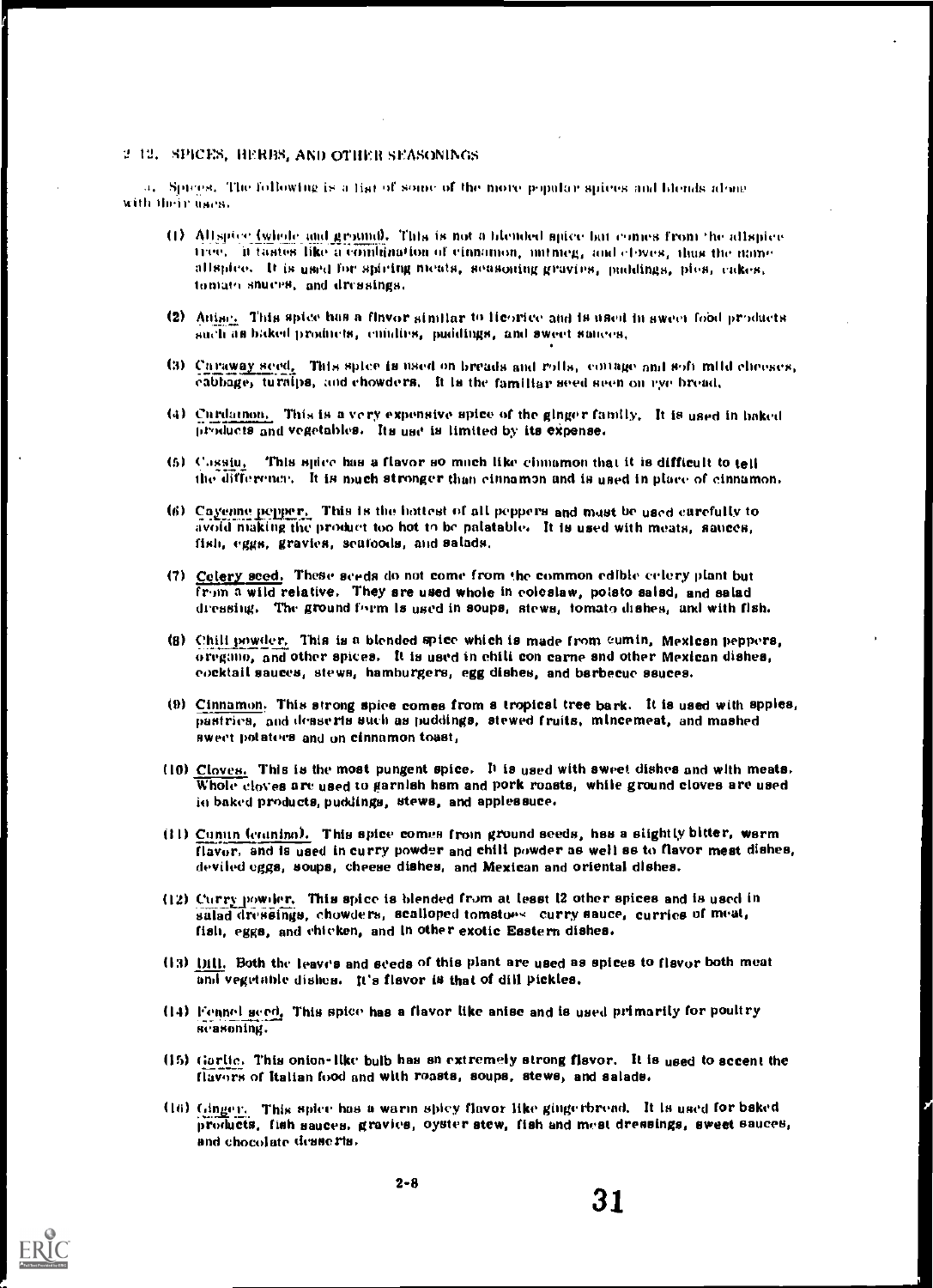- (17) Horseradish. This white root, shaped like a carrot, has a strong flavor and is used used In condiment sauces, dressings, gravies, and cocktail sauces.
- (18) Mice. This spice is the light covering of the nutmeg shell and has a flavor like mild nutmeg. It is used for puddings, sauces, eustards, baked products, pot pios, applesauce, and doughnuts.
- (19) Mustard. Yellow mustard has a mild flavor; brown mostnrd has a much stronger flavor. The familiar prepared mustard used with hotdogs and hamburgers is a mixture of mustard and other spices mixed with vinegar. Since mustard most have water to release its flavor, dry ground mustnrd should be snaked for 10 minutes before use in sauces, gravies, and salad dressings. Whole mustard seeds are used in pork products, dressings, boiled beets, and as a garnish for vegetahle salads.
- (10) Nutring, This spice has a sweet, warm spicy flavor and is used in puddings, sauces, custards, baked products, pot pies, applesauce, and doughnuts, It is often used along with cinnamon.
- $(21)$  Paprika. This is a blended spice made from red peppers. It is used as a garnish to add color and to brown some dishes.
- (22) Pepper. Black pepper is the most common spice, being used at the table from a shaker, like salt. In addition, it is added to many foods during cooking. White pepper is used whenever light foods call for pepper.
- (23) Pickling spice. This is a mixture of 10 or more spices. It may be added to many dishes that cook for a time as well as being used to prepare pickles and other pickled foods, It is sometimes added in a spice bag that can be removed ate r cooking and hefnre serving.
- (24) Poppy seed, These small black seeds are used to garnish rolls and can be cooked with vegetables. They have a light but pleasant flavor.
- (25) Poultry seasoning. This is a blend of sage, thyme, marjoram, savory, pepper, onion powder, and celery salt. It is used to season hread dressing fir turkey, chicken, and duck and for meat louves. It is strong seasoning that can also be added to other foods where it does not overpower their natural flavor.
- (26) Pumpkin pie spice, This is another blended spice that is used in cookies, buns, gingerhread, and sweet potato pies as well ns in the traditional pumpkin pie, ft contains cinnamon, nutmeg, cloves, and other spices.
- (27) Sausage seasoning. This is another hlended spice that is used in meat loaves, sausages, and other pork products. It adds a strong flavor to meat dishes when used in moderation,
- (211) Sesame seed. This spice has the flavor of toasted almonds and is used in baked products (rolls), salads, sauces, and fish and meat dishes,
- (29) Turmeric. This spice gives food a yellow color and a mustard-like flavor. It is used in sauces, vegetables, salads, and meat and egg dishes. It is so strong in color and flavor that it should be used sparingly.
- $b$ . Herbs. The following is a list of the more popular herbs with some of their uses.
	- (1) Basil, This herb blends well with food flavor and is essential for Italian eishes, it is used in tomato sauces, soaps, stews, meat pies, lamb dishes, and vegetables.
	- (2) Bay leaves. This strong herb is used to flavor many meat dishes, sauces, stews,  $\frac{1}{2}$  soups,  $\frac{1}{2}$  tomato mixtures, chowders, and botled potatoes. After cooking, it is aceessury to remove the bay leaves used. They are often used in a spier bag.

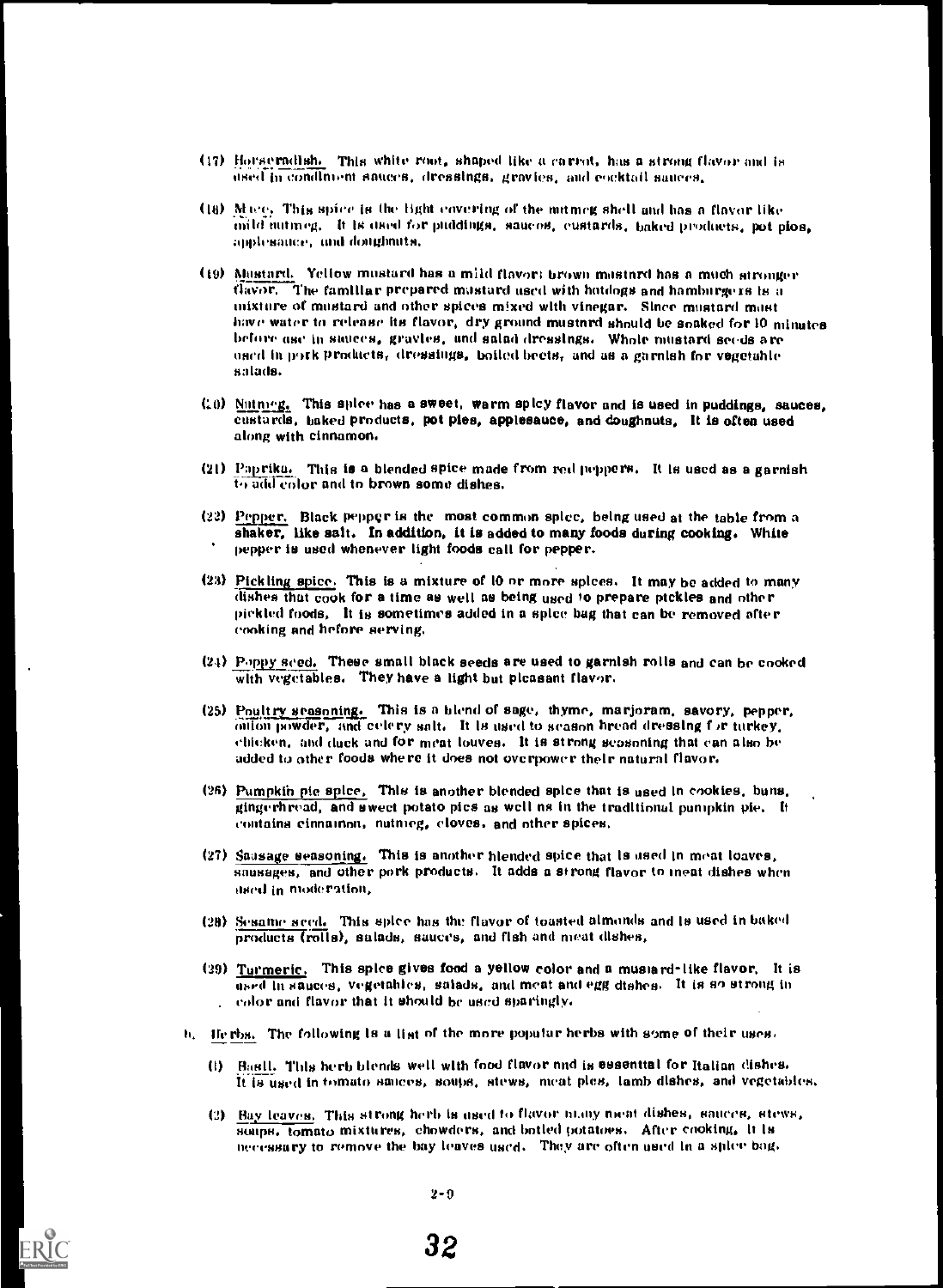- (3) Chervil. This herb has a flavor like parsley and is used in soups and salads.
- (4) Chives, This small member of the onion family gives a delicate flavor to many dishes,
- (5) . oriander. This herb tastes like a mixture of sage and lemon peel. Its distinctive flavor allows it to season many meat and vegetable dishes,
- (6) Marjoram. This herb has a sweet, minty flavor much like oregano. It is used like oregano in poultry dressing, Iamb dishes, stews, soups, hash, meat pies, scalloped potatoes, cheese dishes, and sauces,
- (7) Mant. The leaves of this plant have a cool, refreshing flavor. They are used to add flavor to some sauces, as a garnish like parsley, and traditionally in teed ten,
- $(8)$  Oregano, This is the time-honored seasoning used in Italian foods which contain tomatoes such as spaghetti and pizza. It has a flavor like marjoram and is used in pork dishes, stews, soups, meat sauces, omelets, gravies, vegetables, salads, and salad dressings.
- (9) Parsley. This herb is used mostly as a garnish to add color to an otherwise plain dish, Parsley and paprika can be used uione or together to dress up the appearance of many dishes. Chopped parsley has a mild flavor and can be used in many dishes.
- (10) Rosemary, This herb has a strong but sweet flavor that goes well with tomato dishes, cheese dishes, fowl, lamb, and pork. In addition it is used in stews, soups, dressings, bastings for roasts and fish, egg dishes, potatoes, salads, and salad dressings.
- (11) Saffron. This herb is the most costly seasoning available, It adds a light yellow color and a delicate flavor to such dishes as rice, baked products, candies, stews, vegetables, and sauces. Since it is so expensive, it Is seldom used. Turmeric may be used for color. but it does not have the light flavor of saffron,
- (12) Sage. This herb has a mint-like flavor which is very strong. It is used for poultry dressings, tomato and cheese dishes, dried beans, baked fish, salad greens, chowders, and many other dishes.
- (13) Savory, This member of the mint family has a flavor like thyme. Its principal use is to flavor both brown and green beans.
- 114) Tarragon. This herb has a light licorice or anise flavor and is often added to vinegar. It is used with seafood, sauces, salads, chicken, meats, egg dishes, and tomato dishes.
- (15) Thyme,. This member of the mint family is the best seasoning for seafood. It is also added to meat and vegetable dishes.
- c. O: her seasonings.
	- (1) Salt. Salt is the most important single seasoning used in the preparation of almost all types of foods, and it is a standard ingredient to most recipes, It is used to enhance the natural food flavor and to add the distinctive element that gives food a satisfactory taste, Even carbohydrate foods, such as candy, require some salt for a completely satisfactory flavor. Salt should be the first seasoning agent added. Once the salting has been done, other seasonings can be used. Foods that have fine distinctive flavors in themselves require less salt than those with a less refreshing flavor, Seasoning should never be added to the extent that it can be noticed,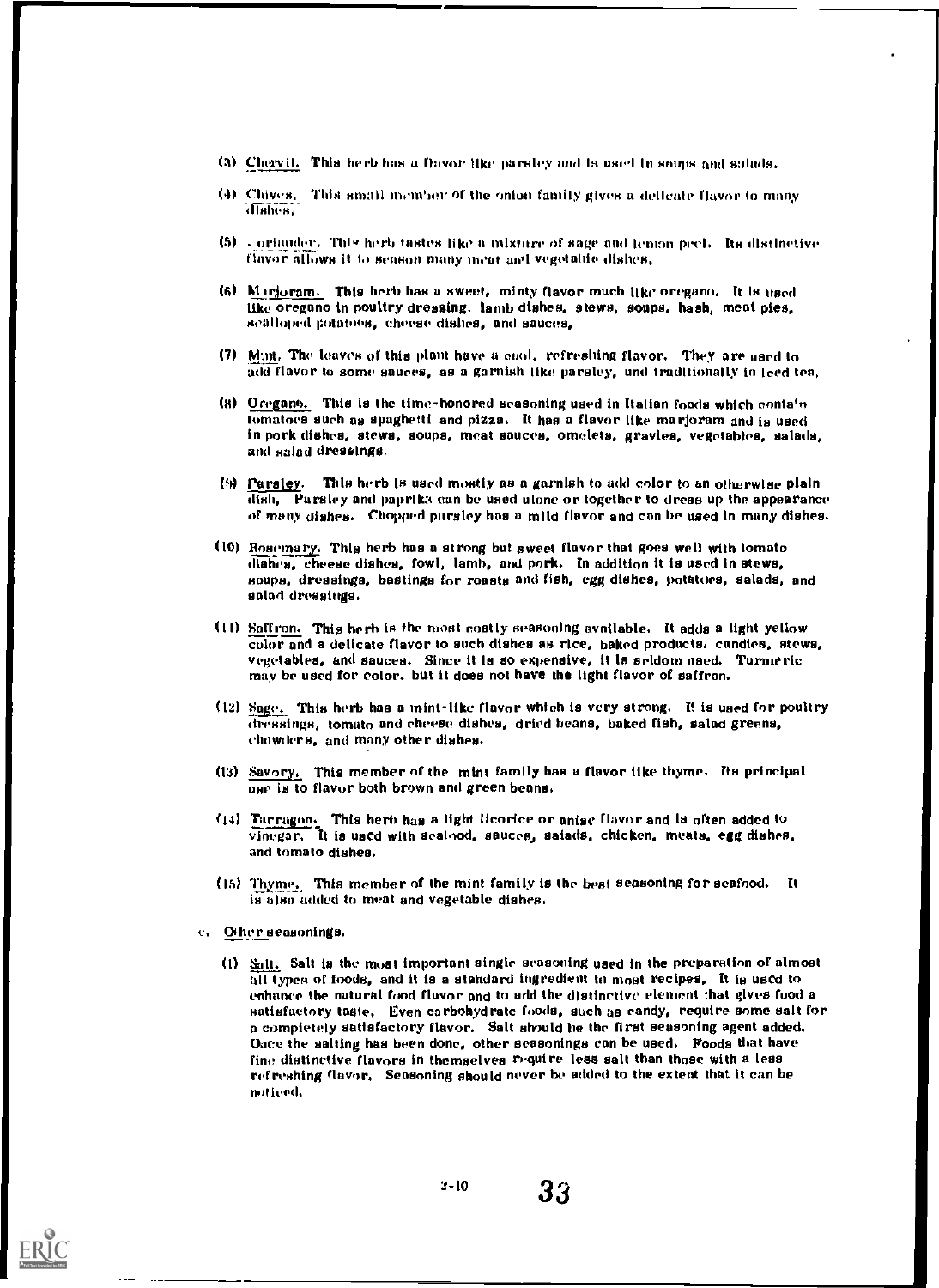- (2) Flavored salts. Flavored salts are a blend of ground seasonings and table salt, Celery salt is a blend of salt and ground celery seed; onion salt is a blend of salt and onion powder, a ground product of dehydrated onions; and garlic salt is a blend of salt and garlic powder, a ground product of dehydrated garlic. These flavored salts are used in salads, salad dressings, stews, tomato dishes, sauces, and soups. Garlic and onion salts are used with meat dishes, and celery salt is used with fish dishes.
- (3) Monosodium glutamate (MSG). Monosodium glutamate is not a seasoning in the true sense because it adds no distinct flavor of its own, It sensitizes the taste buds so that the natural flavor of food to which it has been added can be tasted to a greater degree. It is obtained through extraction from wheat, corn, or sugar beets, or through fermentation of carbohydrates. Monosodium glutamate can he used with mast cooked foods except odoriferous foods such as cabbage. It can also be used with raw vegetables, but should not be used with sweets or fruits.

d. Care of seasonings. The aromatic oils in spices will evaporate when exposed to air for long periods. For this reason small containers or packages are beat. Glass jars with tight covers can be used to siore spices once the spice container is opened, This way the particular spice will retain its distinctive flavor and aroma for a longer period of time. When asing opened spices, give them the "nose" test. If the smell is weak, the spice has lost its flavor and the aromatic oils have evaporated. This spice should be replaced and not used for seasoning your food products,

#### 2-13, SUMMARY

In this chapter you have looked at the major classes and types of soups, their importance and relation to meals. the use of vegetahles in preparing soups, and the methods of snaking soups. You have considered the definition of sauces, and gravies, their types. methods of preparation, and the art of coordinating them with meals. Along with soups, sauces, and gravies you have seen the important part played by spices and herbs and the importanee of their care and storage.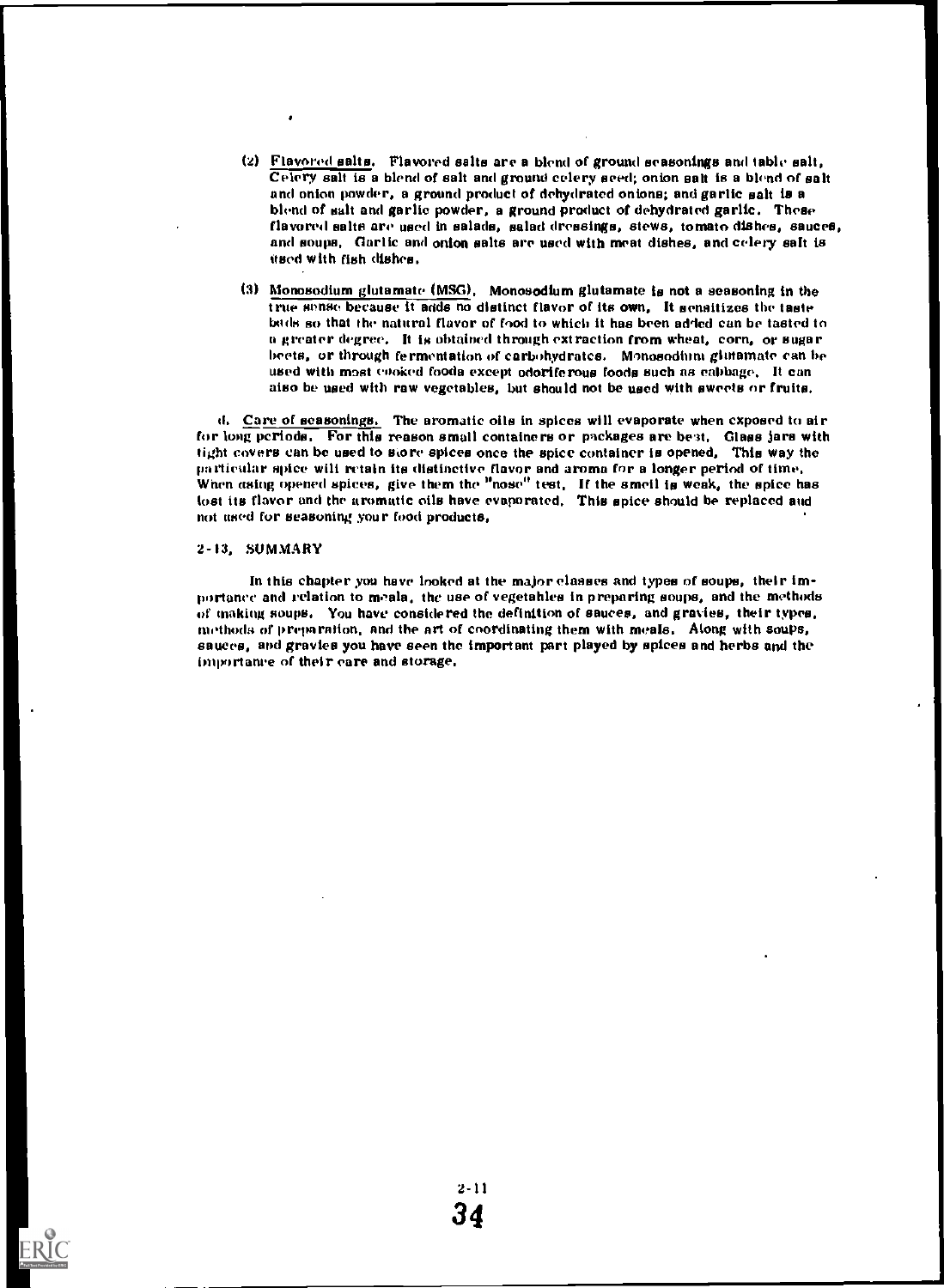# VEGETABLES, SOUPS, SAUCES, GRAVIES, AND BEVERAGES

# Lesson 2

Soups, Sauces, Gravies, and Their Seasonings

STUDY ASSIGNMENT: MCI 33.19, Vegetables. Soups. Sauces. Gravies, and Beverages, chap 2,

LESSON OBJECTIVE: Upon successful completion of this lesson you will be able to identify the importance, major classes, relation to the meal, preparation, serving. and storage of soups; the definition, types, preparation, and meal coordination of Sauces and gravies; and the definition, use, and care of seasonings.

WRITTEN ASSIGNMENT:

A. Multiple Choice: Select the ONE answer which BEST completes the statement or answer... the question. After the corresponding number on the answer sheet, blacken the appropriate box.

Value: 1 point each

- I. What is the purpose of a light soup when it is served as an appetiser in the meal?
	- a. Fill in between other foods
	- b. Stimulate the appetite
	- c, Provide the liquid required for a meal
	- 1. Supply a nutritious hot food dish

2, Soup at the beginning of the meal tends to tune the digestive mechanism and offset some

- a. expense, b. fatigue. c. time, d. quality.
- 3, The tni ee major classes of soup are specialty, light, and

| a, dark.  | c. creamy. |
|-----------|------------|
| b. heavy, | d, amooth, |

4. What are light soups thickened with?

| a. Flour | c. Milk          |
|----------|------------------|
| b. Stock | d. Not thickened |

- 5. Which type of light soup is a simple extraction of a single type of meat?
	- a. Bouillon b. Broth c. Puree d. Consomme
- 6. A soup often served cold and jellied is
- c. consomme.
- d, puree.

a. bouillon. b. broth.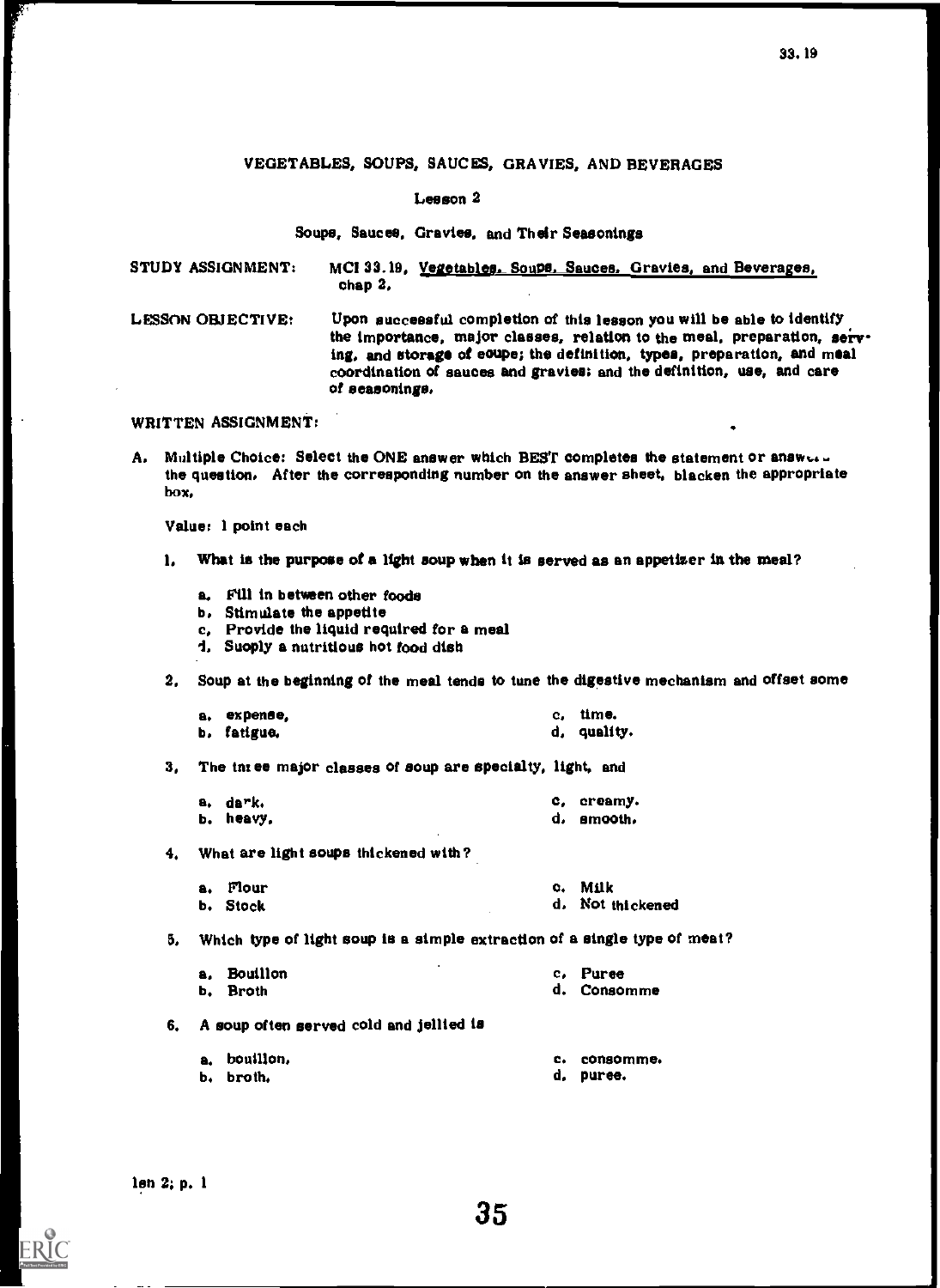|        | 7. Cream soups usually consist of a stock and roux mixture thinned with     |                                                                                                        |  |
|--------|-----------------------------------------------------------------------------|--------------------------------------------------------------------------------------------------------|--|
|        | a. water.                                                                   | c. gelatin.                                                                                            |  |
|        | b. vegetable liquid.                                                        | d. adlk.                                                                                               |  |
|        |                                                                             |                                                                                                        |  |
|        | 4. Purees contain vegetables that have been                                 |                                                                                                        |  |
|        |                                                                             |                                                                                                        |  |
|        | a. lightly fried,<br>b. well cooked and strained.                           |                                                                                                        |  |
|        | c. finely chopped or diced.                                                 |                                                                                                        |  |
|        | d. added raw in large pieces.                                               |                                                                                                        |  |
|        |                                                                             |                                                                                                        |  |
|        | $\mu$ . Chowders usually have $\mu = \mu$ as their central food item.       |                                                                                                        |  |
|        | a. seefood                                                                  | c. meat                                                                                                |  |
|        | b, vegetable                                                                | d. thin stock                                                                                          |  |
|        |                                                                             |                                                                                                        |  |
|        | aids as a thickening agent when cooked.                                     | 10. The one characteristic of gumbos is the presence of a vegetable called $"$ $"$ which               |  |
|        | a, celery                                                                   | c. peppers                                                                                             |  |
|        | b. cabhage                                                                  | d. okra                                                                                                |  |
|        |                                                                             |                                                                                                        |  |
| 11.    |                                                                             | Bisque, bouillabaisse, borsht and wine soups can be classed as $\frac{1}{\sqrt{1-\frac{1}{n}}}$ soups. |  |
|        | a. different                                                                | c. specialty                                                                                           |  |
|        | b. distinctive                                                              | d. cold                                                                                                |  |
|        |                                                                             |                                                                                                        |  |
|        | 12. When serving a heavy main dish, $a_1 = 0$ soup should be served.        |                                                                                                        |  |
|        | a. light                                                                    | c. specialty<br>d. roux                                                                                |  |
|        | b, heavy                                                                    |                                                                                                        |  |
|        | 13. Overcooking vegetables used in soups results in what type of product?   |                                                                                                        |  |
|        | a, Mushy                                                                    | c. Recognizable                                                                                        |  |
|        | b. Crisp                                                                    | d. Dehydrated                                                                                          |  |
| 14.    | The key to preparing soups is to follow closely the directions found in the |                                                                                                        |  |
|        | Marine Corps Recipe Manual.<br>а.                                           |                                                                                                        |  |
|        | <b>Basic Soups Preparation Manual.</b><br>ŀ۰.                               |                                                                                                        |  |
|        | c. Armed Forces Recipe Service.                                             |                                                                                                        |  |
|        | d. Navy Cookbook.                                                           |                                                                                                        |  |
| 15.    | The basic flavor of galley-made soup is determined by the                   |                                                                                                        |  |
|        | roux.<br>n.                                                                 | c. stock.                                                                                              |  |
|        | b, vegetable.                                                               | d. garnish.                                                                                            |  |
| 16.    | The most common and economical stock to prepare is                          |                                                                                                        |  |
|        | a. fish.                                                                    | c. vegetable.                                                                                          |  |
|        | poultry.<br>b.                                                              | d. beef.                                                                                               |  |
| 17.    | Beef stock is made from vegetables, seasonings, water, and                  |                                                                                                        |  |
|        | a. heef bones and trimming.                                                 |                                                                                                        |  |
|        | b. cut up beef pieces.                                                      |                                                                                                        |  |
|        | c. rolled roast beef.                                                       |                                                                                                        |  |
|        | d. beef fat.                                                                |                                                                                                        |  |
|        |                                                                             |                                                                                                        |  |
|        |                                                                             |                                                                                                        |  |
| 33, 19 |                                                                             |                                                                                                        |  |
|        |                                                                             |                                                                                                        |  |

ion 2: p. 2

 $\sum_{\mathcal{F}_{\text{full last Provided by EHC}}} \begin{matrix} \mathbf{C} \\ \mathbf{C} \end{matrix}$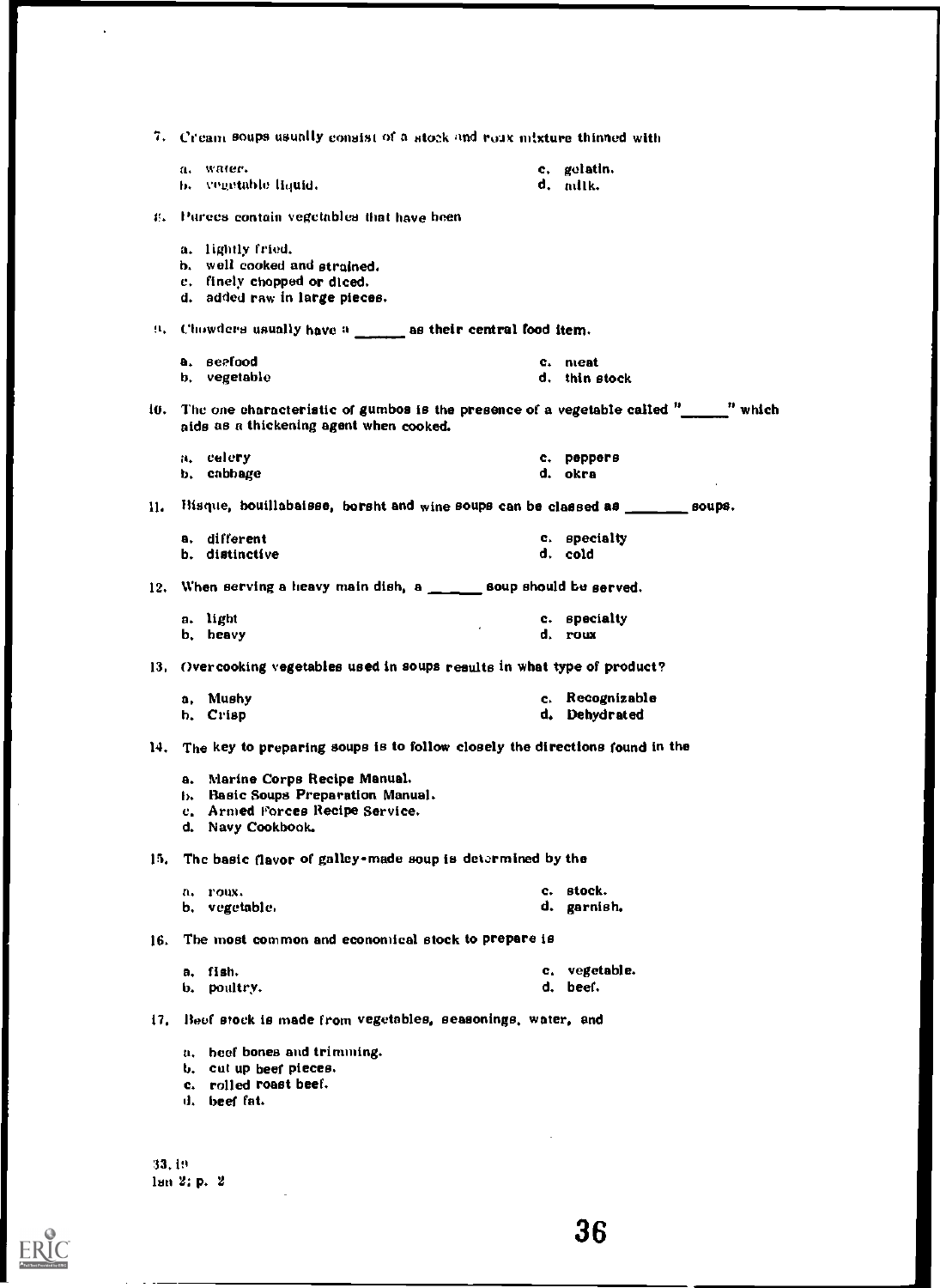- is. The two quickest stocks to make are
	- n. beef and veal.
	- b. chicken and turkey.
	- c. fish and vegetables.
	- d. lnrnh and ham.
- 19. How should stock that is not used immediately be stored?
	- a. Tightly covered to retard evaporation
	- h. Under refrigeration to prevent spoilage
	- c. Kept hot to keep ingredients mixed
	- d. In an open container to allow undesirable odors to escape
- 20. What type of soup is best adapted for use in short order service where small quantities are required?
	- a. Galley-made soups
	- b. Commercially prepared soups
	- c. C-ration soups
	- d. B-ration soups

### 21. liow are canned condensed soups prepared in the dining facility?

- a. Heat and serve the soup immediately.
- b. Add the soup to three times the volume of water and heat.
- c. Add an equal amount of water to the soup and heat.
- d. Heat the can in boiling water, open and serve.
- 22. Why are dehydrated soups especially suited for use in the field?
	- a. They have the best quality.
	- b. They are available in greater variety.
	- c.. They have excellent storage and keeping characteristics,
	- d. They require long cooking periods.
- 23. When soup is kept on the steamline for long perioda and tends to get thick due to evaporation, it is advisable to thin it with

| a. cold water.   | c. hot water.         |
|------------------|-----------------------|
| b. heated atock. | d. warm aalted water. |

24. If leftover aoup must be uaed, it must be served within \_\_\_\_ hours of preparation.

a. 12 c. 36 b. 24 d. 48

25. A bundle of vegetables and spices tied together and added to improve the quality of your stock is called a

a. spice bag.<br>b. vcgetable aack. h. c. bouquet garni.<br>d. atock bundle. b. vegetable aack.

26. The purpose of adding a sauce to a food is to

- a. disguise improper cooking.
- b. change the flavor of the food item.
- 0. enhance the flavor and add eye appeal to the food.
- d. make it look as though there is more food on the plate.

33. 19 In 2; p. 3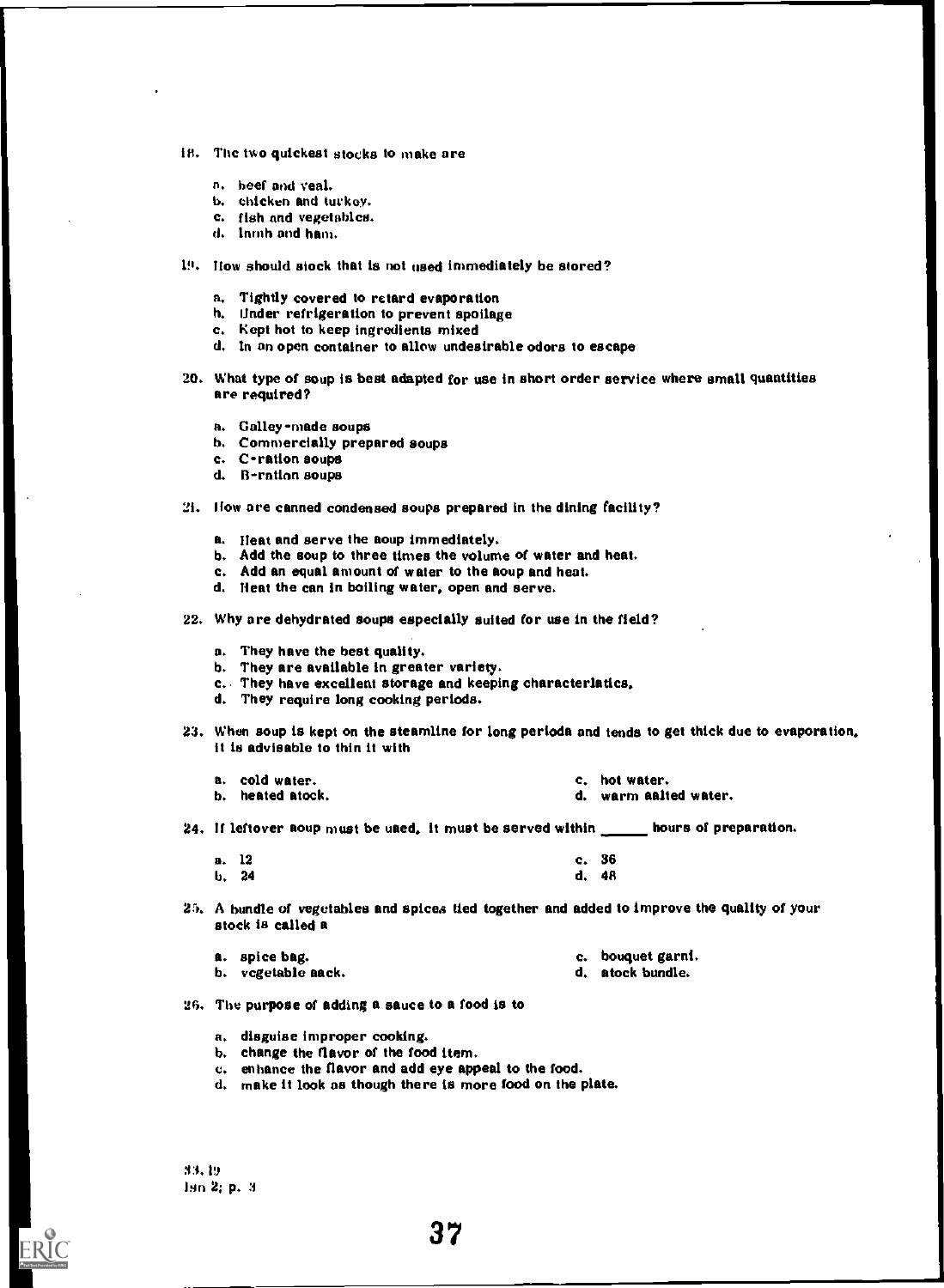27, A gravy is a type of sauce which is served with

 $\mathbf{r}$ 

|     | a, dessert,<br>b. galads.                                                                      |    | c. meats.<br>d. heavy soups.    |
|-----|------------------------------------------------------------------------------------------------|----|---------------------------------|
|     |                                                                                                |    |                                 |
|     | $^{20}$ . A brown sauce will normally accompany a $\_\_$ dish.                                 |    |                                 |
| a.  | seafood                                                                                        |    | c. vegetable                    |
| b.  | meat                                                                                           |    | d. salad                        |
|     | 29. Sauces with basic ingredients of milk, flour and fat are known as                          |    |                                 |
|     | a. bechamel or cream.                                                                          |    | c. hollandaise.                 |
|     | $h.$ au jus $($ plain $).$                                                                     |    | d. salad dressing.              |
|     | $30.$ The weight ratio of flour to fat used in the preparation of a light roux is              |    |                                 |
|     | a. 1 to 1.                                                                                     |    | c. $2 \text{ to } 1$ .          |
|     | b. 1 to 2.                                                                                     |    | d. 2 to 2.                      |
|     | 31. The two essential ingredients of a roux are                                                |    |                                 |
|     | a. stock and flour.                                                                            |    |                                 |
|     | b. fat and flour.                                                                              |    |                                 |
|     | c. butter and herbs.                                                                           |    |                                 |
|     | d. eggs and starch.                                                                            |    |                                 |
|     | 32. The cooking time of a light roux should be from $\frac{1}{\sqrt{1-\frac{1}{n}}}\$ minutes. |    |                                 |
| a.  | 10 to 15                                                                                       |    | c. 21 to $30$                   |
|     | b. 16 to 20                                                                                    |    | d. 31 to 35                     |
|     | 33. When preparing a brown roux the flour must be increased by what percentage?                |    |                                 |
| a.  | $From 5 to 9 percent$                                                                          |    | c. From 16 to 20 percent        |
| b.  | <b>From 10 to 15 percent</b>                                                                   |    | d. From 21 to 25 percent        |
|     | 34. To prevent partial scorching of a brown roux, how often should the mixture be stirred?     |    |                                 |
|     | a. Continuously                                                                                |    | c. Once in a while              |
|     | b. Frequently                                                                                  |    | d. Only when turning dark brown |
| fог | 35. When prepared correctly, a roux can be placed in a glass jar, refrigerated, and stored     |    |                                 |
|     | a. 24 to 48 hours.                                                                             |    | c. 96 hours to 1 week.          |
|     | b. 72 to 96 hours.                                                                             | d. | several weeks.                  |
|     | 36. What defect does the use of starch often produce $\ln a$ sauce?                            |    |                                 |
|     | a. Dark and dull                                                                               |    |                                 |
|     |                                                                                                |    |                                 |

- b, Transparent and glossy
- c. White and grainy
- d. Watery and tasteless

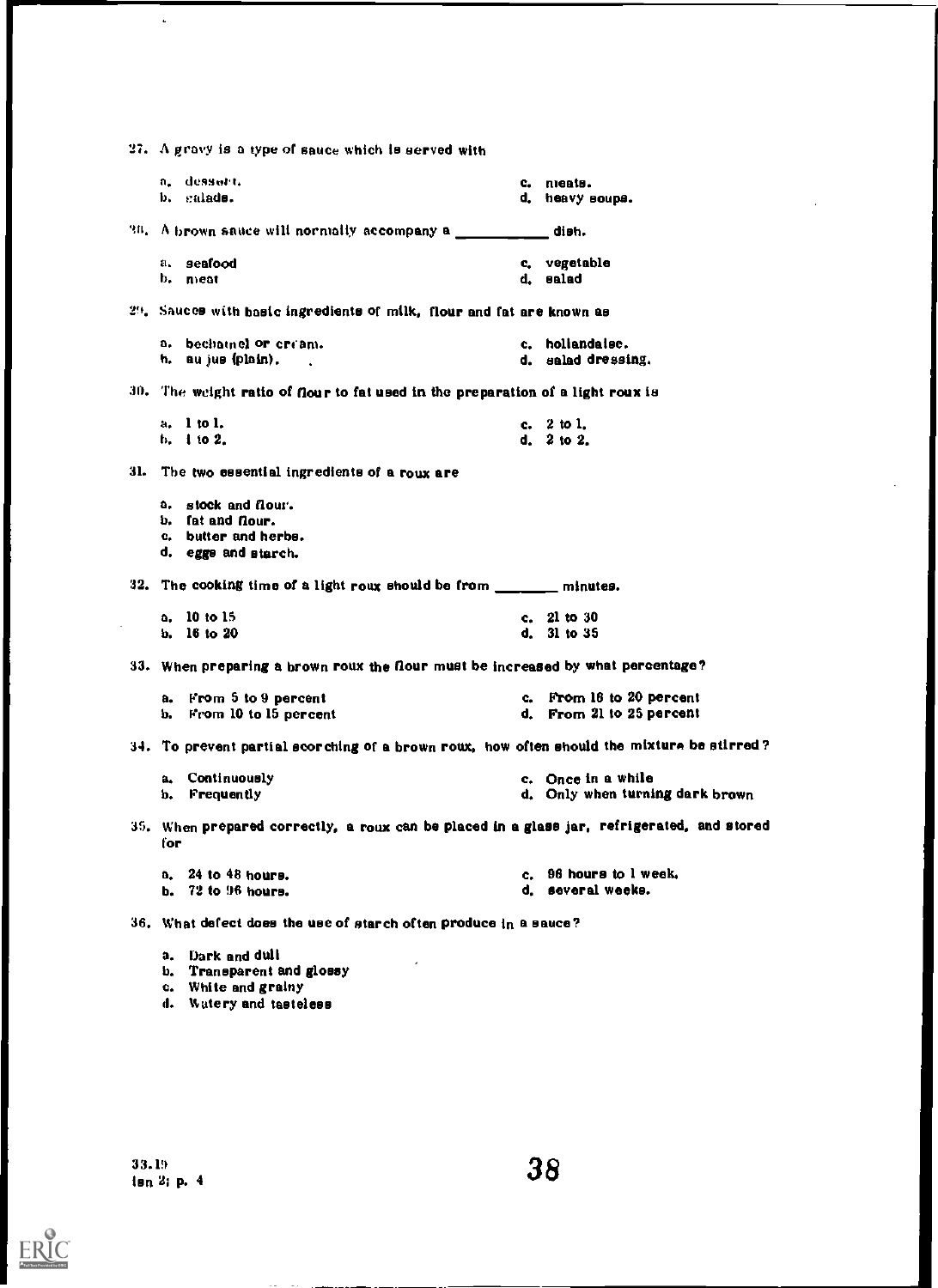- 37. When starch is used as a thickening agent, it should first be mixed with n small amount of wnter in order to
	- A. mnkc the product thicker.
	- b. prevent scorching of the starch.
	- c. preveht a transparent. glossy product.
	- 4, prevent the formntion of lumps.
- 38. A hrown sauce is made from a roux that has been
	- a. hrowned in the oven.
	- b. scorched in the oven.
	- c. simmered lightly.
	- d. combined with brown gravy.
- 39. in order to make a smooth sauce what temperature rule must be observed?
	- a. Keep the roux and the stock hot.
	- II. Keep the roux and the stock cold.
	- $c.$  Add the cold stock to the hot roux or vice versa.
	- d, Add frozen roux to cold stock.
- 40. What temperature precaution should be observed when adding eggs to a sauce as a binder?
	-
	- a. The sauce should be cold.<br>b. The squee should be the same temperature as the eggs. b. The sauce should be the same temperature as the eggs.
	- c. The sauce should be removed from heat while adding eggs.
	- d. The heat should be reduced to simmer before adding eggs.
- 1. What is the most popular and frequently used sauce served with roast beef?
	- a. Cream sauce c. Gravy b. Tomato sauce d. Tartar sauce
- 42. In order to enhance the bland flavor of such meats as veal and lamb what type of sauce isfrequently used?
	- a. Sour c. Sweet b. Cream d. Tartar
- 43. What type of sauce is served with fried fish?
	- o. Italian tchiato c. Cream b. Gravy d. Tartar
- 44, What snuce is served cold with shrimp and oysters?

| a. Sour  | c. Sweet    |
|----------|-------------|
| h. Cream | d. Cocktail |

- 45. What two sauces are traditionally served with turkey?
	- n. Italian tomato and brown sauce
	- b. Cranberry sauce and giblet gravy
	- c. Cream and hollandaise sauce
	- d. Lemon butter and gizzard sauce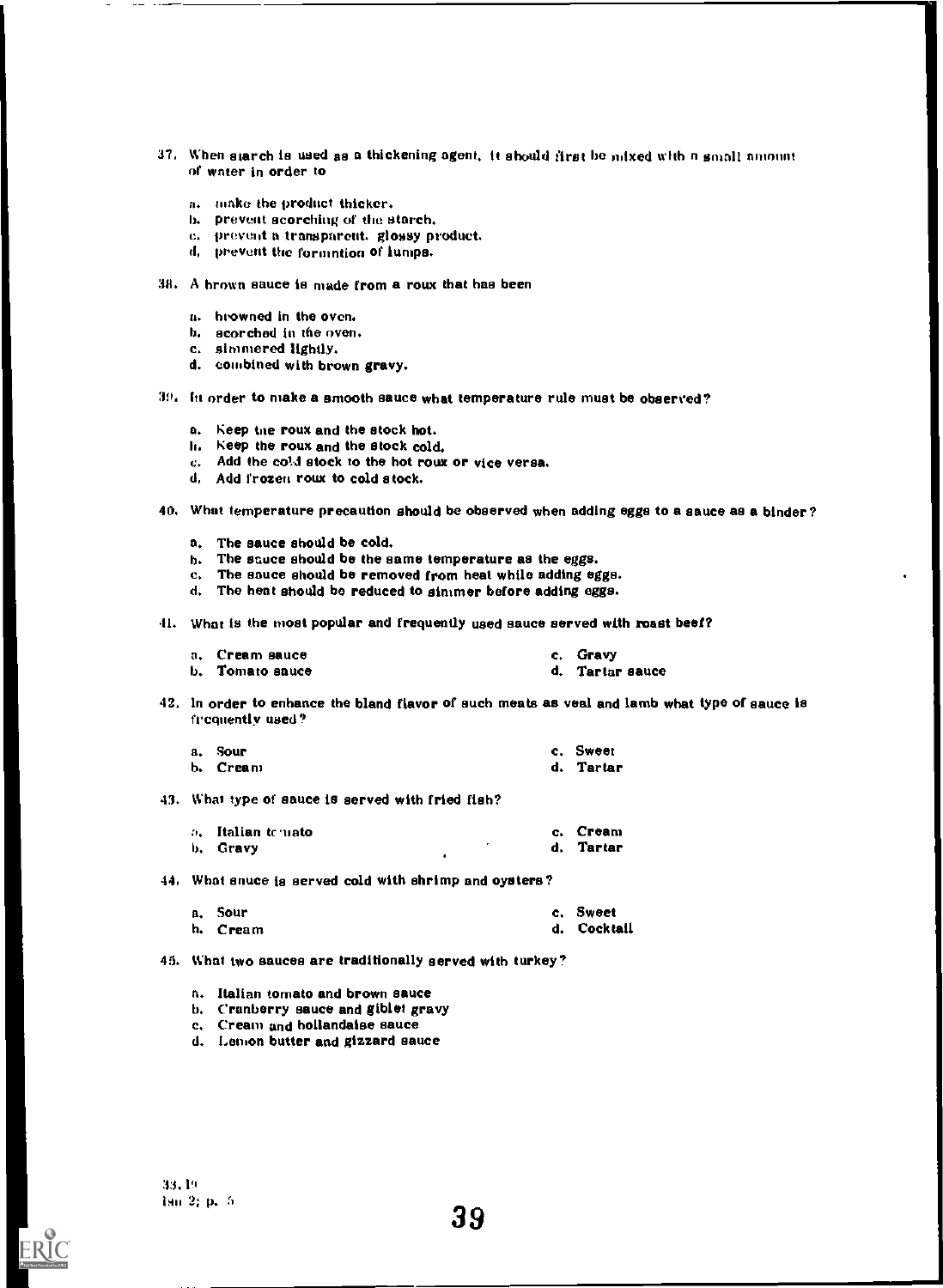|          | a, eacciatore.<br>b, au gratin,                                                            |          | c. a ia king.<br>d. hollandaise. |
|----------|--------------------------------------------------------------------------------------------|----------|----------------------------------|
|          | $47. \,$ A rule to remember for vegetable sances is to                                     |          |                                  |
|          | a. keep the sattee mild.                                                                   |          |                                  |
|          | b. keep the quantity of sauce to a minimum.                                                |          |                                  |
|          | c. serve vegetables with as much sauce as possible.                                        |          |                                  |
|          | d. serve only sweet sauces.                                                                |          |                                  |
|          | 42. The simplest sauce for vegetables is the use of salt, pepper and                       |          |                                  |
|          | a. butter.                                                                                 |          | c. cream or milk.                |
|          | h. hollandaise.                                                                            |          | d. stock.                        |
|          | 49. Dessert sauces contain a high percentage of                                            |          |                                  |
|          | a, salt,                                                                                   |          | e. roux.                         |
|          | b. butter-                                                                                 |          | d. sugar.                        |
|          | 50. The primary thickening agent for dessert sauces is                                     |          |                                  |
|          | a. roux.                                                                                   |          | c. gelatin.                      |
|          | b. cream.                                                                                  |          | d. starch.                       |
|          | 51. Spices and herbs are added to foods to                                                 |          |                                  |
|          | a. take the place of missing ingredients.                                                  |          |                                  |
|          | b. enhance the flavor and aroma of foods.                                                  |          |                                  |
|          | c. hide the burnt taste due to scorching.                                                  |          |                                  |
|          | d. add color to the product being prepared.<br>e. disguise the flavor of foods.            |          |                                  |
|          |                                                                                            |          |                                  |
|          | 52. To determine the kind and amount of spice to use for a particular dish, you should use |          |                                  |
|          | a. your own jadgment.                                                                      |          |                                  |
| b.<br>c. | the Armed Forces Recipe Service card.<br>the "add and taste" method.                       |          |                                  |
| d.       | the nose test.                                                                             |          |                                  |
|          | 53. Allspice has a flavor like what other three spices?                                    |          |                                  |
|          | a. Celery seed, caraway seed, and curry                                                    |          |                                  |
|          | b. Parsley, sage, and rosemary                                                             |          |                                  |
|          | e. Cinnamon, nutmeg. and cloves<br>d. Thyme, mace, and cumin                               |          |                                  |
|          |                                                                                            |          |                                  |
|          | 54. What seeds are found on rye bread?                                                     |          |                                  |
|          |                                                                                            |          |                                  |
|          | a. Caraway<br>b. Celery                                                                    | c.<br>d. | Cumin<br>Fennel                  |
|          | 55. What is the hottest of all peppers?                                                    |          |                                  |
| ù.       | Black                                                                                      | c.       | Cumin                            |

 $ERIC$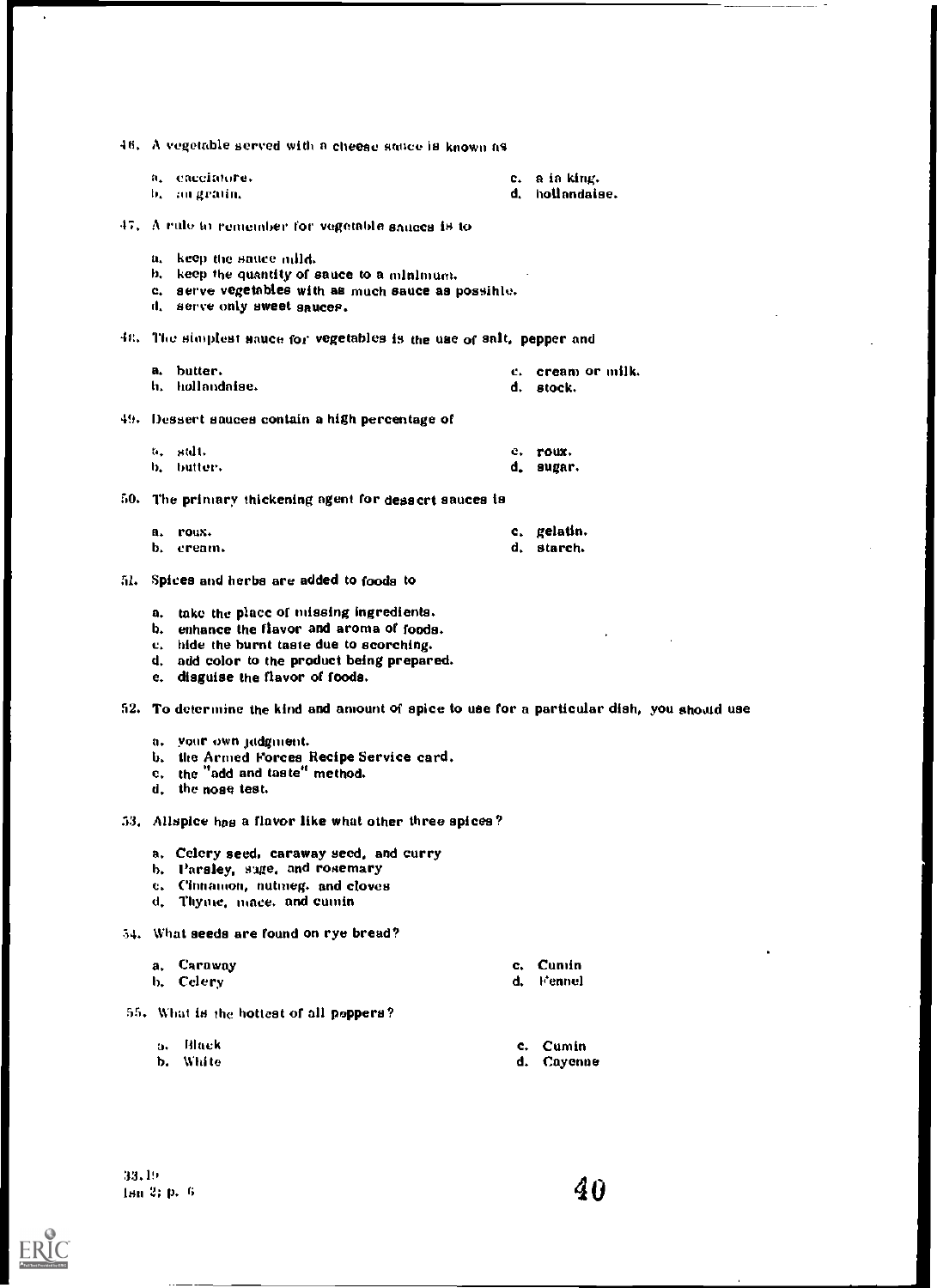56. A blended spice used in Mexican food such as chili con came is a, cassia. c. allspice. b. chili powder. and the contract of the contract of the contract of the contract of the contract of the contract of the contract of the contract of the contract of the contract of the contract of the contract of the contr 57. What whole spice is used to garnish ham? a. Nutmeg b. Chili powder c. Gnrlic d. Cloves 58. What spice which is blended from 12 other spices is uaed in exotic Eastern dishes? n. Aside b. Allspice c, Curry powder d. Pickling 59. An onion-like plant with a strong aroma used to flavor Italian foods is n, horseradish. b. celery seeds. c, garlic. d. ginger. 60. What spice other than nutmeg comes from the nutmeg plant? a. Cloves h, Mace c. Cinnamon d. Cassia 61, What yellow spice is ground and mixed with vinegar and other spices for use as a condiment? a. Mustard c. Horseradish b. Turmeric d. Paprika 62. Fittnieg is often used along with what other spice? a. Cumin b. Turmeric 63. What is the most common spice? a. Paprika b. Cloves c. Mace d. Cinnamon c. Pepper d. Allspice 64. The small black seeds used to garnish rolls are  $\_\_\_\_$  seeds. d. Allspice<br> $\frac{3}{2}$  seeds. a. poppy b. dill c. caraway d. celery 65. A itrong seasoning blended from sage, thyme, marjoram, and other spices used to season fowl is a. allspice L. chili powder. c. pickling spice. d. poultry seasoning.

66. What serls have a flavor like toasted almonds?

| a. Celery | c. Dill   |
|-----------|-----------|
| h. Poppy  | d. Sesame |

33.19 Isn 2; p. 7

 $\ddot{\phantom{0}}$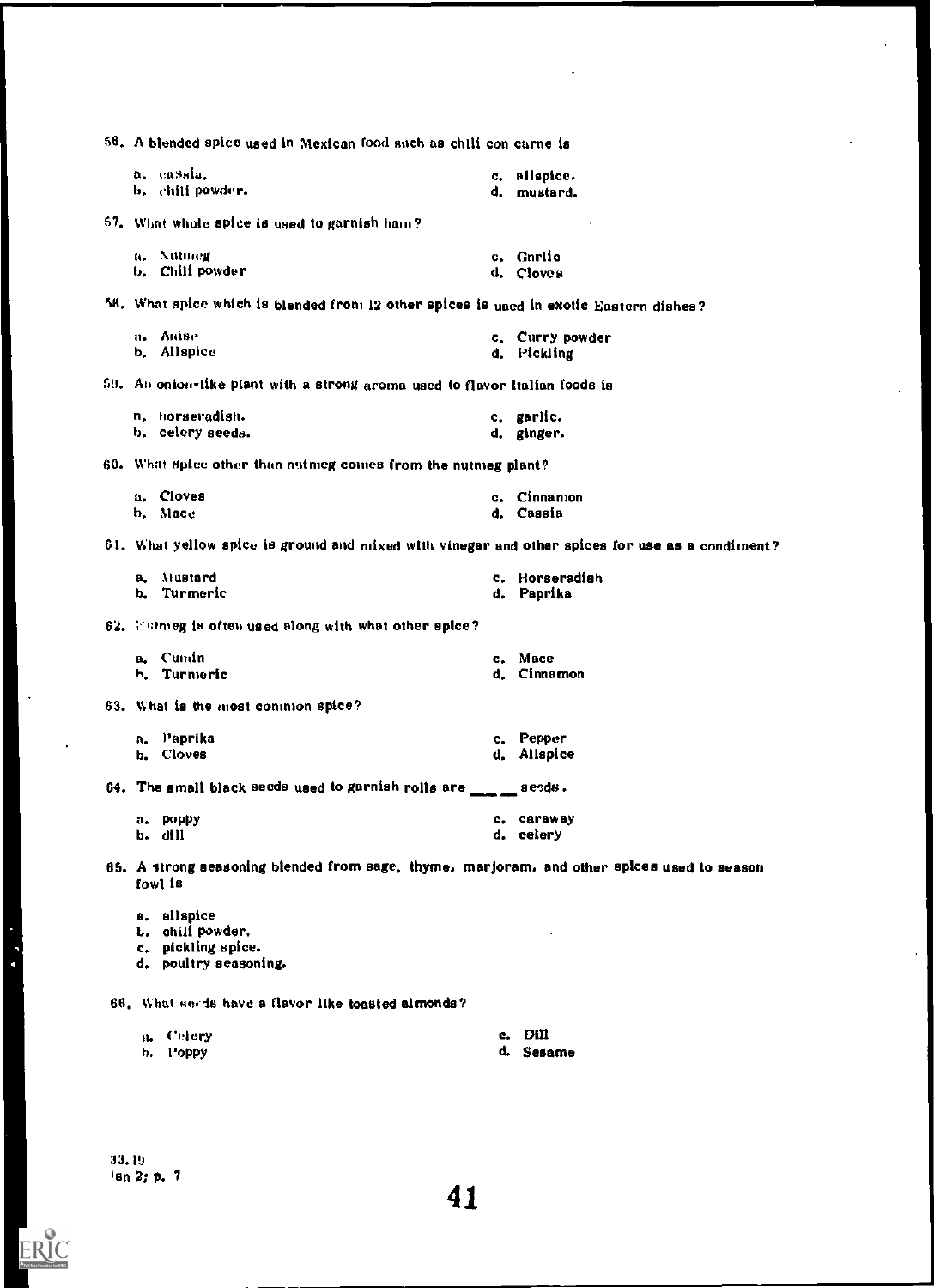67. Marjoram has a taste similar to what other hurb?

| n. Hasil        | c. Oregano |
|-----------------|------------|
| <b>b.</b> Thyme | d. Sage    |

60. What herb is traditionally used in Italian foods to accent the tomato Inste?

| n, Parsley | c. Rayleaves |
|------------|--------------|
| b. Oregano | d, Saffron   |

69. What two seasonings are used sparingly as s garnish to improve the appearance or a plain dish'

a. Allspice and cinnamon

b. I'aprika and parsley

c. Nutmeg and cloves

d. Chill powder and curry powder

70. What herb is considered the best for use with seafood?

| a, Basil  | c. Oregano |
|-----------|------------|
| h. Savory | d. Thyme   |

71. The most important single seasoning used with almost all foods is

| a. monosodium glutsmate. | c. salt.   |
|--------------------------|------------|
| h, aage.                 | d. cloves. |

72. The first seasoning agent to be added should be

| a. pepper. | c. splces. |
|------------|------------|
| h, salt,   | d. herbs.  |

73. A hlend of celery. onion, or garlic and salt is a useful seasoning agent known as

| a, spices.       | c. monosodium glutamste. |
|------------------|--------------------------|
| <b>b.</b> herbs. | d. fisvored salt.        |

74. Monosodium glutamate is used on food to

a. season it by adding Its own flavor

- b. improve the flavor of sweets and fruits.
- c. sensitize the taste buds to natural food flavors.
- d. disgulae the flavor.

75. To prevent the aromatic oile of spices from evaporating, opened spices should be stored In

- a. gloss Jars with tight cover.
- h. a refrigerated plastic bag.
- c. the original container in the storeroom.
- fl. a warm dry place.
- 76. What teat can you give opened spices to tell whether they have lost their flavor and aromatic oils due to evaporation?
	- H. Kye

**D.** Taste

v. Nose

d, Wawr

Total Points; 76

 $\mathbf{r}^{\top}$  $\bar{z}$  $\sim 10$ 

33.19 ism  $\overline{x}$ ;  $\overline{p}$ ,  $\overline{a}$  8 42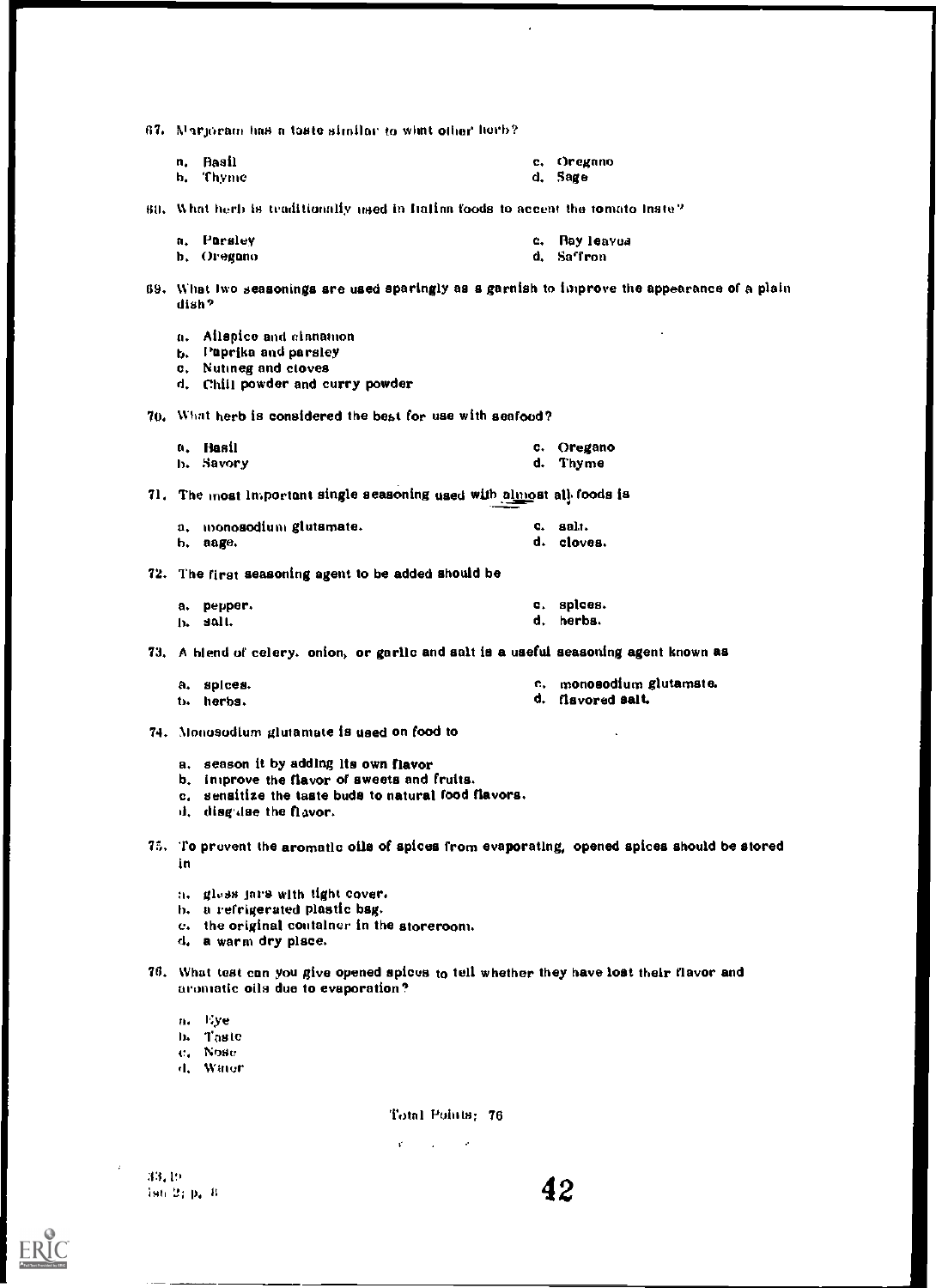#### Chapter 3

# **BEVERAGES**

### 3-1. INTRODUCTION

 $\bigg)$ 

Armed Forces dining facilities serve a variety of beverages. This chapter will discuss coffee and tea. milk end milk-type drinks, fruit drinks, and carbonated beverages, as well as the preparation and storage of beverages and their ingrediente and the preparation and serving of beverages in the dining facility. The acceptance or rejection of each beverage is a personal choice. Some will choose coffee or tee for their stimulating effect while others will choose milk and fruit drinks for their nourishment, Coffee, tea, and hot chocolate are frequently chosen to cut the chill one cold day and fruit juice is a traditional breakfast drink, Beverage use has a number of desirable qualities with meals. They add moisture to what might otherwise be a dry meal; they round out meals to improve their completeness; they contribute the majority of the required daily liquid requirement; and, finally, they have proved to be great morale boosters.

#### 3-2. HASK' TYPES OF BEVERAGES

The beverages served regularly in the dining facility are coffee, tea, milk (milk-base drinks), and fruit drinks. All beverages are served in conjunction with the meal in one way or another (as an appetizer or after dinner beverage).

a. Coffee. Coffee provides one of the best means of establishing a good reputation for the dining facility and is a drawing card for breakfast. Coffee served et this meal demands the highest quality standard possible.

b. Tea. Tea drinking is both an art and a ritual in the daily lives of people in many parts of the world. In the dining facility, tee is a frequently used beverage, served either hot or iced.

c. Mlik. Milk is one of the best liked beverages served in the dining facility. It should be served well-chilled unless it is to be served as a hot stimulant during inciement weather.

d. Fruit drinks. Tasty cold fruit juices are a valuable addition to a breakfast meal or as a pleasing appetizer. Citrus Juices and tomato juice are particularly important as they provide a source of vitamin C, Fruit drinks, such as lemonade, grapeade, or mixed fruit punch provide stimulation, boost energy. and provide a cooling effect on hot summer days,

e. Carbonnted soft drinks, Most dining facilities now have a self-service carbonated soft drink dispenser. Compressed enrhon dioxide gas is added to water which is mixed with concentrated drink syrup when dispensed Crushed ice or ice cubes and glasses should be available near the dispenser.

#### 3-3, STORAGE OF BEVERAGES AND BEVERAGE INGREDIENTS

The storage of beverages and their ingredients is of utmost importance. For example, if the container of ingredients for brewing coffee or tee has been opened end not covered with a tight fitting lid or screw-on cover, moisture  $\mu$ , the sir will be absorbed and the aromatic oils will dissipate rendering these ingredients less productive, producing unsatisfactory coffee or tea brews when used. To sum it up, improper storage can be costly, causing a loss of man hours, loss of ingredients, and possibly loss of you, dining facility's reputation for serving a good hot or cold beverage. In many cases your dining facility reputation is aided by the coffee you serve or by the iced tea which may accompany the lunch or supper meal on a very hot cummer day.

a. The storage of coffee and tea, Once a can of coffee is opened or the seal of the loose tea box has been broken, the aromatic oils will begin to evaporate, When used, they will produce en inferior beverage. Coffee and tee (loose or bag/ should be kept in tightly covered containers such as a ran with a tight fitting lid or glass jar with a screw-on top. By doing this, you will preserve the aromatic oils and retain the freshness of the beverage-making ingredients. On the other hand, if the coffee or tea has just arrived at the dining facilities, you should date the containers and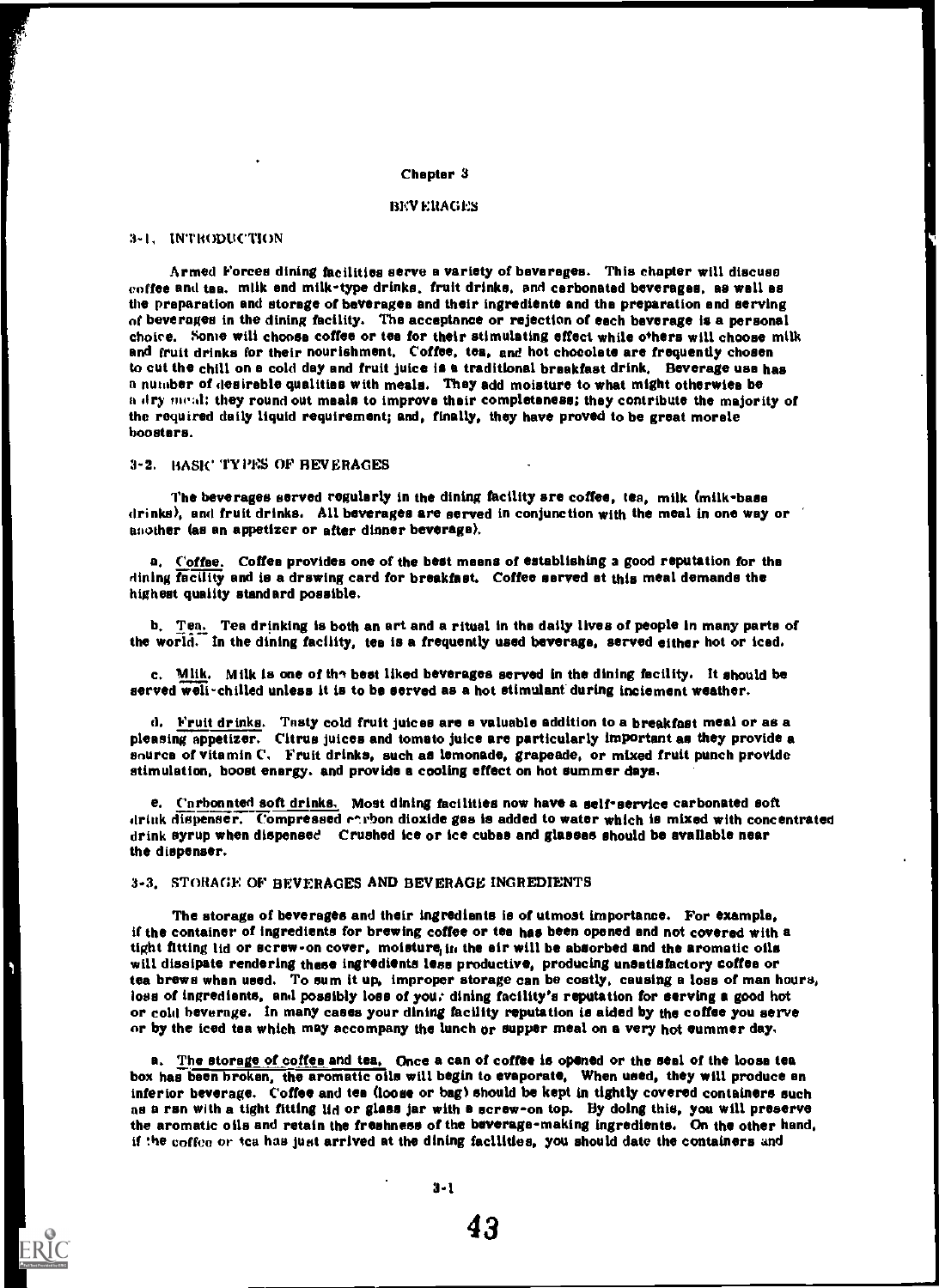make sure the new stock is rotated so that the present stock on hand Is placed to the front of the storage shelf. This will aid in retaining e fresh stock. It is not edvisable to store liquid coffee or tea for any period of time. These beverages should oe prepared in such quantities that will provide only enough for the meel being served.

b. The storage of milk and milk ingredients. All milk and ready-made-base drinks should be kept under refrigaration at all times. The only time lapse in refrigeration will be upon delivery. This period of time should normally be so short that the milk product being delivered will be cold enough so no drastic change in its temperature will occur. While in the dining fecility, all milk and milk-base products should be kept in the dairy refrigerator prior to use in the dining hail. Once issued for consumption, milk products should be placed in an approved milk diepensing machine located in the dining area. Hot milk drinks should be prepared only in quantities which will be used at the meal being served. Long heating periods tend to curdla milk and in some cases, if not covered, a skim will form giving the milk product an unsavory appearance. Cocoa powder. being one of the moat common milk additives. should be handled in the same manner es coffee and tea. When cocoa powder is received at the dining facility, the can should be dated, checked, aad placed on the storage shelf to ensure that stock will be rotated. If the entire can of cocoa powder is not used at one time, it should be covered with a tight fitting lid or placed in a jar with a screw-on top, marked, and used at the next preparation of cocoa. By doing this you will ensure the freshness of the cocoa powder and prevent waste of the item if the powder is not used in its entirety.

c. Storage of fruit juice and fruit-base beverages. Canned fruit juices can be stored in the Atoreroom and placed under refrigeration the night prior to use so that they will be thoroughly chilled for serving at the breakfast meal. Should any opened juices remain after the breakfast meal, they should be placed in sealed glass or stainless steel containers, refrigerated, and used at the next meal as an appetizer on the salad bar. Fruit juices will lose their nutritive value if kept in unsealed containers for any length of time. Frozen juices and fruit drinks should be prepared is quantities which will be consumed during one day's operation. Keep in mind that frozen juice concentrate should be thawed under refrigeration and used shortly thereafter. You should not leave thawed concentrate under refrigeration for any length of time, as the keeping qualities are poor and the nutrient value tends to diminish when not in a frozen state. Beverage be powdors used in making fruit flavored drinks should be kept in the storeroom until Issued, These powders should be kept in a cool, dry area. When the contents become damp, they will crystailize and become one solid mass rendering the item unacceptable for use.

# 3-4. BEVERAGE PREPARATION AND SERVING

Beverages provide the necessary liquids to help regulate bodily processes and, when properly prepared and served, add enjoyment to the meal. Coffee and tea are of tittle nutritional value, but they are stimulants which temporarily remove the feeling of fatigue. Cocoa has nutritional value and is also stimulating, especially when served hot, Fruit drinks, milk drinks, and eggnog are beverages of high nutritive value and, when properly chilled, are very refreshing. The preparation of a good beverage demands as much care as the preparation of the meal itself. Beverage ingredients must be properly stored and, certain established procedures in preparation end serving must be followed. Clean equipment must be used at all times.

a, Coffee. Coffee is generally made by the urn method or by the pot or kettle method. For a limited quantity, the vacuum -type coffee maker is available at some installations. Instant coffee may be used for making coffee in large quantities or by the cup. Recipes for preparing coffee by the various methods are contained in MCO PI0110.16\_, the Armed Forces Recipe Service.

- (1) Brewing principles. There are three basic principles that apply to brewing coffee either in urns or in vacuum coffee makers.
	- (a) Clean equipment.
	- (b) Fresh ingredients (coffee end water).
	- kJ Good techniques of making coffee (correct measuremonts, correct brewing time, and following the Armed Forces recipe guidelines for preparing coffee).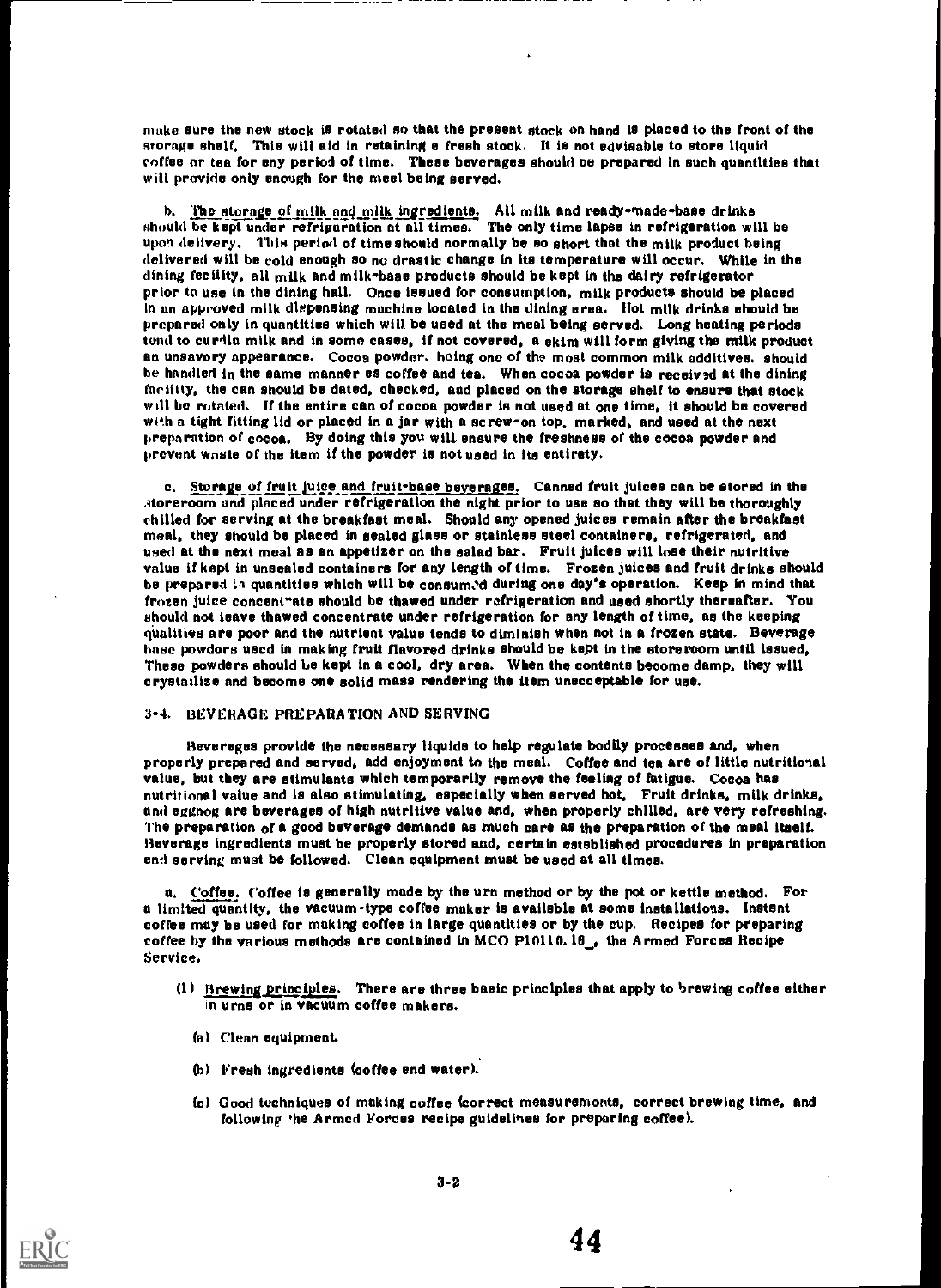- (2) <u>Brewing methods.</u> Methods used in the brewing of coffee are urn, steam-jacketed ke!tie, and vacuum unit. We will discuss each of these methods separately.
	- (a) Urn method. The procedure for urn brewing is to close all the valves and faucets and  $\frac{1}{111}$  the boiler with freshly drawn water by opening the valve from 'he cold water supply. When the water supply in the glass gauge on the boller registers full, close the intake valve and turn on the heat, Do not turn on the heat before the boiler contains water. Pill the outer urn jackets three -fourths full of water, by opening the valves on the lower pipes connecting the boiler to the urns. Then, turn on the heat so that tha inner liners will be well-heated when  $c.$ : The ls ready to be brewed. Do not fill urn jackets to maximum capacity; expansion from the heat will cause the water to overflow. Rest the ring with the urn bag attached (seam sida in) or filter basket on top of the coffee urn. Be certain that the inner liner is clean and contains no water. Measure tha proper amount of fresh ground coffee, and place it into the bag or filter. Spread the coffee evenly in the urn bag or filter basket to a depth of 1 to 2 inches. When the water in the boiler reaches the boiling point (212° F), steam will begin to escape. At this point open the faucet on the boiler and draw the boiling water from the boiler into a gallon measure. Pour the water over the coffee, using a circular motion, be sure to wet all of the coffee evenly. DO NOT overfill the bag or filter basket; by overfilling you will cause coffee grounds to overflow into the brew and produce an inferior batch of brewed coffee. In some types of coffee urns, the boiling water is transferred into the urn bag or filter basket through a siphon leading from the boiler to the top of the urn. Also some urns have an automatic measure whiie with others the food hangler must measure the smounts of water transferred by watching the waier level in the gauge glass oa the boiler. When the correct amount of water  $\{7\}$  gallons of water to 3 pounds of coffee) has been transferred from the boiler to the urn bag or filter basket, remove the urn basket. The water should pass completely through the universal grind coffee in 4 to 8 minutes. Upon removing the urn basket, draw off one-third of the coffee through the coffee faucet into a pitcher and pour it back immediately to blend and ensure uniformity of flavor. Replace the urn cover to prevent the loss of heat and serve. After discarding the used ground coffee, if a cloth filter bag was used, it shouid be rinsed immediately in hot water to remove old coffee deposits. Store the cloth filter in cold water for further use. Other types of filters include: muslin-leacher bags, permanent-type metal-mesh filters, and paper-type filters. The steps for brewing coffee are as follows:
		- 1. Place paper filter in filter basket; pour In ground coffee, or pour ground coffee into permanent filter of teacher bag.
		- 2. Place paper filter into coffee liner.

ERIC

- 3, If so equipped, swing spray head over canter of coffee, replace the cover.
- 4, Pour or spray the boiling water over the ground coffee.
- 5. After brewing, remove filter basket, blend the brew. replace the cover, and the coffee is ready to serve.

Should your dining facility have an automatic coffee urn. all that is required of you is to measure the correct amount of coffee in accordance to the Armed Forces Recipe Service. Place it into the filter, cover the urn, and use the push button control. The urn will automatically heat the water. spray a measured amount of water on the ground coffee, refill the water compartment as required, maintain the proper temperatura for brewed  $\cdot$  offee (185<sup>0</sup> F), and deliver brewed coffee and hot water to tha serving faucets.

(b) Kettle method. The steam-jacketed kettle method of coffee brewing can be used in the dining facility if an urn is not available or while under field conditions using a 80-quart cook pot. The Armed Forces Recipe Service Card C, Beverages No, 4, should be followed when preparing coffee by using the kettle method.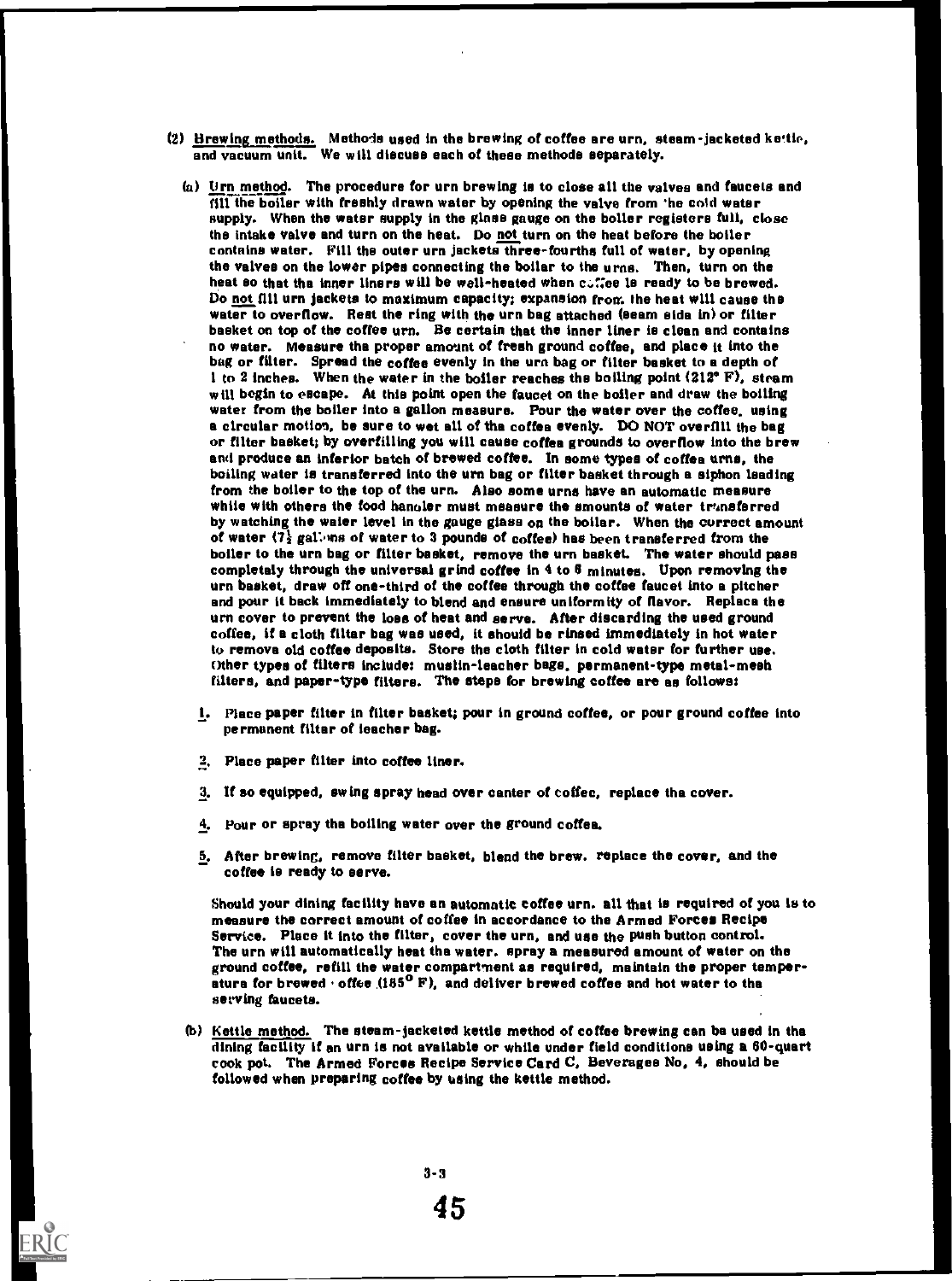- (c) Filter drip method. Coffee may be brewed using the filter drip mathod. All the preparation principles described for the urn method are also applied to brewing coffee in urns using a drip-type filter. The Armed Forces Recipe Service recipe should be followed when using this method of brewing coffee.
- $(4)$  Instant coffee method. Instant coffee is procured in flexible packages for the B-ration and for special feeding purposes. The instructions on the package or recipe should be used.
- (3) Serving, There are two ways of serving coffoe in the dining facility. They are hot coffee or iced coffee,
	- (a) Hot coffee. Always prepare coffee in time to permit unhurried completion of the brewing process and to allow 5 to 10 minutee settling time before serving. Hot coffee should be held at  $185^{\circ}$  F and eerved at this temperature. If you adhere to this holding temperature, your patrons at the dining facility will always be guaranteed a cup of hot coffee, The normal drinking temperature is about 1500 F. Never hold co fee for more than 1 hour as the coffee brews will change flavor and color. Keep a check on the coffee beating unit to ensure that the temperature does not fluctuate.
	- (b) Iced coffee. When correctly brewed and served, iced coffee can be a popular beverage. In the preparation of ic  $\beta$  coffee the procedures and precautions for coffee brewing should be observed. In making iced coffee, however, the factor of dilution mast be considered. To compensate for the melting of ice in the drink, the original coffee brew must be twice ae strong,
- (4) Standards of quality. Good coffee smells, tastes, and looks right. If standard techniques and recipes are followed in its preparation, freshly brewed coffee will taste pleasant and have no bitter or acid flavor. It will have a fragrant, mellow, and rich smell, not rancid or oily. The color of the brew should be a rich, deep "rown, not black. Clarity of the brew is more related to coffee strength than color. Coffee should be bright, clear, and sparkling. Floating grounds, cloudiness, dullness, and muddiness are defects that will lower coffee quality, if any of these defects are present, check the coffee making equipment or review the correct coffee making procedures.

b. Tea. The two forms of tea used in the dining facilities are bulk and tea bags. In addition, instant powdered tea is also used. There are three serving methods used in the dining facility. They are hot, iced, and instant iced tea. We will discuss each of these separately.

- (1) Hot tea brewing. A cup of good hot tea has a fragrant, fruity aroma and flavor. When preparing hot tea using bulk loose tea, the brew should be clear rather than cloudy with no trace of oiliness or leaf silt present. To prepare the brew, pour freshly boiled water over the loose tea leaves. Never boil a tea brew; if you do, the results will be a brew with a bitter flavor, When brewing bulk tea in an urn, pour the bolling water from the tank over the cloth bag containing the tea loaves, During the brewing, dip the bag into the water to force the water through the tea leaves. When making tea in a steam-jacketed kettle, put the bag Into the kettle and add he boiling water. if a bag isn't used, put the tee directly into the kettle, but the brew must be strained as soon as the brewing is completed. The timing of the steep period is also important in obtaining a flavorful brew. Do not judge brewed tea strength by color. Color is extracted from some lowgrede teas almost immediately, but the type and grede of tea procured for the Armed Forces requires a 3- to 5-minute steeping period to bring out the dark amber or coppery color characteristic of brewed black tea.
- (2) Iced tee brewing: In the preparation of iced tea, the original brew must be of a greater strength than that served as hot tea. The reason for this is to compensate for the melting ice which will dilute the beverage too much. Leftover hot tea can be served as iced tea if it is chilled without adding ice. Brewed tea stored In the refrigerator for later use 18 iced tea will become cloudy. Clouding will occur also if tea brewed for iced beverage is cooled too rapidly. To remedy this condition, a small quantity of lemon .iuice will aid in clarifying the brew. To dilute strong tea, pour tea Into water, NOT water into tee. This will prevent cloudiness,

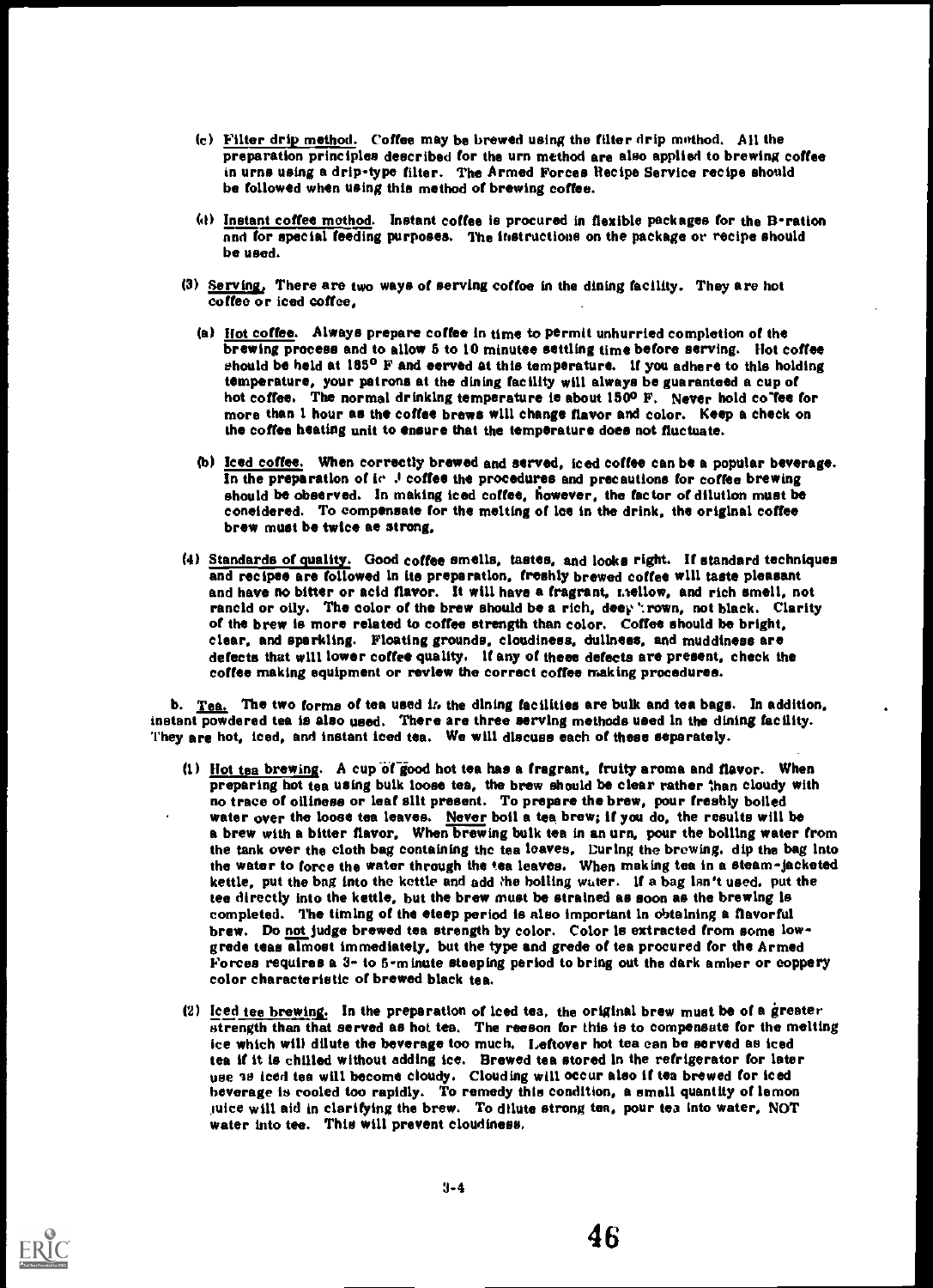- (3) instant iced tea brewing. Powdered instant tea is also procured for the dining facilities equipped with iced tea dispensers or for use in bulk preparation. It is easy to use for the preparation of iced tea. The manufacturer's instructions or the Armed Forces Recipe Service should be followed whenever brewing instent tea, hot or leed. Be certain that you edd tea to wattr, not water to tea to prevent lumping.
- (4) Serving time of tea. You should schedule the preparation of tee in order that not more than 15 minutes will elapse between its preparation end serving. Tea should be prepered in emuli batches. If the brew Is to be served hot, meintain its temperature between 1750 and 1850 V throughout the serving period. Leftover tea should never be rewermed and served for the next meel. Neither should e new brew be mixed with a leftover brew.

c. Milk and milk-base beverages. Of the milk end milk-base beverages served in the dining facility, the hot cocoa beverage is the one drink the cook must prepare which involves the use of milk es the major ingredient; most other milk or milk-base items are procured from a locally contracted deiry. The most important requirement of milk is that it be kept refrigerated unless it is canned (evaporated milk). Once canned milk has been opened, it too should be refrigerated. Let's briefly cover the types of milk most commonly used in the dining facility.

- $(1)$  Fresh whole milk. There is no prior preparation necessary for fresh whole milk, except to keep a constant check on its holding temperature to ensure maximum keeping quality and paletability.
- (2) Chocolate flavored milk. Chocolate flavored milk produced for dining facility use contains e minimum of 3.25% mill: fat. Where practicable, and dictated by customer preference, this product is often offered as a choice along with white milk.
- (3) Cocoa beverages . Rot or cold cocoe beverages are popular with younger personnel and are frequently served in place of or in addition to coffee or tea at one of the three daily meela. Since milk is the main ingredient of cocoa beverages it contributes to the nutrition of the meal by supplying quantities of minerals, vitamins, and proteins.
	- (a) Cocoa beverage preparation. This beverage can be prepared by using natural cocoa and following the Armed Forces recipe for hot cocoa  $(C-1)$  or by using cocoa beverage powder. Natural cocoa procured for Armed Forces use contains 22% cocoa butter or fat and 11% starch and must be cooked to break down the starch to make it soluble. As n result, natural cocoa is more often used in baking than for beverages. and a community of the community of the community of the community of the community of the community of the community of the community of the community of the community of the community of the community of the community of
	- (b) Cocoa beverage, cotd water dispersible. The cold-weter type of beverage powder needs only to be mixed with hot or cold weter for preparation. Simply follow the instructions on the package or container.
	- (c) Cocoa beverage powder, fortified type. Fortified types of cocoa beverage powders are procured for use in the B-ration and for special feeding purposes. This type of cocoa powder must be edded to hot water, mixed until a smooth paste is formed, and then blended with cold water. This method prevents the cocoa powder from lumping. For best results follow the instructions on the package.
	- (d) Quality standard for hot cocoa. Cocoa should heve a pleesing eppeerance and taste. The color should be e light, rich brown, not gray or muddy; the texture should be emooth with no skim, foam, sediment, or wateriness after being served in a cup: the flavor should be delicately sweet, and never scorched.
- (4) Fresh skim milk. Fresh skim milk is nuch lower in fat content than whole milk end should be available for those who desire to watch their weight. No epecial handling is required other than keeping the milk refrigereted at ell times and serving it well chilled.
- (51 Fresh buttermilk. Buttermilk is another of the variety milks that needs no prior preparation. Like all fresh milk items it too must be kept refrigerated end served well chilled.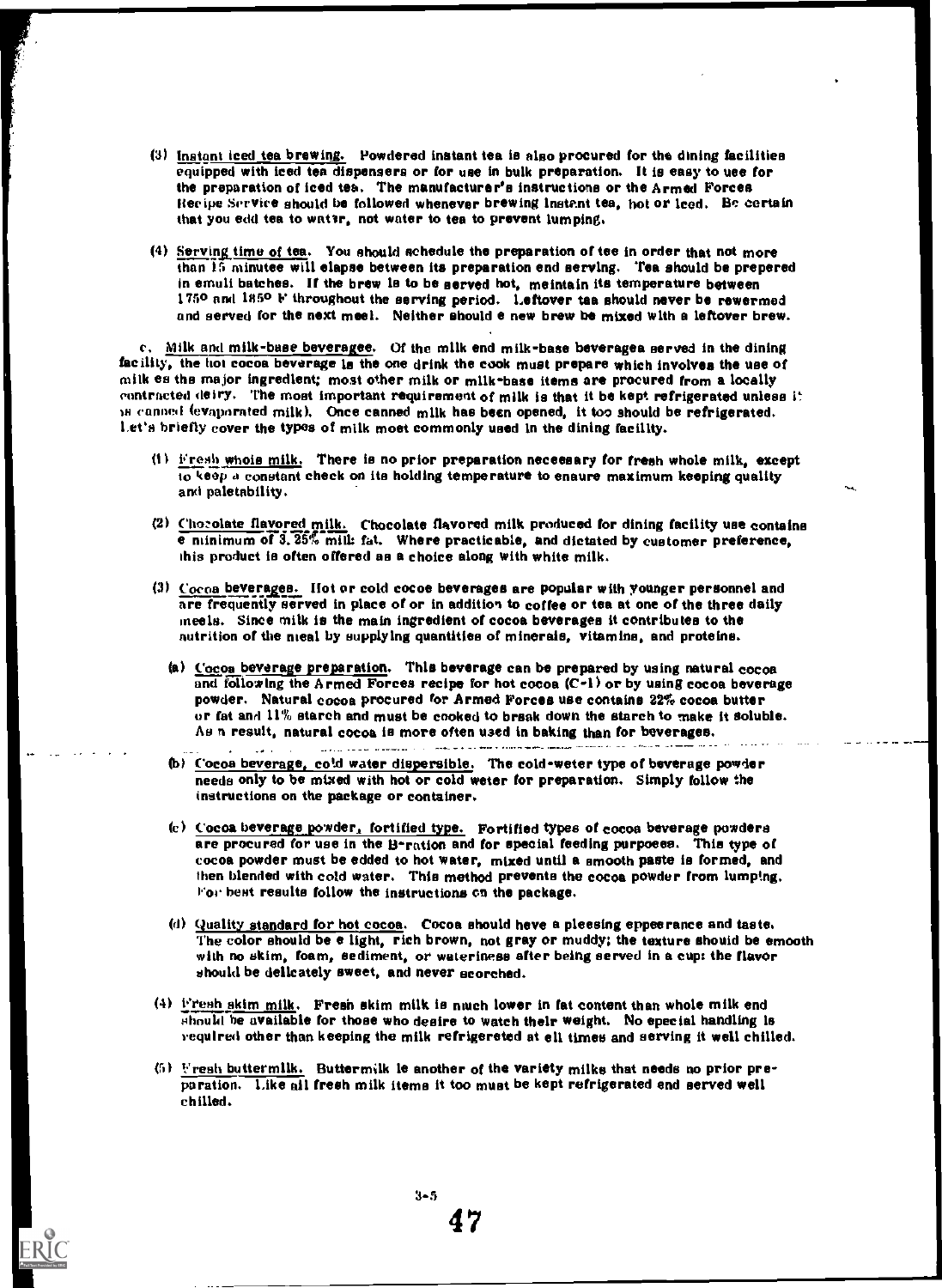(8) Kvaporeted milk. Evaporated milk is whole milk which has been concentrated to half its original volume. The removal of water increases the concentration of milk solids. During the concentrating period, the milk is also sterilized, and it is the ster"'sing heat which gives svaporated milk its slight caramel flavor. Evaporated milk cen be restored to the original whole-milk volume by replacing the water. Mix equal quantities of evaporated milk and water in order to product "hole milk. The Armed Forces Recipe Service specifies that reconstituted evaporated milk may be used in any recipe requiring whole milk.

d. Fruit drinks. Testy cold fruit juices serve as valuable additions to a breakfast meel or es pleasing appetizers. Citrus juices and tomato juices are particularly important as they provide a good source of vitamin C. Fruit drinks, such as lemonade, grapeade, or mixed fruit pinch. stimulate, boost energy, and provide a cooling effect on hot summer days. In preparing fruit juice beverages requiring sugar, such as orangeade, lemonade, or fruit punches. follow the recipe directions given in the Armed Forces Recipe Service. Let us discuss the various fruitjulte beverages separately, beginning with fruit punches, ades, fruit juices end beverage bases.

- (1) Punches. Fruit punches  $e_i$  usually prepared by combining two or more fruit juices; the juices can be canned, frozen concentrates, fresh, or a combination. A tea base is sometimes used in fruit punches with slices or sactioni of fresh fruits added as a flavor additive and garnish.
- $(2)$  Ades. iced fruit drinks of this type served in the dining facility include lemonade, orangeade, grapeade, and limeade. These drinks are usually made from one specific fruit juice. either frozen concentrate, canned, or fresh. if the fruit drink being prepared is made from canned juice, caution is recommended. Chemical changes take place while some of the fruit juices ere either being pasteurized or sterilized and a bitter taste is the result. In such cases, a few mint leaves can be added to give the beverage an appreciable boost. The most important factors are the temperature and sugar/ecid retio when serving a chilled drink, especially when canned juices or synthetic flavors are used. It is essential that the drink be served iced. Experts maintain that thcre exists a definite sugar/acid ratio which is the factor why we like or dislike a particular food or beverage. Therefore, a sour beverage may not seem as acid when the proper ratio of sugar is added and the finished product is wall chilled. To aid you in the proper preparation of fruit juice odes, it Is recommended that you follow the Armed Forces Recipe Service.
- (3) Fruit juices. A wide variety of canoed fruit juices in various size containers is procured for the Armed Forces. These juices are used frequently as a breakfast first course. Preparation of these juices is simple, requiring just chilling, opening, and dispensing of the product. Two simple reminders that may help the palatability of these juices are; (a) Shake the containers prior to opening to redistribute the fruit solids which tend to settle to the bottom of the container; and (b) serve soon after opening to ensure that the solid particles stay in suspension. Unused portions of opened canned fruit juices should be transferred to a recommended storage container with tight fitting cover or covered with plastic lids. Juices tend to absorb refrigerator odors end flavors. A "tinny" taste may develop in acid fruit juices if the juice is stored in the can. If evsileble, gless jars with screw-on lids are favorable for storing acid-type juices.
	- (a) Frozen concentrated fruit juices. These juices are widely used throughout the Armed Forces dining facilities end offer the combined advantages of excellent fresh fruit flavor and a minimum of storage space. They must be stored at  $0^{\circ}$  F or lower to retain maximum quelity. Frozen fruit juices, referred to as concentrated  $3 + 1$  (3 parts water to 1 part concentrate), are comparable to freshly extracted fruit juices in food value.
	- (b) Concentrated juice (aonrefrigerated). Presently the only juice available in this form is tomato juice concentrate. This product may be used for tomato juice or in place of tomato paste. Keep in mind when using tomato juice concentrate in place of tomato paste that the concentrate is one-third more expensive. Once again, you should follow the Armed Forces Recipe Service guideline card for reconstitution.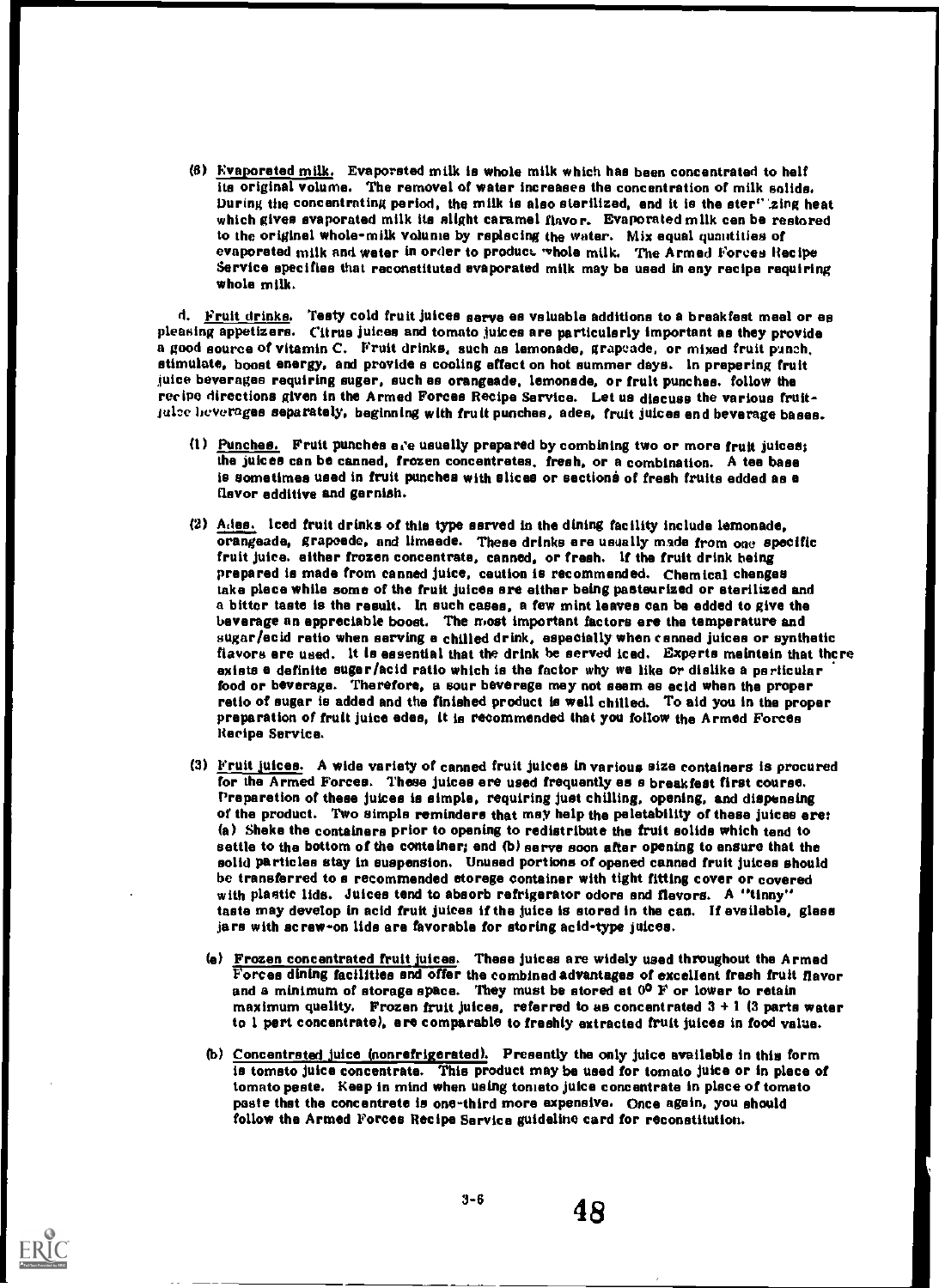- (c) Instant fruit Juices. The instant fruit juice products are highly palatable, easy to use, and can he stored in the food storage room requiring very little care. Instant fruit juices are crystal-like powders that readily dissolve in water. The reconstituted juices resemble the fresh and frozen fruit juices in flavor and appearance. Some instant fruit juices used in the dining facility are unsweetened orange juice, lemon juice, and pineapple juice, and unsweetened grapefruit juice. Those juices are packed in cans with a desiccant bag that absorbs moisture from the product, This bag must be discarded since the contents are not edible, It is used solely to absorb moisture, Do not reconstitute partial quantities of a can; once opened this product absorbs moisture rapidly, Quality wilt be lowered if the powdered juice is not reconstituted shortly after the containers are opened. Serve well chilled.
- (d) Beverage baaes. Beverage base in powdered and liquid form is procured for use in the dining facility. The powdered beverage base contains no natural fruit juices; it is a uniform mixture of imitation or natural flavors. The manufacturer's recommended recipe printed on the package or container should be followed. The fruit flavored beverage bases can be mixed with water or carbonated water. The other flavors of liquid bases should be mixed with carbonated water.

# 3-5. SUMMARY

In this chapter, you have studied the basic beverages served in the dining facility, the storage of the beverages and their ingredients, the preparation and serving of coffee, tea, milk, and milk-base drinks, and the fruit-type drinks. With the aid of the Armed Forces Recipe Service you, the Marine Cook, should be able to prepare a beverage which will complement the meal you are serving.

# 3-6. COURSE CONCLUSION

Now that you have completed the lessons for this course, it is time to prepare for the final examination. Your best preparation will be to review the lessons until you can answer all of the questions correctly without reference to the text. When you can do this, you may be sure you will have no trouble with the final examination. If you have the time available to you, a second reading of the chapters of the text  $\psi$  [1] be helpful. Good luck on your final examination and "bon appetit. "

 $3 - 749$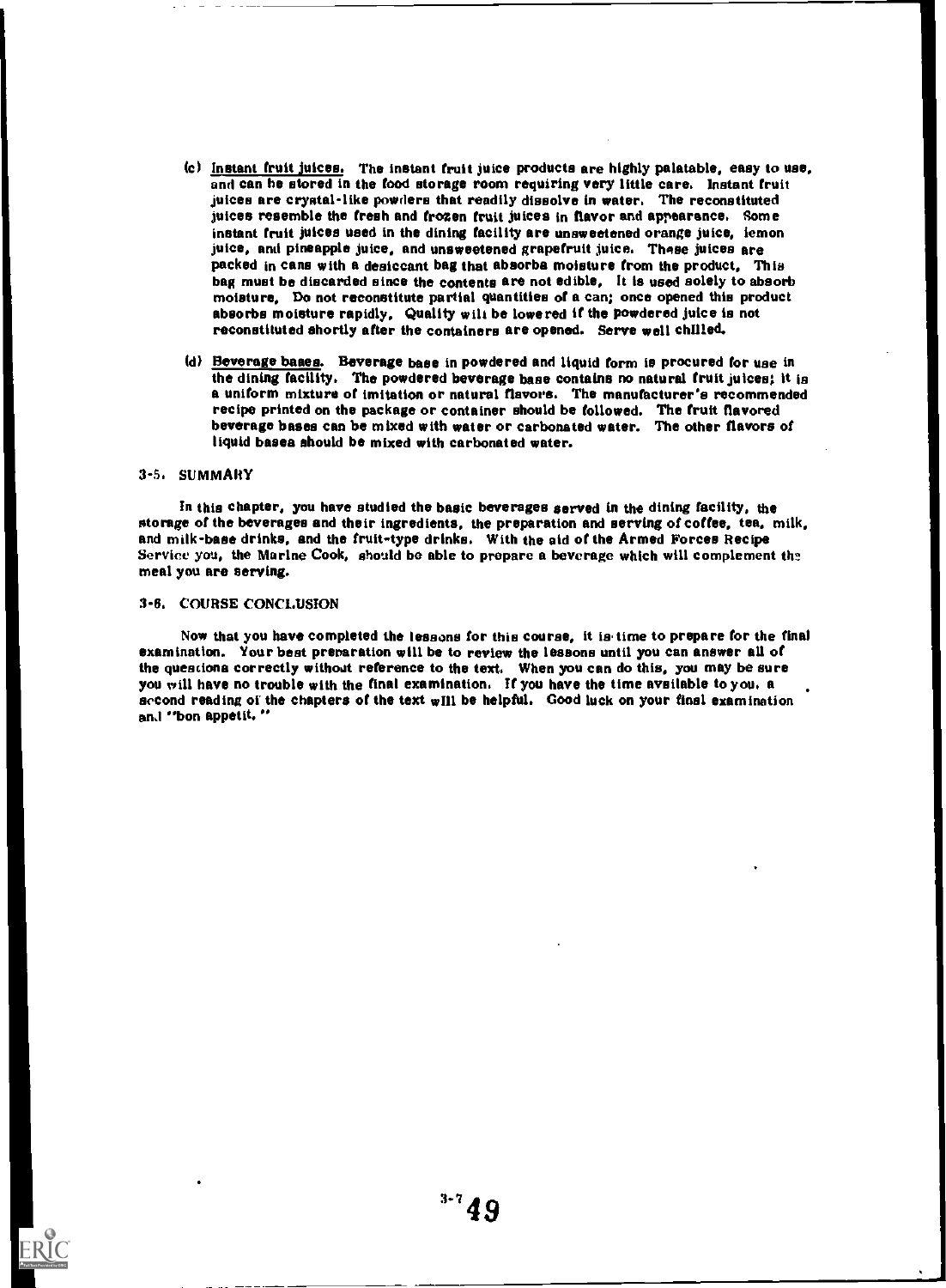# VEGETABLES, SOUPS, SAUCES, GRA VIES, AND BEVERAGES

# Lesson 3

# Beverages

STUDY ASSIGNMENT: MCI 33.19, Vegetables, Soups, Sauces, Gravies, and Beverages. chap 3.

LESSON OBJECTIVE: Upon successful completion of this lesson, you will be able to identify reasons for serving beverages with meals, the four basic types of beverages, the storage of beverages and beverage ingredients. and the steps in the preparation and serving of the various types of beverages.

# WRITTEN ASSIGNMENT:

A. Multiple Choice: Select the ONE answer which BEST completes the statement or answers the question. After the corresponding number on the answer sheet, blacken the appropriate box.

Value; 1 point each

I. What effect do coffee and tea have on body functions?

| a. Nourish | c. Stimulate |
|------------|--------------|
| b, Cool    | d. Heat      |

2. What effect do milk, milk base drinks, and fruit drinks have on the body?

| a. Nourish | c. Stimulate |
|------------|--------------|
| b. Cool    | d. Heat      |

3. What item in a meal supplies the majority of the daily liquid requirement?

| a. Vegetables | c. Soup    |
|---------------|------------|
| b. Beverage   | d. Dessert |

4. The reputation of a dining facility will often depend on the preparation of which beverage?

| a. Tea    | c. Milk  |
|-----------|----------|
| b. Coffee | d. Cocoa |

5. Which beverage provides a good source of vitamin C?

| a. Milk          | c. Fruit drinks |
|------------------|-----------------|
| <b>b.</b> Coffee | d. Tea          |

O. What should be done to coffee containers immediately on receipt at a dining facility to ensure fresh stock?

| a. Wash the containers.                       | c. Date the containers.        |
|-----------------------------------------------|--------------------------------|
| b. Open the container and check the contents. | d. Refrigerate the containers. |

7. How should coffee or tea be stored once its container is opened?

| a. Under refrigeration            | c. Wrapped in waxed paper |
|-----------------------------------|---------------------------|
| b. In a tightly covered container | d. In a hot, dry area     |

isn 3; p. I

so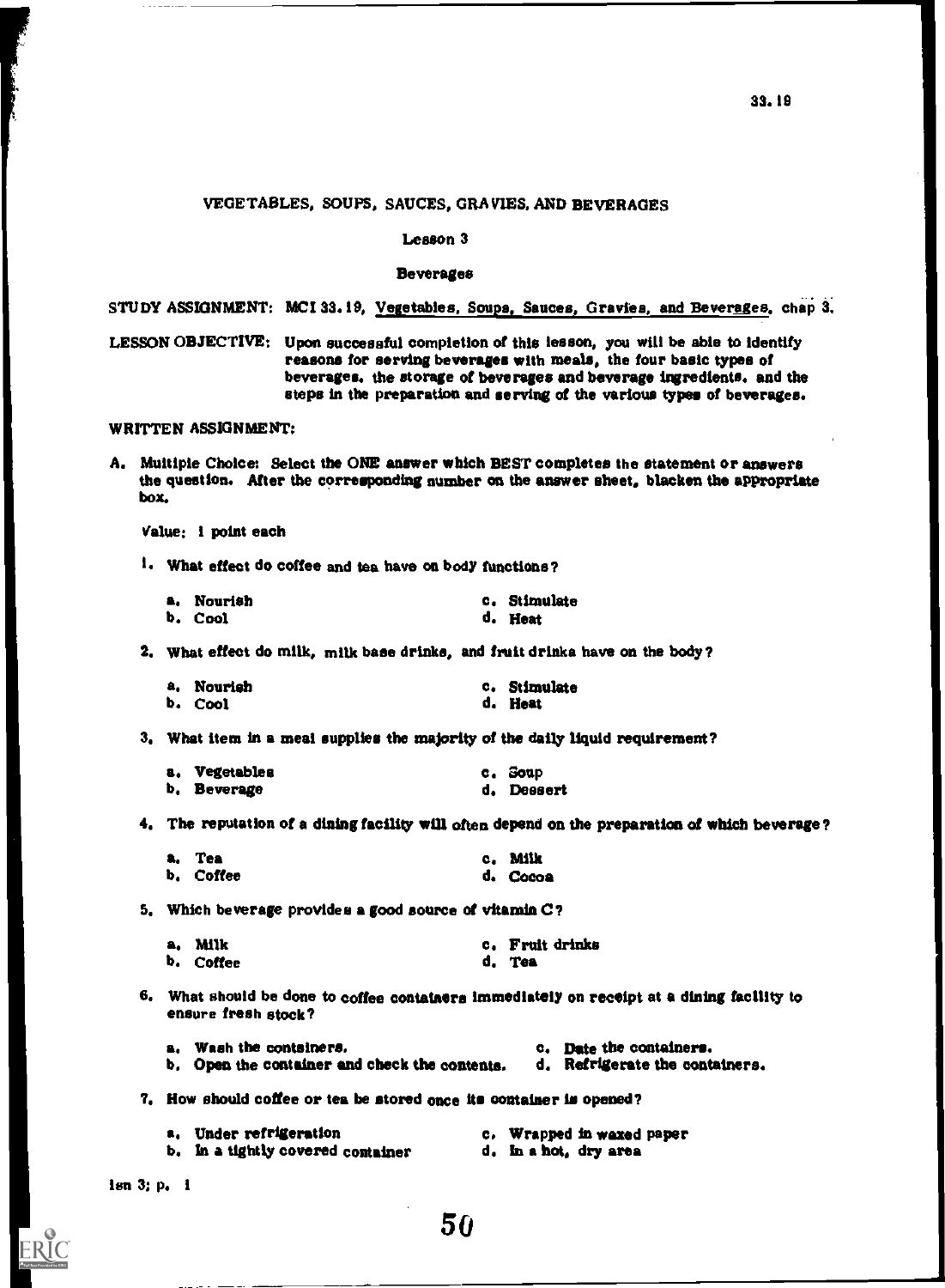8, What precaution is necessary for milk and milk drinks in the dining facility? a, Maintain them hot, c, Use fresh ingredients. b, Refrigerate them.  $\ddot{d}$ , Store at  $0^0$  F. 9. Extended periods of heating will tend to cause milk to a, become thicker. b, become rancid. c, curdle, d, sweeten. 10, Cocoa powder should be handled upon receipt in the same manner as a, coffee and tea.<br>b. milk. c. frozen fruit drinks.<br>c. milk. c. frozen fruit drinks. d. carbonated beverages. 11, Frozen juices should be prepared in quantities that will be consumed in how many days? a, i ti, <sup>2</sup> 12. How should frozen orange juice be thawed? c. 3 d. 4 a, Without refrigeration c, By placing the container in warm, running water b, Under refrigeration d, By adding hot water to dilute juice concentrate 13. The storage area for beverage base powders should be a. cool and dry, c. humidified with 50 to 80% moisture factor. 1. hot and dry. the contract of the contract of the contract of the contract of the contract of the contract of the contract of the contract of the contract of the contract of the contract of the contract of the contract o 14. Where would you find directions for making coffee by the urn, kettle, filter drip, and instant methods? a, On the instructions plate attached to the urn or kettle b, Marine Corps Beverage Manual c, Armed Forces Recipe Service d, Printed on the coffee container 15, If the coffee urn jackets are filled to capacity, expansion from the heat will cause the water to a, turn to steam, and the c. drain into the filter bags.<br>b. overflow. c. c. d. give false reading in the f d. give false reading in the glass gages. 16. What is the correct temperature for water to be poured over coffee grounds? a, 1800 F b, 190° F c,  $200\%$  F d.  $212^{\circ}$  F 17. The water which is poured over coffee grounds should pass through the universal grind coffee in  $\frac{1}{\sqrt{1-\frac{1}{n}}}\$  minutes. a, 2 to 4 b, 4 to 6 c, 6 to 6 d. 6 to 10 18. Upon removing the urn basket, why is 1/3 of the coffee drawn off and poured back immediately? a, To draw out the overflowed grounds b. To check the color of the brew c, To ensure uniformity of blend and flavor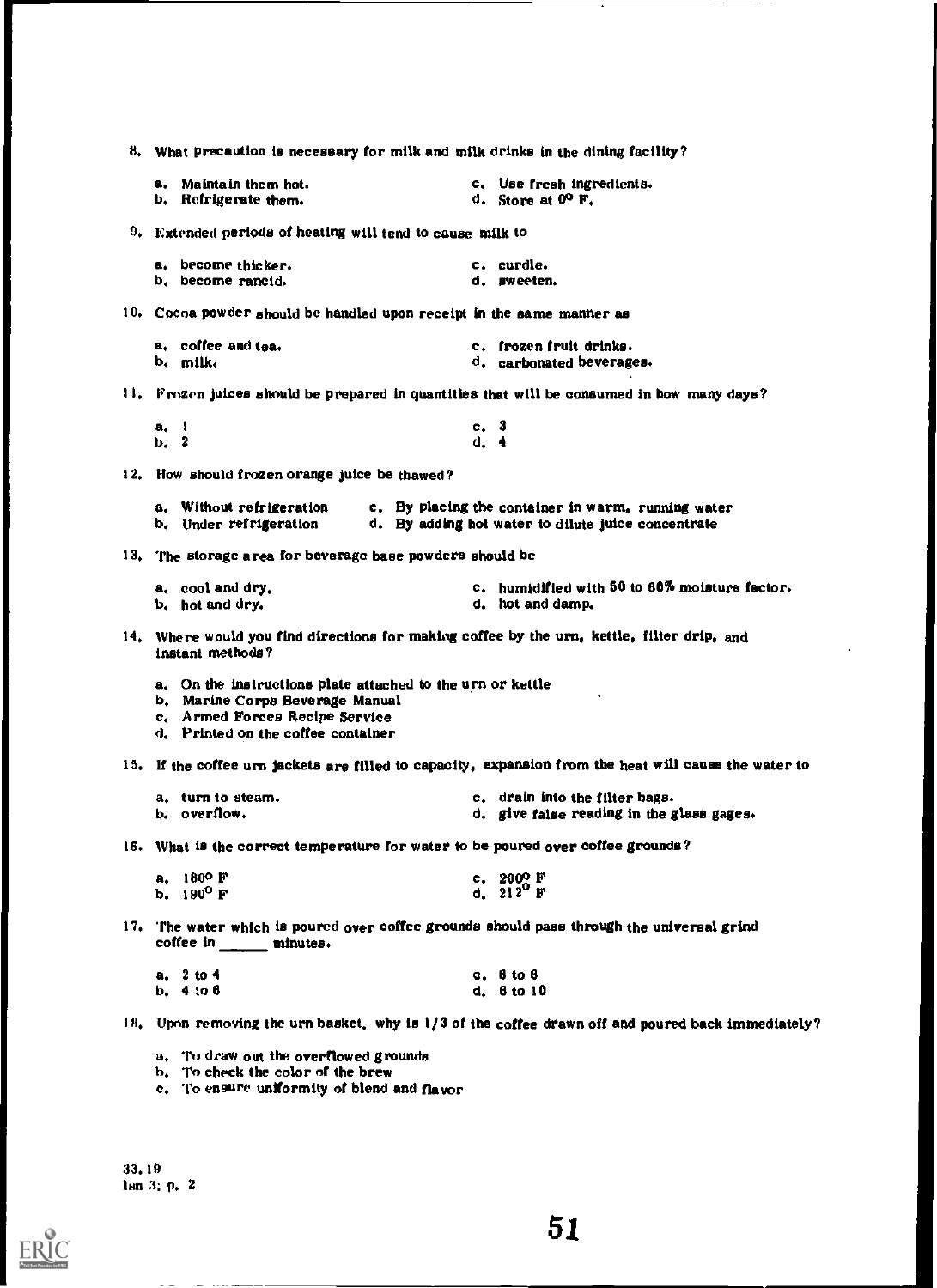19. The proper serving temperature for brewed coffee is

| a. $1500 \text{ F.}$ | c. $175^{\circ}$ F. |
|----------------------|---------------------|
| b. $165^{\circ}$ F.  | d. $185^{\circ}$ F. |

20. After brewing coffee in a muslin-leacher bag, how should the bag be stored?

| a. In hot water- | c. In a dry container       |
|------------------|-----------------------------|
| h. In cold water | d. In an airtight container |

21. The preparation principles for making coffee are the same for the filter drip method and the  $\frac{1}{1-\alpha}$  . The method.

| a. kettle       | c. stove top |
|-----------------|--------------|
| h. quick coffee | d. urn       |

22. The maximum holding time for brewed coffee is

| a. 1 hour.  |  | c. 3 hours. |
|-------------|--|-------------|
| b. 2 hours. |  | d. lday.    |

23. Coffee made for use in iced coffee should be brewed at what strength compared to hot coffee?

| a. Half as strong    | c. Twice as strong       |
|----------------------|--------------------------|
| b. The same strength | d. Three times as strong |

24. What should be the appearance of properly brewed coffee?

| a. Slightly cloudy brown color                  | c. Light amber color           |
|-------------------------------------------------|--------------------------------|
| b. Black with floating traces of coffee grounds | d. Deep rich clear brown color |

25. When using loose tea leaves to prepare tea, the leaves should be

- a, added to boiling water and boiled for 5 minutes.
- b. placed into a container, have fresh boiling water poured over them, and left to steep for 5 minutes.
- c. placed into a filter, have hot water poured over them as in brewing coffee, and kept hot throughout the serving period.
- 26. What is the proper procedure for making hot tea?
	- a. Boil the water and the tea leavee and dilute the mixture.
	- b. Pour boiling water over the tea leaves.
	- c. Add the tea leaves to boiling water.
	- d. Add the tea leaves to the water and boil the mixture.

2?. How long should tea be steeped after adding boiled water?

| a. Until the color is deep amber | c. 3 to 5 minutes            |
|----------------------------------|------------------------------|
| b. 1 minute                      | d. Until the tea is consumed |

28. When brewed iccd tea becomes cloudy, the addition of a small amount of  $\frac{1}{\sqrt{1-\frac{1}{\sqrt{1-\frac{1}{\sqrt{1-\frac{1}{\sqrt{1-\frac{1}{\sqrt{1-\frac{1}{\sqrt{1-\frac{1}{\sqrt{1-\frac{1}{\sqrt{1-\frac{1}{\sqrt{1-\frac{1}{\sqrt{1-\frac{1}{\sqrt{1-\frac{1}{\sqrt{1-\frac{1}{\sqrt{1-\frac{1}{\sqrt{1-\frac{1}{\sqrt{1-\frac{1}{\sqrt{1-\$ clear the brew.

| a. Ice cubes   | c. cold water  |
|----------------|----------------|
| b. baking soda | d, lemon juice |

29. What is the procedure for diluting strong iced tea?

a. Pour the water into the tea. c. Pour the tea over ice.

- b. Pour the tea into the water. d. Freeze the tea and add it to the water.
- a3.10 Ian 3: p. 3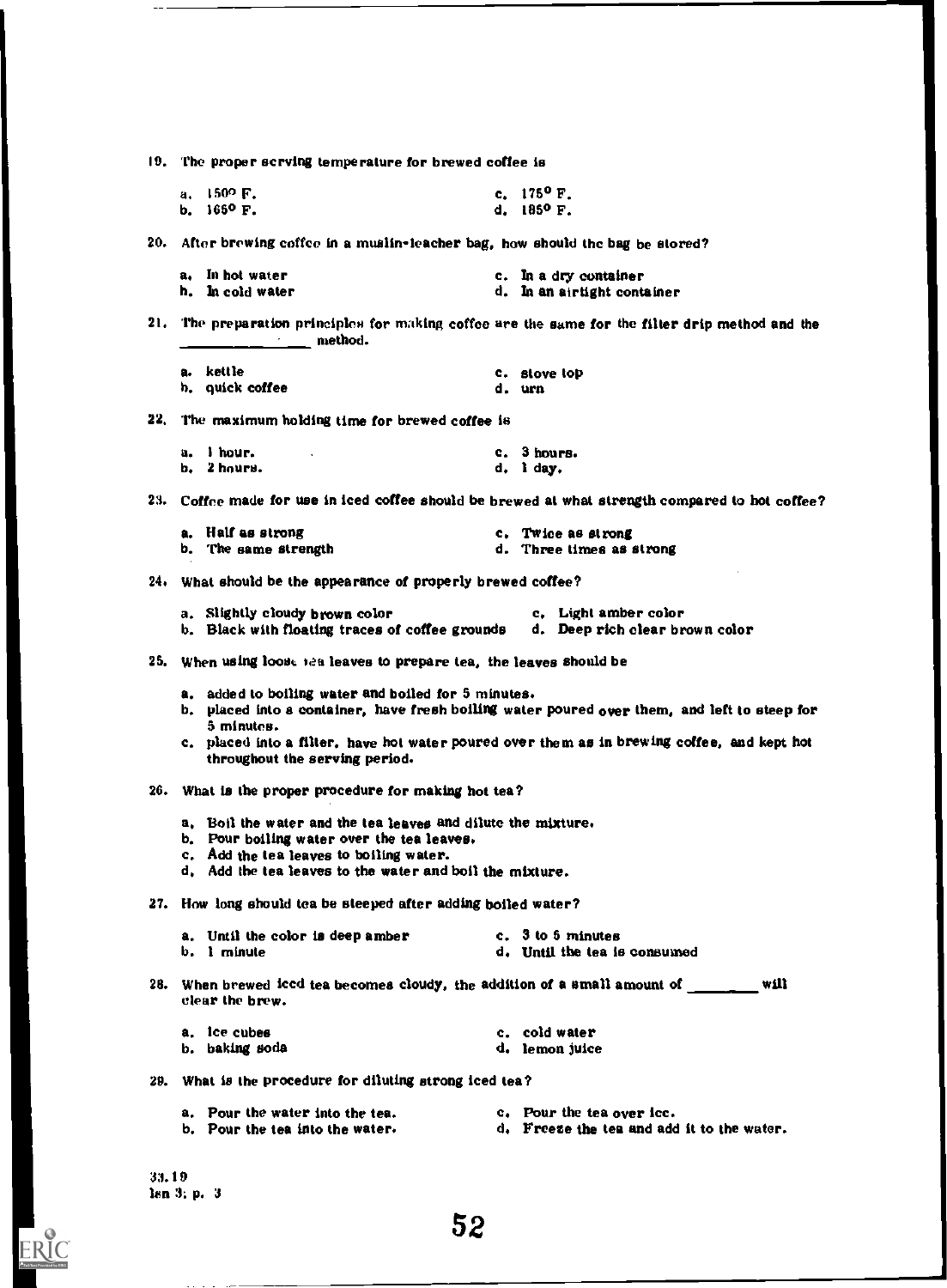30, The maximum time between the brewing and serving of hot tea should be minutes. a. <sup>15</sup> c. 25 b. 20 d. 30 31. Leftover hot tea can be put to use by a, rewarming and serving with the next meal. b, serving as iced tea after chilling by adding ice. c, serving after adding to a new brew, d, serving after refrigerating as iced tea at the next meal. 32. Of the milk-based beverages, which is the one drink the cook must prepare? a, Chocolate flavored milk c. Skim milk<br>b. Cocoa beverages b. Cocoa beverages d. Evaporated milk 33. Of the three cocoa powders available, which must be cooked to break down the attirch content? a. Fortified type cocoa beverage powder c. Cold water dispersible cocoa beverage powder b, Natural cocoa beverage powder 34. Of the milk products available. which is lowest in fat content? a. Chocolate flavored milk b. Fresh skim milk c. Fresh buttermilk d. Evaporated milk 35. A punch is a fruit drink prepared from a, fruit juice and sugar.<br>
b. a mixture of juices.<br>
c. frozen punch beverage base.<br>
d. dry punch beverage base. d. dry punch beverage base. 36. A tea base can be used in the preparation of which type of fruit detak? a, Ades c. Concentrated juice drinks<br>b. Fruit juices c. concentrated juice drinks b. Fruit juices 37. An ade is a fruit drink prepared from a. a single fruit juice. The c. fresh fruit only. b, a mixture of juices from different fruits. d. a tea base. 36, Chemical changes which take place white some fruit juices are pasteurized or sterilized may give the juice a(an) a, very sweet taste. c. bitter taste. b. off color appearance. 30, What ratio Is of importance to the acceptance of a fruit ade? a. Concentrate to water and c. Sugar to acid b. Water to sugar to acid b. Water b, Water to sugar 40, In addition to being used to prepare other beverages, fruit juices are usually served at which meat? a, Breakfast b, Lunch c. Dinner d. All meals

33.19 Ian 3; p. 4

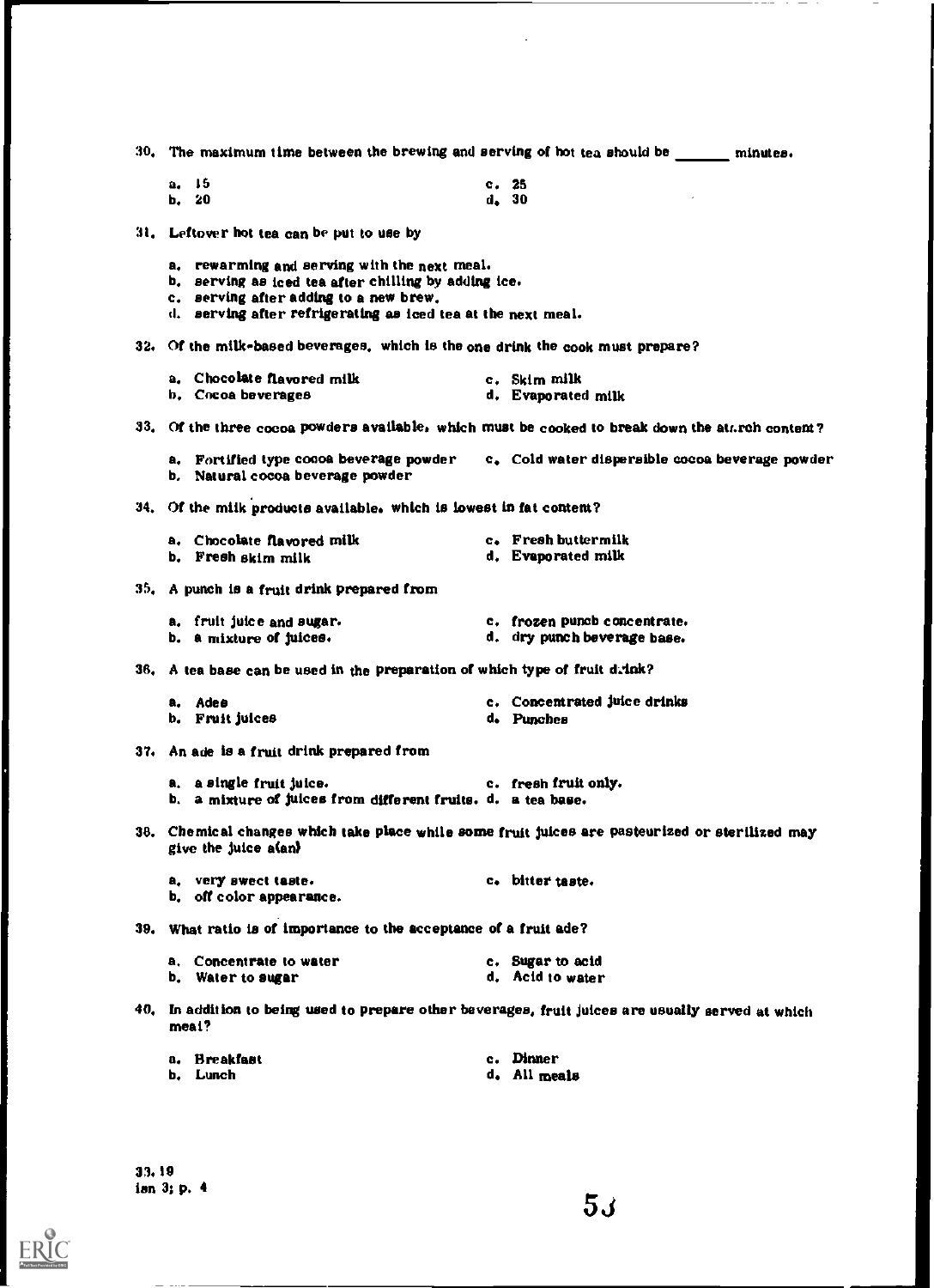41. Frozen juice concentrates should be kept at what recommended temperature until reconsti-1111012

| a. O'F               | c. $32^{\circ}$ F |
|----------------------|-------------------|
| 6. TO <sup>0</sup> F | d. $36^{\circ}$ F |

42, What beverage is available as nonrefrigerated concentrate?

| a. Orange juice      | e. Grape juice  |
|----------------------|-----------------|
| b, Grapefruit juice。 | d. Tomato juice |

43. What use is made of the desiccant bag found in instant fruit juice cans?

a. The bag contents are added to the juice crystals to enhance the flavor.

- b. The bag is discarded along with its absorbed moisture.
- c. The bag contents are added to water it needed) to remove excess alkali.

d. The bag contents are used as a water softener (If needed).

44. When reconstituting instant fruit juices. how much of the can's contents should be reconstituted at one time?

| a. (me•fourth | c. Three-fourths |
|---------------|------------------|
| b. One•haif   | d. All           |

45. A dry powder used to make a fruit-flavored drink which contains no natural fruit juices is known as a(an)

| a, beverage base. | c. ade.                 |
|-------------------|-------------------------|
| b, punch.         | d. instant fruit juice. |

46. Fruit flavored beverage bases can be mixed with water or what other liquid?

| a. Milk               | c. Carbonated water |
|-----------------------|---------------------|
| b. Other fruit juices | d. Tea              |

Total Points: 46

so e \*

33, ID isn 3; p. 5

ERIC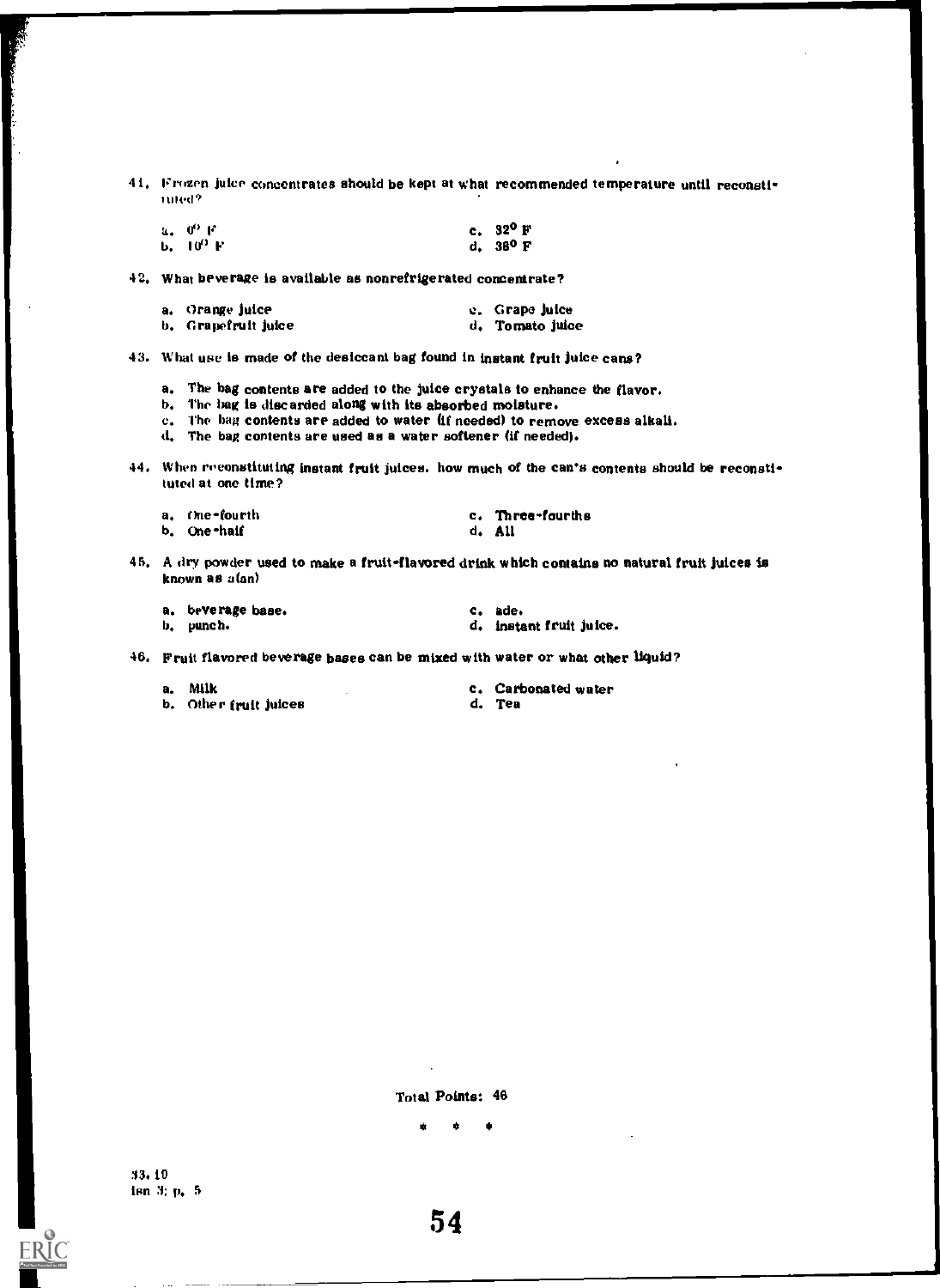| <b>CLINIC KINGCH</b>                                                                                                                                                                           |             |                                                                                 | <b>COUNSE TITLE</b> |                                                           |                 |          |                                                                                                                                                                                                |                                                       |
|------------------------------------------------------------------------------------------------------------------------------------------------------------------------------------------------|-------------|---------------------------------------------------------------------------------|---------------------|-----------------------------------------------------------|-----------------|----------|------------------------------------------------------------------------------------------------------------------------------------------------------------------------------------------------|-------------------------------------------------------|
|                                                                                                                                                                                                |             | Section 1. Student Identification                                               |                     |                                                           |                 |          | COSTETE ALL PORTOIS OF MICTION 1                                                                                                                                                               |                                                       |
| <b>Rock</b>                                                                                                                                                                                    | <b>IAPO</b> |                                                                                 |                     | <b>Last Nor</b>                                           |                 |          |                                                                                                                                                                                                | <b>Kost</b>                                           |
|                                                                                                                                                                                                |             |                                                                                 |                     |                                                           |                 |          | 1.不过,就是他的身体的人痛心的!                                                                                                                                                                              |                                                       |
| in was the state                                                                                                                                                                               |             |                                                                                 |                     |                                                           |                 |          | merkining, Frint or type name, rank,<br>and address clearly. Include 219 CODE.                                                                                                                 |                                                       |
|                                                                                                                                                                                                |             |                                                                                 |                     |                                                           |                 |          | adóram.                                                                                                                                                                                        | Only Class III Reservists may use civilian            |
|                                                                                                                                                                                                |             |                                                                                 |                     |                                                           |                 | ष्टा व्य |                                                                                                                                                                                                |                                                       |
|                                                                                                                                                                                                |             |                                                                                 |                     |                                                           |                 |          | Section 2. CHECK THE APPROPRIATE HOME AND FILL IN THE APPROPRIATE SPACES.<br>for regilar and class it. Hending wandes thus form hust he signed by the connading opposer or                     |                                                       |
| $1.$ $\Box$ EXTENSION - Please grant an extension.                                                                                                                                             |             | KIS REVENDENTIVE. 1.e. TRUBERS HOO.                                             |                     |                                                           |                 |          | RG. KY U STOW                                                                                                                                                                                  |                                                       |
|                                                                                                                                                                                                |             |                                                                                 |                     | ntill not be granted if already on extension.)            |                 |          | <u>t. d.</u>                                                                                                                                                                                   |                                                       |
| $2.$ $\Box$ NOTICE OF COUNSE COUPLETION $\sim$ Pinel Ease Sent<br>$\alpha$                                                                                                                     |             | if man fift repaired at ICI.)                                                   |                     | $\qquad \qquad$ . One was vill be sent                    |                 |          | $2. $ On the $x = 1$<br>1. C                                                                                                                                                                   |                                                       |
| $3.$ $\Box$ summodifient - Student has course interfails                                                                                                                                       |             | (See pars. 4003 of Ve1, 1 of MCI Catalog<br>for information on responsibility.) |                     |                                                           |                 |          | 4. L                                                                                                                                                                                           |                                                       |
| 4. El OVERDUE FINAL EXAM = Last (Review) lesson                                                                                                                                                |             |                                                                                 |                     |                                                           |                 |          | 3. Q<br>6. P                                                                                                                                                                                   |                                                       |
| $5.$ $\Box$ Please and now NUMER ENERS.                                                                                                                                                        |             |                                                                                 |                     |                                                           |                 |          |                                                                                                                                                                                                |                                                       |
| $6.$ $\Box$ Please and missing course metapials (Not                                                                                                                                           |             | included in course package.)                                                    |                     |                                                           |                 |          | Iv.                                                                                                                                                                                            |                                                       |
| 7. $\Box$ CONNE - North Hunter (1) $\Box$ $\Box$ $\Box$ $\Box$ $\Box$                                                                                                                          | TC          |                                                                                 |                     |                                                           |                 |          | DE COPLETO                                                                                                                                                                                     | <u> 1999 - John Barn Barn, amerikansk politiker (</u> |
|                                                                                                                                                                                                |             |                                                                                 |                     |                                                           |                 |          | <b>COLORINATOR CODE</b>                                                                                                                                                                        |                                                       |
| Mote: This form will not be<br>returns; by ICI. If request<br>is valid, transaction will EURATUR-TITLE OR NART<br>show on next UAR or on OUST BE CO OR REPRESENTATIVE)<br><b>NC1-R1_ form.</b> |             |                                                                                 |                     |                                                           |                 |          |                                                                                                                                                                                                |                                                       |
| STUDET: Detach and retain this portion.                                                                                                                                                        |             |                                                                                 |                     |                                                           |                 |          |                                                                                                                                                                                                |                                                       |
|                                                                                                                                                                                                |             |                                                                                 |                     |                                                           | (5 U.S.C. 522A) |          | DATA REQUIRED BY THE FREVACY ACT OF 1974                                                                                                                                                       |                                                       |
| Empative Crier 9397 of 22 Nov 43.                                                                                                                                                              |             |                                                                                 |                     |                                                           |                 |          | 3. MUTHORITY: Title 5, USC. Soc. 301. Uno.of your Social Security Mumber is authorized by                                                                                                      |                                                       |
| sation concerning student participation in NCI courses.                                                                                                                                        |             |                                                                                 |                     |                                                           |                 |          | 2. PRINCIPAL PURPORE: The Student Course Contant Assistance Request is used to transmit infor-                                                                                                 |                                                       |
|                                                                                                                                                                                                |             |                                                                                 |                     |                                                           |                 |          | 3. azrrne um: This information is used by MII personnel to research student inquiries. In<br>come cases information contained therein is used to update corresportance convense and individual |                                                       |
|                                                                                                                                                                                                |             |                                                                                 |                     | student records maintained by the Marine Corps Institute. |                 |          | 4. MACHICKY CR VOLUTARY DIRELORING MO HUVETY ON DIRECTIVE HEY UNIVERSITY DURING THE COLLECTION :                                                                                               |                                                       |

4. IMADICORY OR VOLUNTARY DISCLOSING MOD MYPRET ON DEUVIDINAL NDT PROVIDING INFORMATION:<br>Disclesure is voluntary. Pailure to provide information may result in the provision of incomplete service to your impury. Failure to provide your docial facurity inster will delay the sociological of part solidation import.<br>55

ERIC<br>ERIC